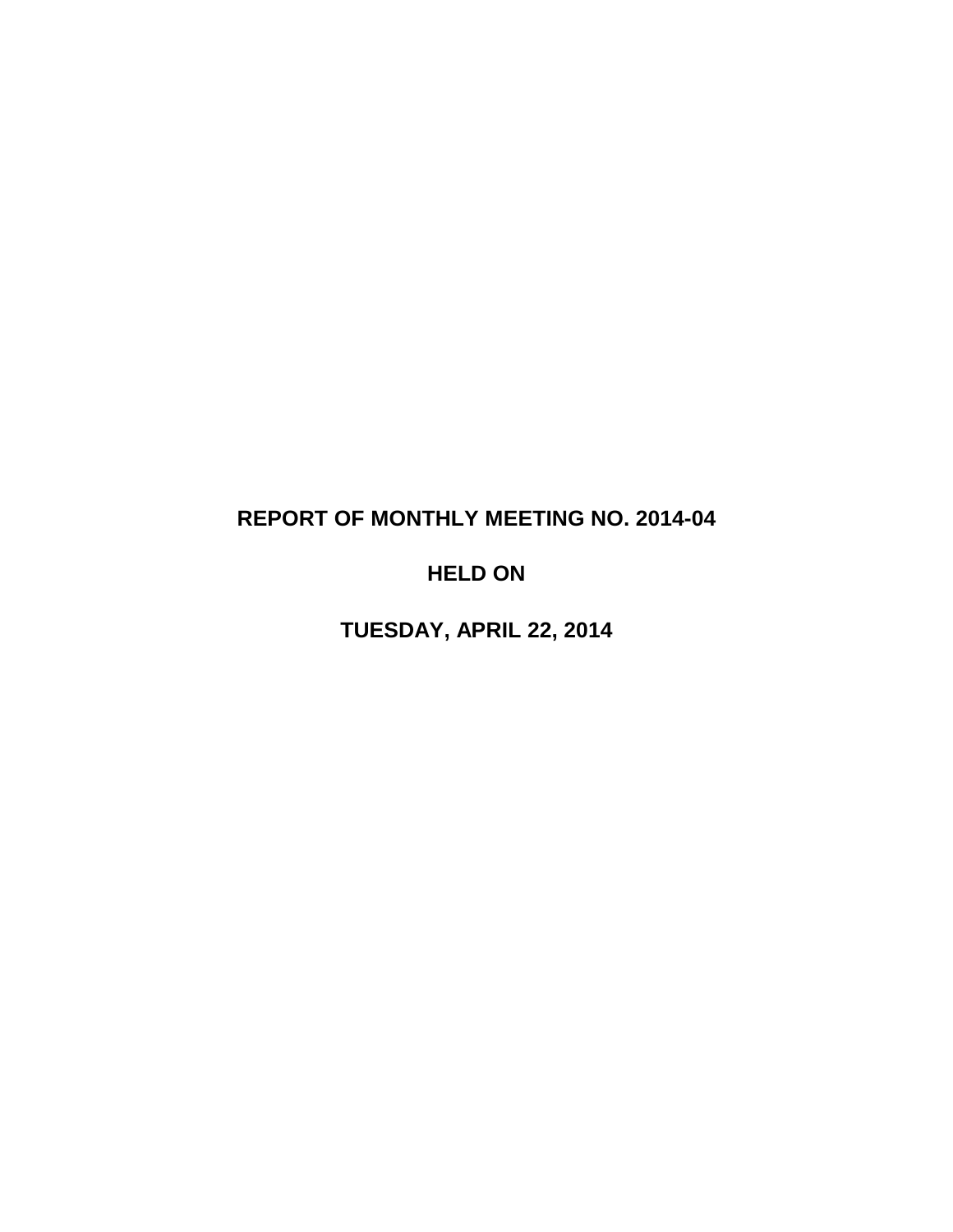Report of Monthly Meeting No. 2014-04 held on Tuesday, April 22, 2014

| <b>ITEMS</b>                             | <b>CLASSIFICATION</b>                                                                                                                                                                                                                                                                                                                                 | <b>PAGES</b> |
|------------------------------------------|-------------------------------------------------------------------------------------------------------------------------------------------------------------------------------------------------------------------------------------------------------------------------------------------------------------------------------------------------------|--------------|
| <b>Call to Order</b><br><b>Roll Call</b> |                                                                                                                                                                                                                                                                                                                                                       |              |
| <b>Secretary's Report</b>                | Recording Secretary presents minutes of previous meetings for approval.                                                                                                                                                                                                                                                                               |              |
| <b>Refunds</b>                           | Errors in deduction and non-members<br>Full refunds to employees due to separation from service<br>Refund in accordance with Section 8-170 of the law governing the Fund<br>Refund Reissued to New Payee<br>Refund elections in lieu of annuity<br><b>Refund of Spousal Contributions</b><br>1/2% refunds to new annuitants<br><b>Adjusted Refund</b> | $3 - 9$      |
| <b>Invoices</b>                          | Administrative and Investment Fees                                                                                                                                                                                                                                                                                                                    | $10 - 12$    |
| <b>Annuities</b>                         | <b>Annuities for Employees</b><br>Annuities for Widows, Widowers and Minor Children, Reversionary Annuities<br><b>Adjusted Annuities</b>                                                                                                                                                                                                              | $13 - 18$    |
| <b>Disability</b>                        | Applications for Duty and Ordinary Disability benefits<br>Applications for Extensions of Duty and Ordinary Disability benefits<br>Adjusted Duty and Ordinary Disability benefits                                                                                                                                                                      | $19 - 25$    |
| <b>Membership</b>                        | Applications<br>Change in Dates of Birth<br><b>Administrative Review</b>                                                                                                                                                                                                                                                                              | 26           |
| <b>Treasurer's Report</b>                | City Treasurer's Statement of Account As of 03/31/2014                                                                                                                                                                                                                                                                                                | 27           |
| <b>MISCELLANEOUS</b>                     |                                                                                                                                                                                                                                                                                                                                                       | $28 - 30$    |
| <b>Public Comment</b>                    | Other                                                                                                                                                                                                                                                                                                                                                 |              |
| Legislation                              | - Actuarial Presentation - Gabriel Roeder Smith<br>- FOIA Update                                                                                                                                                                                                                                                                                      |              |

- Old Business - Legal Update

- Legislative Update

Investments

- Performance Reports
- Watchlist
- Liquidity Needs
- Global Ex-U.S Fixed Income Manager Presentations
- Revised Investment Policy Approval and Adoption

| A    | Less than 60 years of age         |            | Female: No Post 9/74 Spouse Contr butions | <b>RW</b> | <b>Returned to Work</b>        |
|------|-----------------------------------|------------|-------------------------------------------|-----------|--------------------------------|
| в    | Reversionary                      |            | MED Updated Medical Records               | S         | Less than 10 years of Service  |
| С    | Calculated upon death of Employee | <b>MMI</b> | Maximum Medical Update                    | SPE       | <b>Specialist Doctor Visit</b> |
| CХ   | <b>Credit Expires</b>             | N          | See Notes in File                         |           | <b>Term Annuity</b>            |
|      | Death                             |            | NTE Note for Mercy Works Update           | W         | Withdraw/Waiting to apply      |
| DU   | Duty Disability                   | OR.        | <b>Ordinary Disability</b>                | WC.       | Workmens' Compensation         |
| DIS  | Discharged                        | R          | <b>Reciprocal Annuity</b>                 |           | Married @ Resignation,         |
| FID. | <b>Errors in Deduction</b>        |            | RES Resigned                              |           | Not Married @ Effective Date   |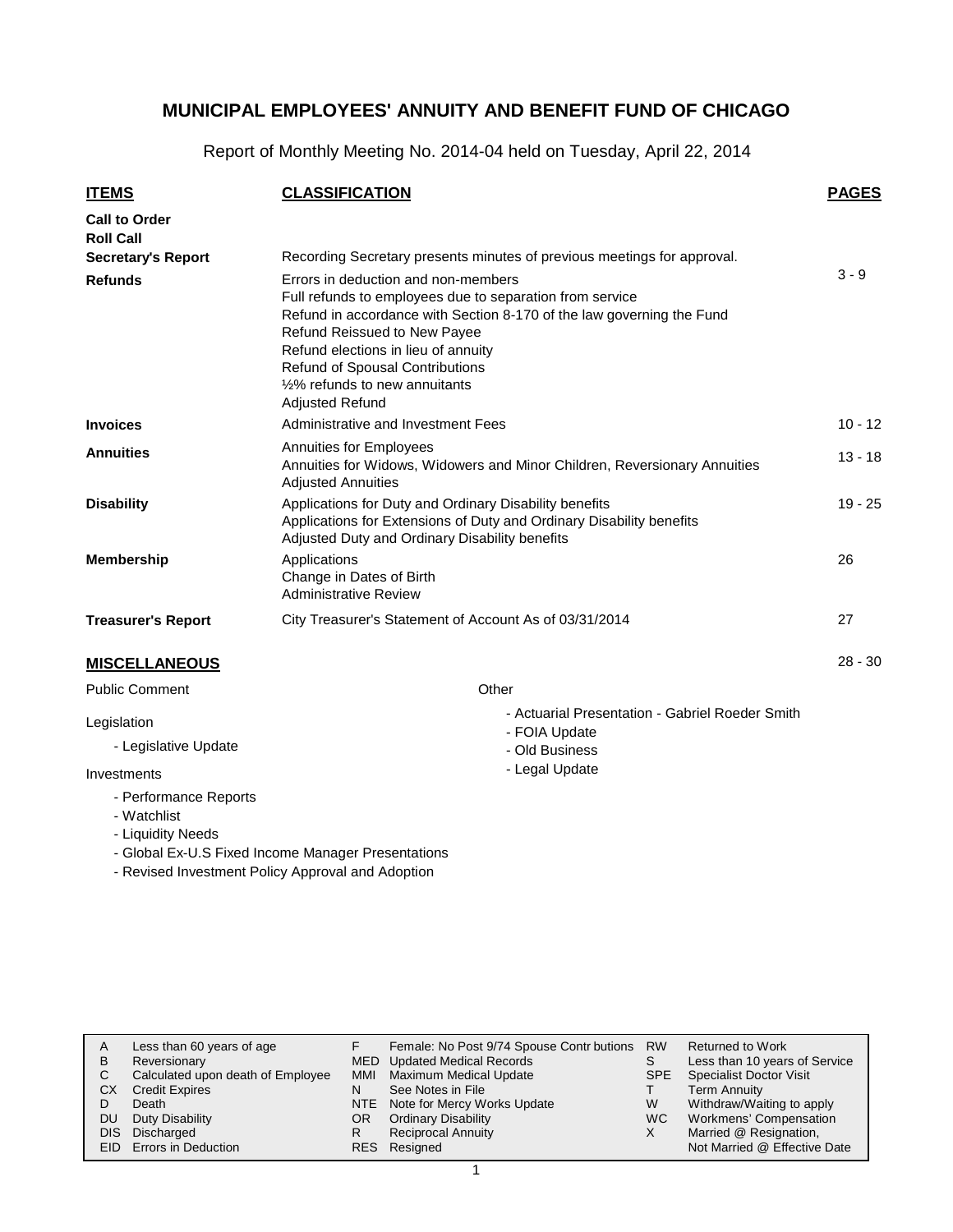Report of Monthly Meeting No. 2014-04 held on Tuesday, April 22, 2014

The Monthly Meeting of the Retirement Board was called to order by the President, Timothy G. Guest, at 8:33 a.m. in the offices of the Fund, 321 N Clark Street, Suite 700, on Tuesday, April 22, 2014.

### The following were present:

| Timothy G. Guest   | President                  |
|--------------------|----------------------------|
| Dan Widawsky       | Vice President             |
| Stephanie D. Neely | Treasurer                  |
| Anthony C. Clancy  | <b>Recording Secretary</b> |
| Thomas J. McMahon  | Trustee                    |

### Also Present:

| James E. Mohler     | Executive Director                              |
|---------------------|-------------------------------------------------|
| Michael Walsh       | <b>Chief Investment Officer</b>                 |
| Mary Patricia Burns | Attorney at Law                                 |
| Tess Toledo James   | Comptroller                                     |
| Jane Tessaro        | Benefits Manager                                |
| Kathy Schanding     | <b>Staff Actuary</b>                            |
| Stacey Ruffolo      | <b>Project Coordinator</b>                      |
| Nadia Oumata        | <b>Financial Analyst</b>                        |
| Jeremy Fine         | Deputy Comptroller (Proxy for City Comptroller) |
| Thomas Latzke       | Deputy Treasurer (Proxy for the Treasurer)      |
| Terence P. Sullivan | M.D.                                            |
| Brian Wrubel        | Marquette Associates                            |
| Neil Capps          | Marquette Associates                            |
| Sharon Piet         | Podesta                                         |
| Eric Harris         | Loop Capital                                    |
| Paul Wood           | <b>Gabriel Roeder Smith</b>                     |
| Alex Rivera         | Gabriel Roeder Smith                            |
| Ryan Gunderson      | <b>Gabriel Roeder Smith</b>                     |

#### Absent:

Jamie Wesner **Marquette Associates** 

### **SECRETARY'S REPORT**

Mr. Clancy motioned that the Minutes of Meetings 2014-03-01, 2014-03-02 be approved as submitted. Seconded Mr. Widawsky. Carried: Ayes- Mr. Guest, Mr. Widawsky, Ms. Neely, Mr. Clancy and Mr. McMahon. Mr. Guest votes present on Minutes for meeting 2014-03-02. Nays-None.

Ms. Neely motioned that the Executive Session Minutes of Meeting(s) No. 2014-03-01 (1), 2014-03-02 (1) be approved as submitted. Seconded Mr. Clancy. Carried: Ayes- Mr. Guest, Mr. Widawsky, Ms. Neely, Mr. Clancy and Mr. McMahon. Mr. Guest votes present for Executive Session Minutes for Meeting 2014-03-02. Nays-None.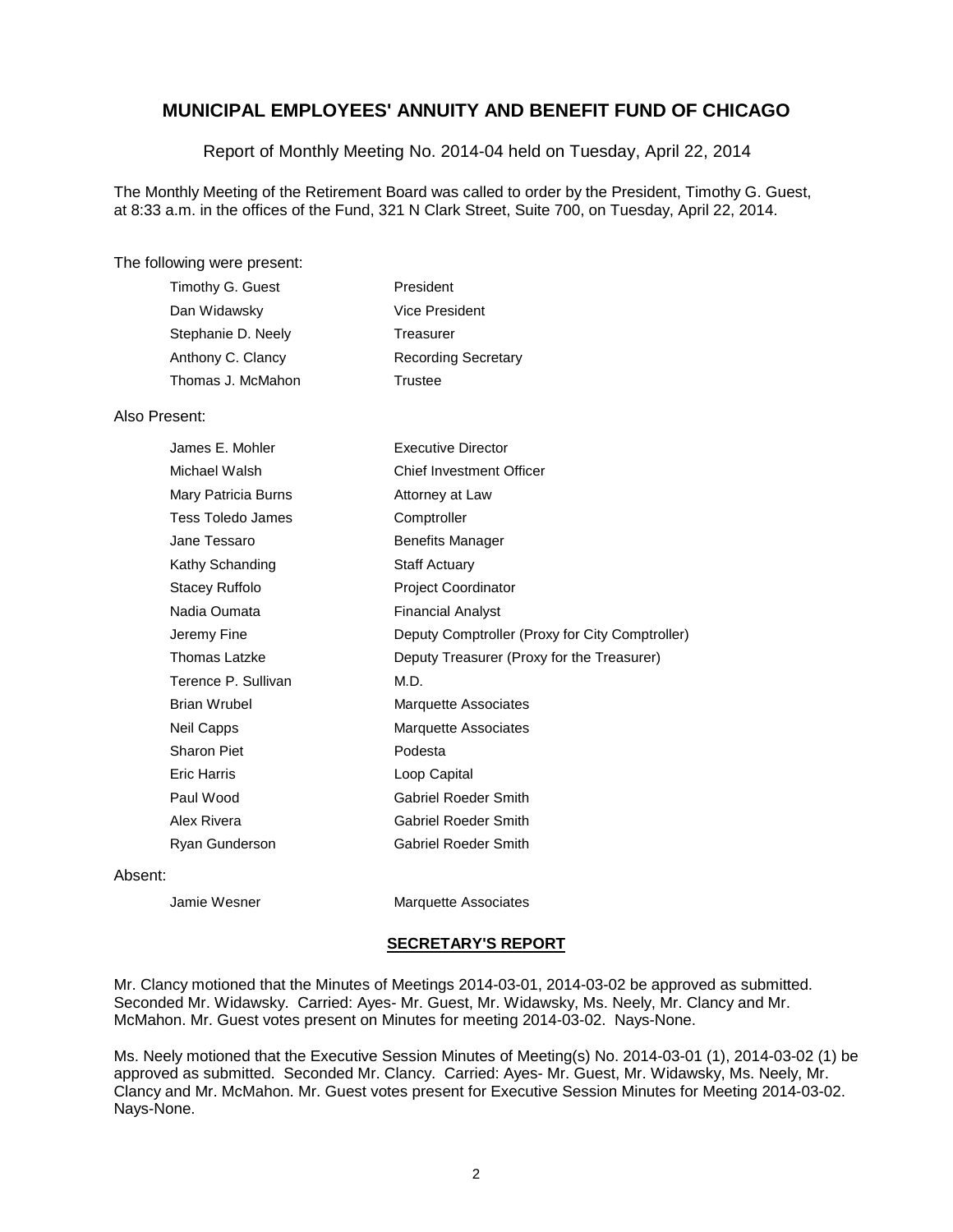Report of Monthly Meeting No. 2014-04 held on Tuesday, April 22, 2014

## **REFUND DUE TO ERRORS IN DEDUCTION AND NON-MEMBERS**

## **Refund a/c errors in deduction**

| <b>Name</b>                          | <u>Dept</u>       | Reason               | Amount     |
|--------------------------------------|-------------------|----------------------|------------|
| BELL, SANVONIA                       | <b>CITY CLERK</b> | <b>NEW ANNUITANT</b> | \$9.50     |
| CONWAY, AARON                        | STS & SAN         | <b>NEW ANNUITANT</b> | \$32.93    |
| <b>FLAHERTY, MICHAEL</b>             | <b>GEN SERV</b>   | <b>NEW ANNUITANT</b> | \$103.95   |
| <b>GONZALEZ, MICHAEL</b>             | <b>FINANCE</b>    | <b>NEW ANNUITANT</b> | \$38.41    |
| GRZYMEK, RAYMOND                     | STS & SAN         | <b>NEW ANNUITANT</b> | \$23.02    |
| LOPEZ, JORGE                         | <b>FINANCE</b>    | <b>NEW ANNUITANT</b> | \$7.29     |
| LYNCH, HUGH                          | <b>OEMC</b>       | <b>NEW ANNUITANT</b> | \$18.25    |
| MATELA, JAMES                        | <b>BE</b>         | <b>NEW ANNUITANT</b> | \$23.51    |
| NELSON, BARBARA                      | <b>OEMC</b>       | NEW WIDOW ANNUITANT  | \$2,803.14 |
| <b>NOLAN, STEPHEN</b>                | <b>TRANS</b>      | <b>NEW ANNUITANT</b> | \$4.40     |
| O'KEEFFE, KEVIN                      | <b>WATER</b>      | <b>NEW ANNUITANT</b> | \$23.02    |
| PIOTROWSKI, ROBERT                   | <b>WATER</b>      | PAYROLL ADJUSTMENT   | \$17.26    |
| POWE, ERMA                           | <b>BE</b>         | PAYROLL ADJUSTMENT   | \$252.63   |
| QUINN, KAREN                         | BE.               | <b>NEW ANNUITANT</b> | \$6.30     |
| <b>SENESE, FRANK</b>                 | <b>AVIATION</b>   | <b>NEW ANNUITANT</b> | \$299.80   |
| TAYLOR, NATHANIEL                    | <b>WATER</b>      | <b>NEW ANNUITANT</b> | \$336.07   |
| <b>WILLIAMS, BENJAMIN</b>            | <b>WATER</b>      | <b>NEW ANNUITANT</b> | \$5.57     |
| Total Refund a/c errors in deduction |                   | 17 Case(s)           | \$4,005.05 |

## **TOTAL REFUND DUE TO ERRORS IN DEDUCTION AND NON-MEMBERS**

**17 Case(s) \$4,005.05**

| A    | Less than 60 years of age                                    |     | Female: No Post 9/74 Spouse Contr butions |   | REL Released to Return to Work        |
|------|--------------------------------------------------------------|-----|-------------------------------------------|---|---------------------------------------|
| B    | Reversionary                                                 |     | MED Updated Medical Records               |   | RW Returned to Work                   |
| C.   | Calculated upon death of Employee MMI Maximum Medical Update |     |                                           | S | Less than 10 years of Service         |
| СX   | <b>Credit Expires</b>                                        | N   | See Notes in File                         |   | <b>SPE</b> Specialist Doctor Visit    |
|      | Death                                                        |     | NTE Note for Mercy Works Update           |   | Term Annuity                          |
| DU.  | Duty Disability                                              | OR. | <b>Ordinary Disability</b>                | W | Withdraw/Waiting to apply             |
| DIS. | Discharged                                                   | R   | Reciprocal Annuity                        |   | WC Workmens' Compensation             |
|      | EID Errors in Deduction                                      |     | RES Resigned                              |   | Married @ Res, Not Married @ Eff Date |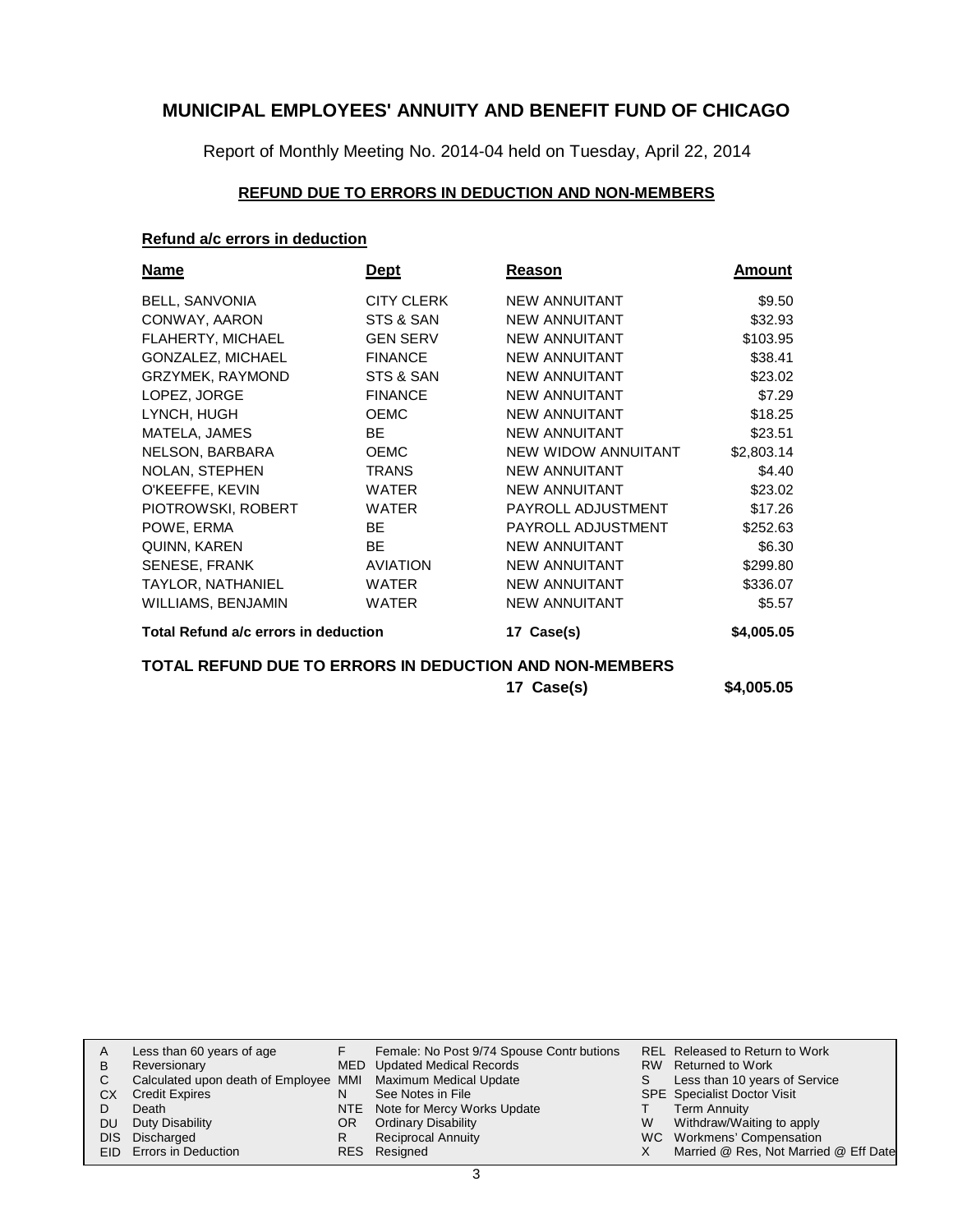Report of Monthly Meeting No. 2014-04 held on Tuesday, April 22, 2014

## **REFUND TO EMPLOYEES DUE TO SEPARATION FROM SERVICE**

| <b>Name</b>                                                                                                          | <u>Dept</u>                                                                                                  | <b>Resignation Date</b>                                                  | <b>Amount</b>                                                                                                                                                           | <b>Note</b>  |
|----------------------------------------------------------------------------------------------------------------------|--------------------------------------------------------------------------------------------------------------|--------------------------------------------------------------------------|-------------------------------------------------------------------------------------------------------------------------------------------------------------------------|--------------|
| AGBIGBE, STEPHAN                                                                                                     | BE                                                                                                           | 09/26/2012                                                               | \$2,100.27                                                                                                                                                              |              |
| AGNEW, TENNYE                                                                                                        | BE                                                                                                           | 08/09/2013                                                               | \$11,370.01                                                                                                                                                             |              |
| AIKEN, ROBERT                                                                                                        | <b>BE</b>                                                                                                    | 08/25/2006                                                               | \$9,766.87                                                                                                                                                              |              |
| ALSHARBINI, OMAR                                                                                                     | <b>TRANS</b>                                                                                                 | 03/15/2014                                                               | \$62,293.66                                                                                                                                                             | A:52, S:8.5  |
| ARRUZA, EDUARDO                                                                                                      | STS & SAN                                                                                                    | 10/24/1991                                                               | \$5,618.12                                                                                                                                                              |              |
| BALLENTINE, LATASHA                                                                                                  | BE                                                                                                           | 08/09/2013                                                               | \$39,580.60                                                                                                                                                             |              |
| BATAZ, MANUEL                                                                                                        | <b>CPL</b>                                                                                                   | 11/30/2012                                                               | \$10,201.99                                                                                                                                                             |              |
| <b>BRODEUR, CYNTHIA</b>                                                                                              | <b>OEMC</b>                                                                                                  | 01/28/2014                                                               | \$3,565.09                                                                                                                                                              |              |
| <b>BUDDE, THADDEUS</b>                                                                                               | <b>COMM DEV</b>                                                                                              | 10/31/2013                                                               | \$6,148.52                                                                                                                                                              |              |
| <b>BURGESS, EVELYN</b>                                                                                               | BE                                                                                                           | 01/15/2014                                                               | \$18,730.42                                                                                                                                                             |              |
| BUSH-ROBINSON, STARLA                                                                                                | BE                                                                                                           | 06/30/2013                                                               | \$55,348.87                                                                                                                                                             | A:46, S:20.5 |
| CASTELLANOS, HOMERO                                                                                                  | BE                                                                                                           | 08/09/2013                                                               | \$8,622.61                                                                                                                                                              |              |
| CATHEY, ERICA                                                                                                        | BE                                                                                                           | 02/15/2014                                                               | \$19,631.39                                                                                                                                                             |              |
| CHAPMAN, PAULETTE                                                                                                    | BE                                                                                                           | 06/30/2013                                                               | \$35,426.01                                                                                                                                                             |              |
| CHILDS, DARICE                                                                                                       | BE                                                                                                           | 06/30/2012                                                               | \$5,822.20                                                                                                                                                              |              |
| CLAY, SHENEK                                                                                                         | BE                                                                                                           | 03/18/2012                                                               | \$8,961.86                                                                                                                                                              |              |
| CLOYD, WENDY                                                                                                         | <b>BE</b>                                                                                                    | 06/30/2013                                                               | \$135,679.07                                                                                                                                                            | A:53, S:19.5 |
| COLEMAN, MCKENZIE                                                                                                    | BE                                                                                                           | 11/15/2013                                                               | \$6,121.63                                                                                                                                                              |              |
| CONLEY, MARTIN                                                                                                       | BE                                                                                                           | 02/14/2014                                                               | \$12,725.53                                                                                                                                                             |              |
| CRUZ, JOHNNY                                                                                                         | BE                                                                                                           | 08/09/2013                                                               | \$57,809.81                                                                                                                                                             | A:51, S:17   |
| DAVIS, ERICKA                                                                                                        | BE                                                                                                           | 03/04/2014                                                               | \$20,141.49                                                                                                                                                             |              |
| DILLON, MARLENE                                                                                                      | BE                                                                                                           | 12/20/2013                                                               | \$3,327.99                                                                                                                                                              |              |
| EARLIE, KATHY                                                                                                        | OEMC                                                                                                         | 01/31/2014                                                               | \$3,322.88                                                                                                                                                              |              |
| EDMOND, LOLIS                                                                                                        | BE                                                                                                           | 06/30/2012                                                               | \$29,544.24                                                                                                                                                             |              |
| FAIN, AUDREY                                                                                                         | BE                                                                                                           | 08/25/2012                                                               | \$70,685.35                                                                                                                                                             | A:47, S:25   |
| GORDON, RAYMOND                                                                                                      | <b>BE</b>                                                                                                    | 10/01/2013                                                               | \$12,668.28                                                                                                                                                             |              |
| <b>GREEN, ANDREAS</b>                                                                                                | <b>BE</b>                                                                                                    | 02/26/2014                                                               | \$3,015.06                                                                                                                                                              |              |
| HARDY, DENESE                                                                                                        | <b>POLICE</b>                                                                                                | 11/14/1999                                                               | \$35,570.35                                                                                                                                                             |              |
| HARRIS, SHARRONNE                                                                                                    | BE                                                                                                           | 06/30/2013                                                               | \$54,034.53                                                                                                                                                             | A:47, S:16.5 |
| HAYWOOD, ALBERT                                                                                                      | <b>BE</b>                                                                                                    | 08/02/2013                                                               | \$25,347.19                                                                                                                                                             |              |
| HICKENBOTTOM, DUANE                                                                                                  | <b>BE</b>                                                                                                    | 06/30/2006                                                               | \$7,794.48                                                                                                                                                              |              |
| <b>HIGGINS, TERRANCE</b>                                                                                             | BE                                                                                                           | 03/04/2014                                                               | \$16,736.96                                                                                                                                                             |              |
| KING, LAKISHIA                                                                                                       | BE                                                                                                           | 03/05/2014                                                               | \$4,554.83                                                                                                                                                              |              |
| LEON, VICTOR                                                                                                         | WATER                                                                                                        | 09/14/2012                                                               | \$37.66                                                                                                                                                                 |              |
| LUNA, ROSA                                                                                                           | BE                                                                                                           | 03/05/2014                                                               | \$6,000.87                                                                                                                                                              |              |
| MACIAS, CHRISTINA                                                                                                    | BЕ                                                                                                           | 01/10/2014                                                               | \$10,138.69                                                                                                                                                             |              |
| MARTIN, ANTWAIN                                                                                                      | BE                                                                                                           | 06/30/2013                                                               | \$3,420.39                                                                                                                                                              |              |
| <b>MARTIN, PATRICIA</b>                                                                                              | BE                                                                                                           | 08/31/2010                                                               | \$30,658.92                                                                                                                                                             |              |
| MARTINEZ, MARIA                                                                                                      | ВE                                                                                                           | 02/23/2014                                                               | \$15,312.18                                                                                                                                                             |              |
| MATTI, LIANE                                                                                                         | BE                                                                                                           | 01/25/2014                                                               | \$5,526.22                                                                                                                                                              |              |
| MCKENZIE, TONY                                                                                                       | <b>OEMC</b>                                                                                                  | 01/08/2014                                                               | \$786.80                                                                                                                                                                |              |
| Less than 60 years of age<br>Reversionary<br>Calculated upon death of Employee MMI<br><b>Credit Expires</b><br>Death | F<br>MED<br><b>Updated Medical Records</b><br>Maximum Medical Update<br>See Notes in File<br>N<br><b>NTE</b> | Female: No Post 9/74 Spouse Contr butions<br>Note for Mercy Works Update | REL Released to Return to Work<br>RW<br><b>Returned to Work</b><br>S<br>Less than 10 years of Service<br><b>SPE</b> Specialist Doctor Visit<br><b>Term Annuity</b><br>т |              |

- NTE Note for Mercy Works Update OR
	- Ordinary Disability
- Reciprocal Annuity Resigned RES

R

Duty Disability Discharged DIS EID Errors in Deduction

A B  $\mathbf C$ CX D DU

> WC Workmens' Compensation Married @ Res, Not Married @ Eff Date X

Withdraw/Waiting to apply

W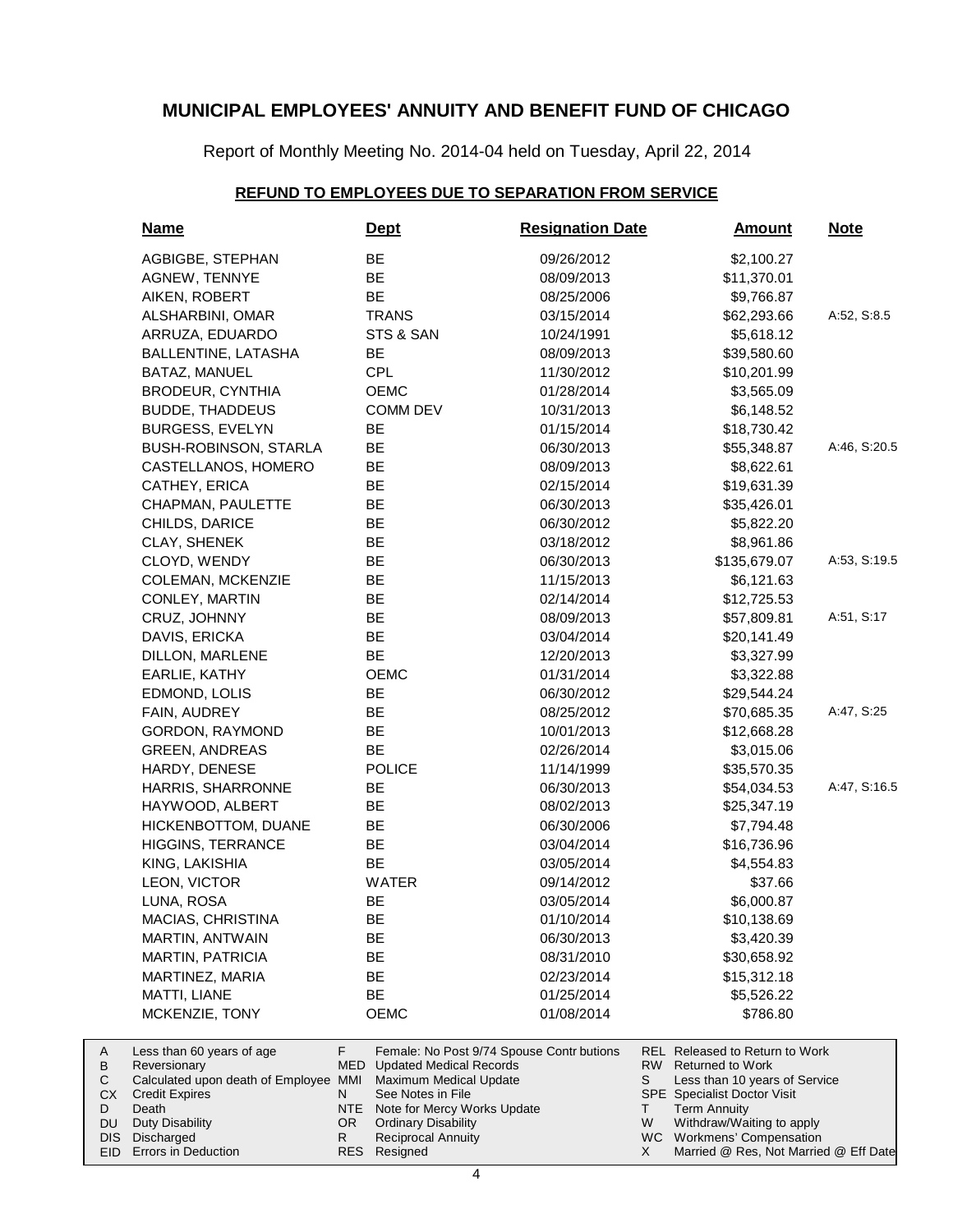Report of Monthly Meeting No. 2014-04 held on Tuesday, April 22, 2014

## **REFUND TO EMPLOYEES DUE TO SEPARATION FROM SERVICE**

| <b>Name</b>                                                                                                                            | <b>Dept</b>                                                                                                                                                   | <b>Resignation Date</b> | <u>Amount</u>                                                                                                                                                            | <b>Note</b> |
|----------------------------------------------------------------------------------------------------------------------------------------|---------------------------------------------------------------------------------------------------------------------------------------------------------------|-------------------------|--------------------------------------------------------------------------------------------------------------------------------------------------------------------------|-------------|
| MILES, MICHAEL                                                                                                                         | BE                                                                                                                                                            | 08/09/2013              | \$2,068.14                                                                                                                                                               |             |
| MIRANDA, CLARIBEL                                                                                                                      | BE                                                                                                                                                            | 02/21/2014              | \$9,145.05                                                                                                                                                               |             |
| MONAWECK, ELIZABETH                                                                                                                    | BE                                                                                                                                                            | 08/01/2013              | \$5,747.12                                                                                                                                                               |             |
| MONTENEGRO, LORENA                                                                                                                     | BE                                                                                                                                                            | 03/07/2014              | \$10,879.46                                                                                                                                                              |             |
| MUI, MELANIE                                                                                                                           | <b>INSP GEN</b>                                                                                                                                               | 08/27/2013              | \$41,566.65                                                                                                                                                              |             |
| NIEVES, LUIS                                                                                                                           | <b>BE</b>                                                                                                                                                     | 03/07/2009              | \$5,779.04                                                                                                                                                               |             |
| O BRIEN, MICHAEL                                                                                                                       | <b>AVIATION</b>                                                                                                                                               | 03/31/2011              | \$771.29                                                                                                                                                                 |             |
| O BRIEN, PATRICK                                                                                                                       | <b>WATER</b>                                                                                                                                                  | 08/13/2012              | \$21.22                                                                                                                                                                  |             |
| PARKER-HOARD, DANA                                                                                                                     | BE                                                                                                                                                            | 08/24/2013              | \$8,284.46                                                                                                                                                               |             |
| PERKINS, ANGELA                                                                                                                        | <b>BE</b>                                                                                                                                                     | 08/09/2013              | \$37,353.68                                                                                                                                                              |             |
| PIMENTEL, JULIO                                                                                                                        | <b>BE</b>                                                                                                                                                     | 08/18/2013              | \$4,827.76                                                                                                                                                               |             |
| PORTER, KATHLEEN                                                                                                                       | <b>BE</b>                                                                                                                                                     | 08/24/2011              | \$38,163.65                                                                                                                                                              |             |
| PUSATERI, MICHAEL                                                                                                                      | <b>POLICE</b>                                                                                                                                                 | 05/06/1992              | \$2,621.39                                                                                                                                                               |             |
| QUINN, MEGHAN                                                                                                                          | BE                                                                                                                                                            | 05/08/2012              | \$18,323.51                                                                                                                                                              |             |
| REYNOLDS, LORETTA                                                                                                                      | <b>OEMC</b>                                                                                                                                                   | 12/06/2013              | \$13,857.51                                                                                                                                                              |             |
| RIVERS, LAWRENCE                                                                                                                       | BE                                                                                                                                                            | 02/28/2014              | \$5,834.16                                                                                                                                                               |             |
| ROBINSON, JULIE                                                                                                                        | BE                                                                                                                                                            | 11/04/2013              | \$3,535.30                                                                                                                                                               |             |
| ROGERS, ERICA                                                                                                                          | BE                                                                                                                                                            | 01/09/2008              | \$26.95                                                                                                                                                                  |             |
| ROUSE, KATHLEEN                                                                                                                        | BE                                                                                                                                                            | 06/15/2013              | \$17,091.64                                                                                                                                                              |             |
| RUSSELL, SHEREE                                                                                                                        | <b>BE</b>                                                                                                                                                     | 11/30/2012              | \$12,436.98                                                                                                                                                              |             |
| SAINVILUS, MARIELLE                                                                                                                    | <b>BE</b>                                                                                                                                                     | 03/01/2013              | \$13,271.04                                                                                                                                                              |             |
| SALVADOR-BURRIS, JUANITA                                                                                                               | PLANNING & DEV                                                                                                                                                | 08/14/1987              | \$8,563.23                                                                                                                                                               |             |
| SANFORD, JASON                                                                                                                         | <b>HEALTH</b>                                                                                                                                                 | 01/15/2014              | \$45,399.48                                                                                                                                                              |             |
| SHAW, ASHLEY                                                                                                                           | BE                                                                                                                                                            | 08/18/2013              | \$1,000.41                                                                                                                                                               |             |
| SIMMONS, GEORGE                                                                                                                        | BE                                                                                                                                                            | 01/05/2008              | \$23,899.29                                                                                                                                                              |             |
| SMITH, ALEXANDRA                                                                                                                       | CPL                                                                                                                                                           | 07/31/2002              | \$1,080.38                                                                                                                                                               |             |
| SMITH, DERRICK                                                                                                                         | BE                                                                                                                                                            | 08/24/2012              | \$27,779.00                                                                                                                                                              |             |
| SPENCER, SHEILA                                                                                                                        | BE                                                                                                                                                            | 08/09/2013              | \$18,562.67                                                                                                                                                              |             |
| SUDERSKI, ERIC                                                                                                                         | <b>FINANCE</b>                                                                                                                                                | 07/31/2004              | \$2,011.79                                                                                                                                                               |             |
| THOMAS, EDWARD                                                                                                                         | BE                                                                                                                                                            | 06/30/2012              | \$14,565.06                                                                                                                                                              |             |
| THRASHER, SHELDON                                                                                                                      | BE                                                                                                                                                            | 07/15/2013              | \$12,649.57                                                                                                                                                              |             |
| <b>TRISTAN, HOMERO</b>                                                                                                                 | <b>HUMAN RES</b>                                                                                                                                              | 07/07/2009              | \$12,594.00                                                                                                                                                              |             |
| VAZQUEZ, DAVE                                                                                                                          | <b>POLICE</b>                                                                                                                                                 | 12/01/2013              | \$35,149.78                                                                                                                                                              |             |
| <b>VEGA, ROBERTO</b>                                                                                                                   | BE                                                                                                                                                            | 02/13/2014              | \$5,596.43                                                                                                                                                               |             |
| VIA, JAMES                                                                                                                             | <b>BE</b>                                                                                                                                                     | 08/02/2013              | \$53,999.23                                                                                                                                                              | A:54, S:    |
| WALKER, NORLEACE                                                                                                                       | ВE                                                                                                                                                            | 08/09/2013              | \$35,384.54                                                                                                                                                              |             |
| <b>WASHINGTON, LEMUEL</b>                                                                                                              | BЕ                                                                                                                                                            | 12/13/2013              | \$2,081.77                                                                                                                                                               |             |
| WATSON, JO                                                                                                                             | BE                                                                                                                                                            | 06/30/2012              | \$26,925.97                                                                                                                                                              |             |
| WILLIAMS, JULIAN                                                                                                                       | <b>OEMC</b>                                                                                                                                                   | 11/25/2013              | \$1,303.06                                                                                                                                                               |             |
| WILLIAMS, TRINA                                                                                                                        | ВE                                                                                                                                                            | 10/09/2007              | \$20,025.29                                                                                                                                                              |             |
| WILLIAMS, WYATT                                                                                                                        | BE                                                                                                                                                            | 02/25/2014              | \$7,160.23                                                                                                                                                               |             |
| F.<br>Less than 60 years of age<br>MED<br>Reversionary<br>Calculated upon death of Employee MMI<br>N<br><b>Credit Expires</b><br>Death | Female: No Post 9/74 Spouse Contr butions<br><b>Updated Medical Records</b><br>Maximum Medical Update<br>See Notes in File<br>NTE Note for Mercy Works Update |                         | <b>REL Released to Return to Work</b><br>RW.<br><b>Returned to Work</b><br>S<br>Less than 10 years of Service<br>SPE Specialist Doctor Visit<br><b>Term Annuity</b><br>Τ |             |

Death Duty Disability CX D DU

Discharged DIS EID Errors in Deduction

A B  ${\bf C}$ 

- NTE Note for Mercy Works Update Ordinary Disability OR
	- Resigned RESR
- Reciprocal Annuity
	-

Withdraw/Waiting to apply W

Term Annuity

WC Workmens' Compensation Married @ Res, Not Married @ Eff Date X

5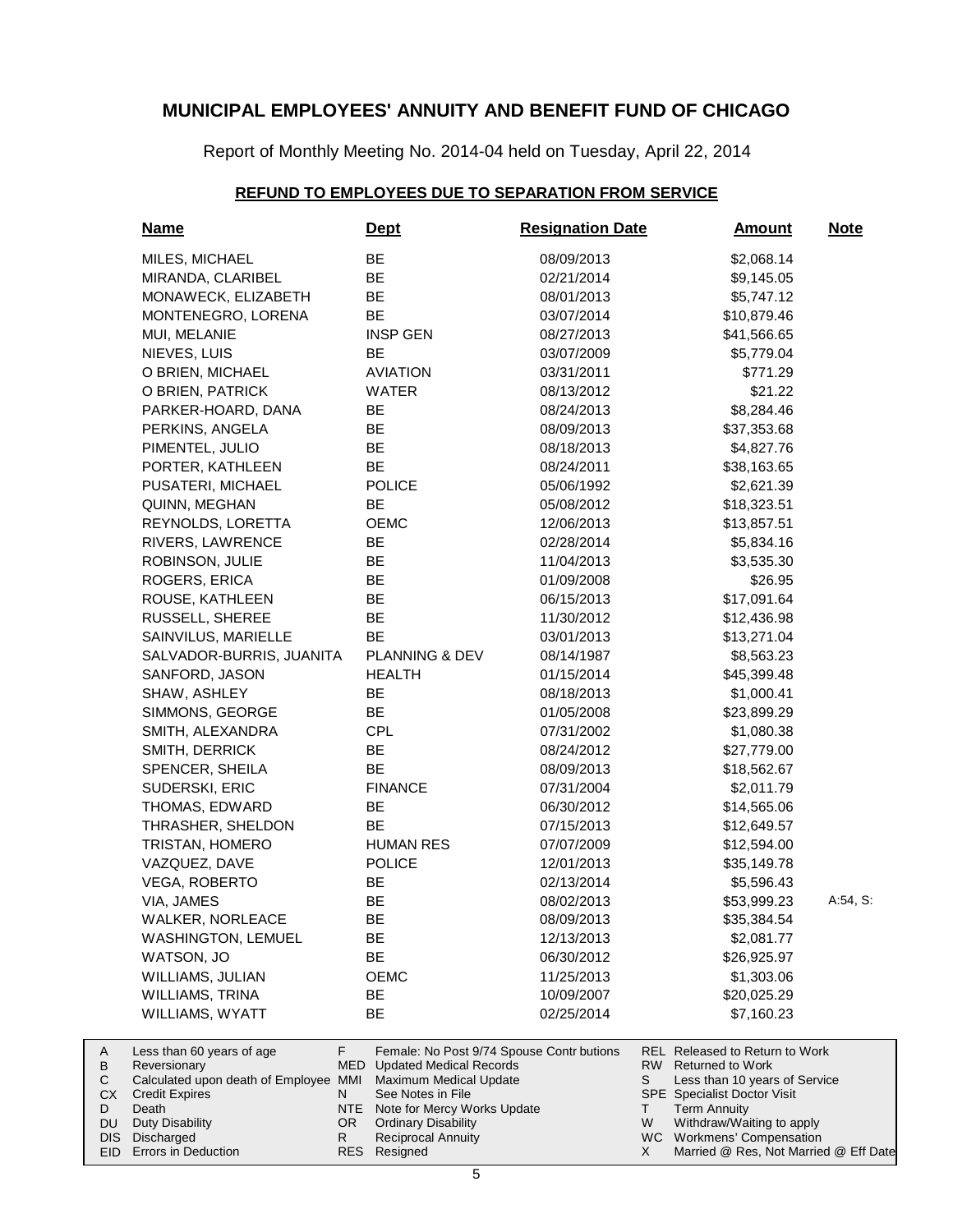Report of Monthly Meeting No. 2014-04 held on Tuesday, April 22, 2014

## **REFUND TO EMPLOYEES DUE TO SEPARATION FROM SERVICE**

| <b>Name</b>           | <b>Dept</b>              | <b>Resignation Date</b> | Amount      | <b>Note</b> |
|-----------------------|--------------------------|-------------------------|-------------|-------------|
| WILSON, ARIEL         | ВE                       | 08/09/2013              | \$12,494.88 |             |
| WOOD, ALICE           | <b>FAMILY &amp; SUPP</b> | 12/01/2013              | \$20,571.37 |             |
| <b>WRIGHT, NICOLE</b> | ВE                       | 08/16/2013              | \$8,656.93  |             |
| YOUNG, DWAYNE         | <b>CITY COUNCIL</b>      | 08/19/2013              | \$4,440.54  |             |

## **TOTAL REFUND TO EMPLOYEES DUE TO SEPARATION FROM SERVICE**

**86 Case(s) \$1,527,650.79**

|    | Less than 60 years of age                                    |    | Female: No Post 9/74 Spouse Contr butions |   | REL Released to Return to Work        |
|----|--------------------------------------------------------------|----|-------------------------------------------|---|---------------------------------------|
| B  | Reversionary                                                 |    | MED Updated Medical Records               |   | RW Returned to Work                   |
| C. | Calculated upon death of Employee MMI Maximum Medical Update |    |                                           | S | Less than 10 years of Service         |
| CХ | <b>Credit Expires</b>                                        | N  | See Notes in File                         |   | <b>SPE</b> Specialist Doctor Visit    |
|    | Death                                                        |    | NTE Note for Mercy Works Update           |   | Term Annuity                          |
| DU | Duty Disability                                              | OR | <b>Ordinary Disability</b>                | W | Withdraw/Waiting to apply             |
|    | DIS Discharged                                               | R  | <b>Reciprocal Annuity</b>                 |   | WC Workmens' Compensation             |
|    | EID Errors in Deduction                                      |    | RES Resigned                              |   | Married @ Res, Not Married @ Eff Date |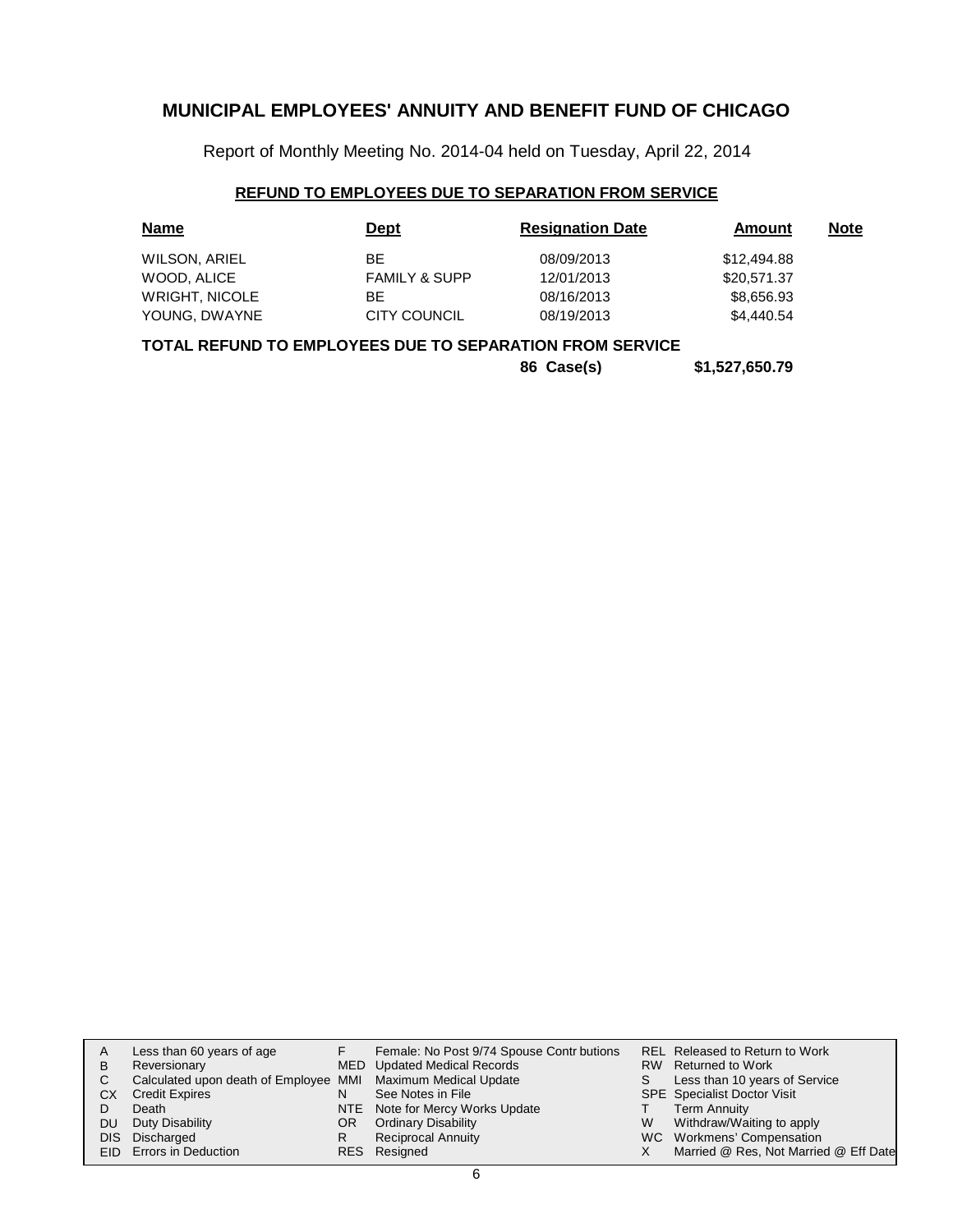Report of Monthly Meeting No. 2014-04 held on Tuesday, April 22, 2014

### **REFUND IN ACCORDANCE WITH SECTION 8-170 OF THE LAW GOVERNING THIS FUND**

| <b>Name</b>                                                                            | <b>Dept</b>  | Date of Death Pay to |                | <b>Amount</b> |
|----------------------------------------------------------------------------------------|--------------|----------------------|----------------|---------------|
| JOHNSON, MARIE                                                                         | LAW          | 08/10/2013           | DesBen $(3/3)$ | \$150,127.77  |
| PIOTROWSKI, ROBERT                                                                     | <b>WATER</b> | 12/24/2013           | DesBen (1/4)   | \$32,627.10   |
| POWE, ERMA                                                                             | BE.          | 12/07/2013           | DesBen         | \$79,265.04   |
| <b>Total REFUND IN ACCORDANCE WITH SECTION 8-170 OF</b><br>THE LAW GOVERNING THIS FUND | 3 Case(s)    | \$262,019.91         |                |               |

### **REFUND OF DIFFERENCE IN ACCORDANCE WITH SECTION 8-170 OF THE LAW GOVERNING THIS FUND**

| <u>Name</u>                                                                                          | <b>Dept</b> | Date of Death Pay to |        | Amount      |
|------------------------------------------------------------------------------------------------------|-------------|----------------------|--------|-------------|
| CHAPMAN. ESTELLA                                                                                     | BE.         | 02/26/2014           | DesBen | \$30,868.46 |
| Total REFUND OF DIFFERENCE IN ACCORDANCE WITH<br><b>SECTION 8-170 OF THE LAW GOVERNING THIS FUND</b> | 1 Case(s)   | \$30,868.46          |        |             |

### **REFUND ELECTIONS IN LIEU OF EMPLOYEE ANNUITY 40 ILCS 5/8-171**

| <b>Name</b>                                        | Dept          | <b>Resignation Date</b> | Amount      |
|----------------------------------------------------|---------------|-------------------------|-------------|
| ARNOLD, DORIS                                      | <b>POLICE</b> | 06/30/2012              | \$580.08    |
| COOK, EUREKA                                       | BE            | 06/30/2013              | \$18,399.16 |
| KELLER, JEANNE                                     | <b>BE</b>     | 08/25/2012              | \$6,158.36  |
| LOBACZ, NICHOLAS                                   | <b>WATER</b>  | 09/06/2012              | \$35.36     |
| PEREZ, CARMELLA                                    | BE.           | 01/15/2014              | \$5,374.72  |
| ROGERS, MAPLE                                      | <b>BE</b>     | 02/10/2014              | \$6,790.94  |
| Total REFUND ELECTIONS IN LIEU OF EMPLOYEE ANNUITY |               | 6 Case(s)               | \$37,338,62 |

# **REFUND OF SPOUSAL CONTRIBUTIONS (To New Annuitants with No Spouse at the Time of Retirement)**

| <b>Name</b>                       | <b>Dept</b> |                                | <b>Effective Date</b>                     |            | Amount                                |
|-----------------------------------|-------------|--------------------------------|-------------------------------------------|------------|---------------------------------------|
| <b>BANKS, DOROTHY</b>             | <b>BE</b>   |                                | 08/25/2013                                |            | \$6,270.57                            |
| BELL, SANVONIA                    |             | <b>CITY CLERK</b>              | 03/01/2014                                |            | \$14,912.07                           |
| <b>BLUESTEIN, BONNIE</b>          |             | <b>HEALTH</b>                  | 03/01/2014                                |            | \$18,315.78                           |
| <b>BURKS, BEVERLY</b>             | BE.         |                                | 03/10/2014                                |            | \$13,140.29                           |
| COOK, FRANCES                     | BE.         |                                | 09/06/2013                                |            | \$4,955.72                            |
| DANCY, SHARON                     |             | <b>AVIATION</b>                | 02/26/2014                                |            | \$19,360.34                           |
| DAVIS, ANTOINETTE                 | <b>OEMC</b> |                                | 12/15/2013                                |            | \$15,889.10                           |
| FIGUEROA, NEREIDA                 | BE.         |                                | 08/25/2013                                |            | \$7,512.54                            |
| FRYE, PAMELA                      |             | <b>HEALTH</b>                  | 03/01/2014                                |            | \$21,219.42                           |
| GONZALEZ, MICHAEL                 |             | <b>FINANCE</b>                 | 02/01/2014                                |            | \$21,552.96                           |
| HUFFMAN, VIRGINIA                 | BE.         |                                | 08/25/2013                                |            | \$6,198.73                            |
| Less than 60 years of age         | F           |                                | Female: No Post 9/74 Spouse Contr butions |            | <b>REL Released to Return to Work</b> |
| Reversionary                      | <b>MED</b>  | <b>Updated Medical Records</b> |                                           | RW         | <b>Returned to Work</b>               |
| Calculated upon death of Employee | <b>MMI</b>  | Maximum Medical Update         |                                           | S          | Less than 10 years of Service         |
| <b>Credit Expires</b>             | N           | See Notes in File              |                                           | <b>SPE</b> | <b>Specialist Doctor Visit</b>        |
| Death                             | NTE         | Note for Mercy Works Update    |                                           |            | Term Annuity                          |

- Note for Mercy Works Update OR
	- Ordinary Disability
- Reciprocal Annuity Resigned RESR

Duty Disability Discharged DIS EID Errors in Deduction

A B C CX D DU

Withdraw/Waiting to apply WC Workmens' Compensation

W X

Married @ Res, Not Married @ Eff Date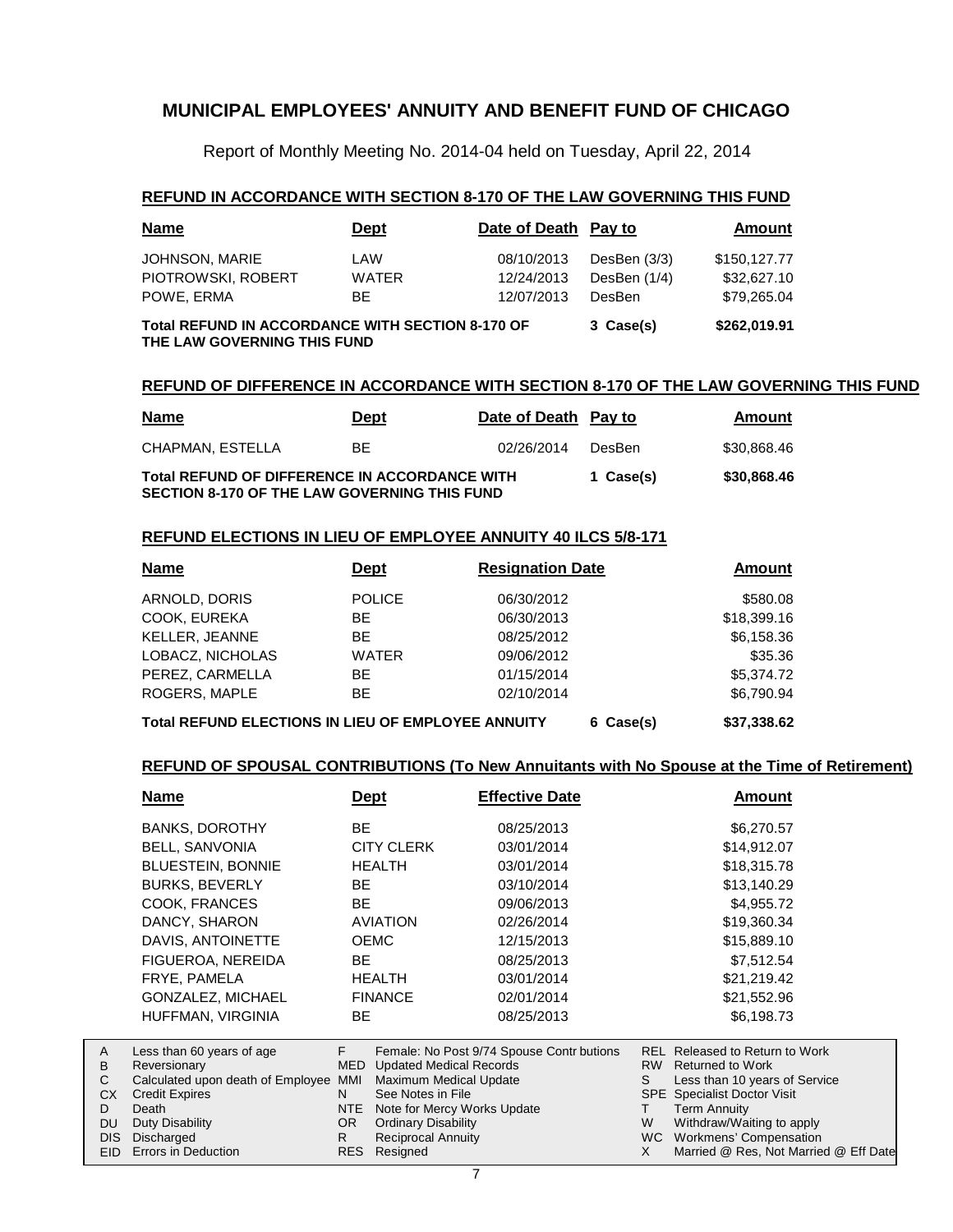Report of Monthly Meeting No. 2014-04 held on Tuesday, April 22, 2014

## **REFUND OF SPOUSAL CONTRIBUTIONS (To New Annuitants with No Spouse at the Time of Retirement)**

| <b>Name</b>          | <b>Dept</b>                                                                | <b>Effective Date</b> |  | <b>Amount</b> |  |  |  |  |
|----------------------|----------------------------------------------------------------------------|-----------------------|--|---------------|--|--|--|--|
| KODZOMAN, DEBRA      | <b>WATER</b>                                                               | 03/01/2014            |  | \$38,131.70   |  |  |  |  |
| LA GIGLIO, PATRICIA  | <b>ADMIN HEARNG</b>                                                        | 03/01/2014            |  | \$13,969.77   |  |  |  |  |
| LANDOCH, JUDITH      | <b>FINANCE</b>                                                             | 03/01/2014            |  | \$15,683.32   |  |  |  |  |
| LEDENE, MICHAEL      | BE.                                                                        | 11/08/2011            |  | \$17,568.79   |  |  |  |  |
| LEE-IRBY, DARLENE    | <b>BE</b>                                                                  | 08/11/2013            |  | \$11,829.92   |  |  |  |  |
| LEWIS, LANCE         | <b>MAYOR'S OFFICE</b>                                                      | 12/01/2013            |  | \$26,979.89   |  |  |  |  |
| LOPEZ, FRANCISCO     | <b>HUMAN SERV</b>                                                          | 03/01/2014            |  | \$21,687.08   |  |  |  |  |
| LOPEZ, JORGE         | <b>FINANCE</b>                                                             | 02/17/2014            |  | \$6,797.67    |  |  |  |  |
| LYLES, EDDIE         | <b>BE</b>                                                                  | 12/05/2013            |  | \$5,755.46    |  |  |  |  |
| MCDERMOTT, EDWARD    | <b>BE</b>                                                                  | 02/15/2014            |  | \$30,176.88   |  |  |  |  |
| MOORE, ROBERT        | BE                                                                         | 03/03/2014            |  | \$12,739.15   |  |  |  |  |
| MORMON, MILDRED      | <b>BE</b>                                                                  | 03/08/2014            |  | \$12,758.44   |  |  |  |  |
| MURPHY, ANDRE        | <b>TRANS</b>                                                               | 03/01/2014            |  | \$25,258.85   |  |  |  |  |
| NOLAN, STEPHEN       | <b>TRANS</b>                                                               | 02/01/2014            |  | \$25,367.48   |  |  |  |  |
| PRATALI, DEBORAH     | <b>BE</b>                                                                  | 11/16/2013            |  | \$29,108.33   |  |  |  |  |
| RICHMOND, LILLIE     | <b>BE</b>                                                                  | 03/01/2014            |  | \$2,052.92    |  |  |  |  |
| RODRIGUEZ, MARIA     | <b>BE</b>                                                                  | 02/22/2014            |  | \$2,718.29    |  |  |  |  |
| SCAVO, ANTOINETTE    | <b>BE</b>                                                                  | 08/25/2013            |  | \$8,539.14    |  |  |  |  |
| <b>SENESE, FRANK</b> | <b>AVIATION</b>                                                            | 03/01/2014            |  | \$30,892.10   |  |  |  |  |
| SHANNON, FRANCETTA   | BE                                                                         | 02/11/2014            |  | \$14,559.66   |  |  |  |  |
| STRUM, DOROTHY       | <b>POLICE</b>                                                              | 02/22/2014            |  | \$1,443.97    |  |  |  |  |
| SUTTON, BARBARA      | <b>FINANCE</b>                                                             | 03/22/2014            |  | \$16,640.59   |  |  |  |  |
| TAYLOR, NATHANIEL    | <b>WATER</b>                                                               | 03/01/2014            |  | \$35,153.06   |  |  |  |  |
| THOMPSON, CURTIS     | <b>CITY COUNCIL</b>                                                        | 03/05/2014            |  | \$12,519.64   |  |  |  |  |
| TILLMAN, ROY JEAN    | BE                                                                         | 02/09/2014            |  | \$1,152.20    |  |  |  |  |
| VARGAS, WANDA        | BE                                                                         | 09/15/2013            |  | \$10,900.71   |  |  |  |  |
| WILLIAMS, BENJAMIN   | WATER                                                                      | 03/01/2014            |  | \$33,794.20   |  |  |  |  |
| WILLIAMS, MATHEW     | BE                                                                         | 03/01/2014            |  | \$1,386.28    |  |  |  |  |
|                      | <b>Total REFUND OF SPOUSAL CONTRIBUTIONS</b><br>\$614,893.01<br>39 Case(s) |                       |  |               |  |  |  |  |

## **TOTAL REFUNDS \$2,476,891.01**

| A  | Less than 60 years of age                                    |     | Female: No Post 9/74 Spouse Contr butions |    | REL Released to Return to Work        |
|----|--------------------------------------------------------------|-----|-------------------------------------------|----|---------------------------------------|
| В  | Reversionary                                                 |     | MED Updated Medical Records               |    | RW Returned to Work                   |
|    | Calculated upon death of Employee MMI Maximum Medical Update |     |                                           | S. | Less than 10 years of Service         |
| CХ | <b>Credit Expires</b>                                        | N   | See Notes in File                         |    | <b>SPE</b> Specialist Doctor Visit    |
|    | Death                                                        |     | NTE Note for Mercy Works Update           |    | <b>Term Annuity</b>                   |
| DU | Duty Disability                                              | OR. | <b>Ordinary Disability</b>                | W  | Withdraw/Waiting to apply             |
|    | DIS Discharged                                               | R   | Reciprocal Annuity                        |    | WC Workmens' Compensation             |
|    | <b>EID</b> Errors in Deduction                               |     | RES Resigned                              |    | Married @ Res, Not Married @ Eff Date |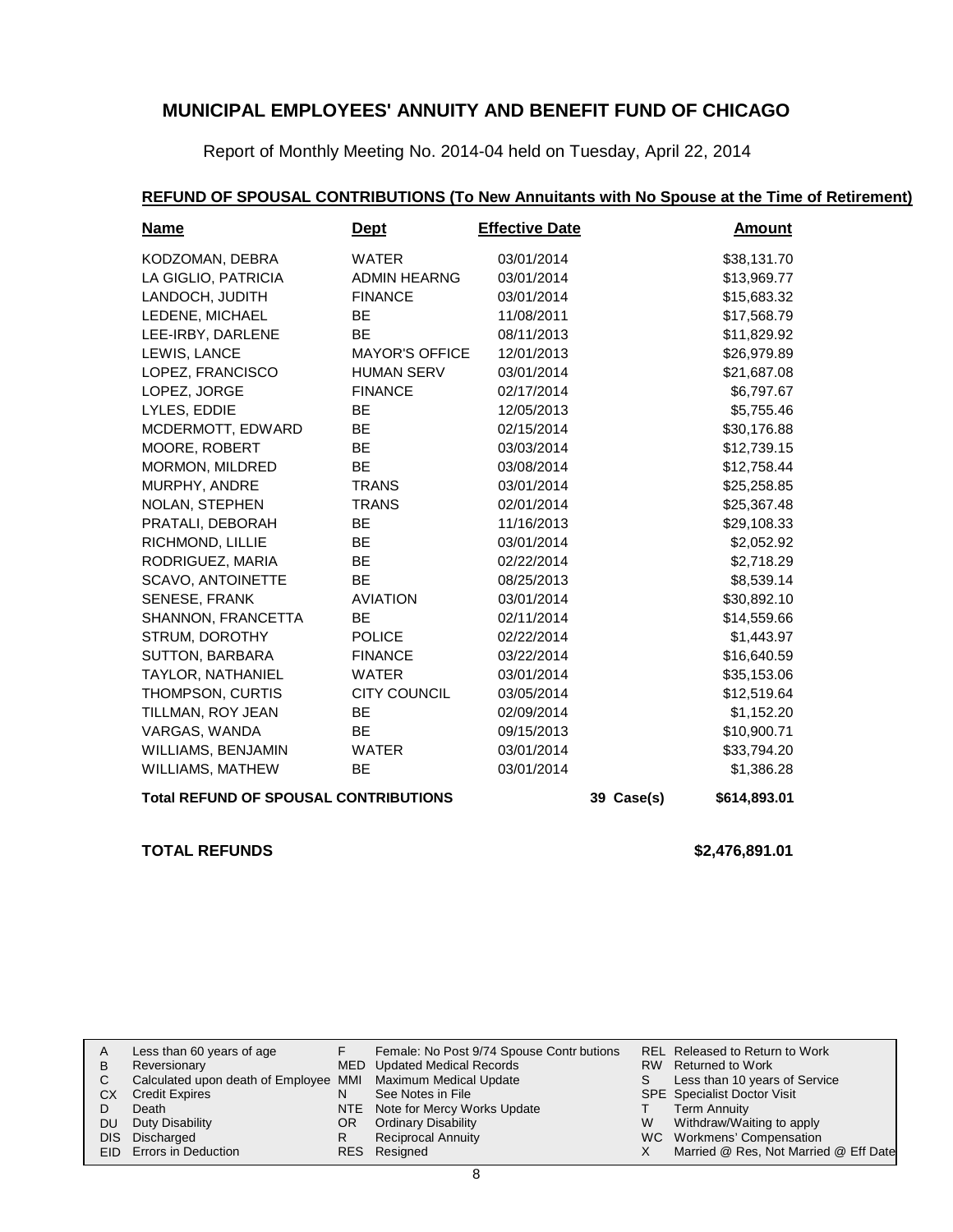Report of Monthly Meeting No. 2014-04 held on Tuesday, April 22, 2014

## **ADJUSTED REFUND**

| <b>Name</b>                  | <b>Refund Type</b> | Reason              | <b>Resignation Date</b> | Amount                    |     |
|------------------------------|--------------------|---------------------|-------------------------|---------------------------|-----|
| RALLINS, ANNETTE             | <b>NSR</b>         | <b>NOT ELIGIBLE</b> | 03/13/2009              | \$22,057.25 ORG<br>\$0.00 | ADJ |
| <b>Total ADJUSTED REFUND</b> |                    |                     | 1 Case(s)               |                           |     |

Mr. Clancy moved that the various amounts shown for refunds be approved for payment in the amount shown opposite their respective names. Seconded Ms. Neely. Carried: Ayes- Mr. Guest, Mr. Widawsky, Ms. Neely, Mr. Clancy and Mr. McMahon. Nays-None.

| A    | Less than 60 years of age                                    |    | Female: No Post 9/74 Spouse Contr butions |   | REL Released to Return to Work        |
|------|--------------------------------------------------------------|----|-------------------------------------------|---|---------------------------------------|
| в    | Reversionary                                                 |    | MED Updated Medical Records               |   | RW Returned to Work                   |
| С    | Calculated upon death of Employee MMI Maximum Medical Update |    |                                           | S | Less than 10 years of Service         |
| CХ   | <b>Credit Expires</b>                                        | N  | See Notes in File                         |   | <b>SPE</b> Specialist Doctor Visit    |
|      | Death                                                        |    | NTE Note for Mercy Works Update           |   | <b>Term Annuity</b>                   |
| DU   | Duty Disability                                              | OR | <b>Ordinary Disability</b>                | W | Withdraw/Waiting to apply             |
| DIS. | Discharged                                                   | R  | <b>Reciprocal Annuity</b>                 |   | WC Workmens' Compensation             |
|      | EID Errors in Deduction                                      |    | RES Resigned                              |   | Married @ Res, Not Married @ Eff Date |
|      |                                                              |    |                                           |   |                                       |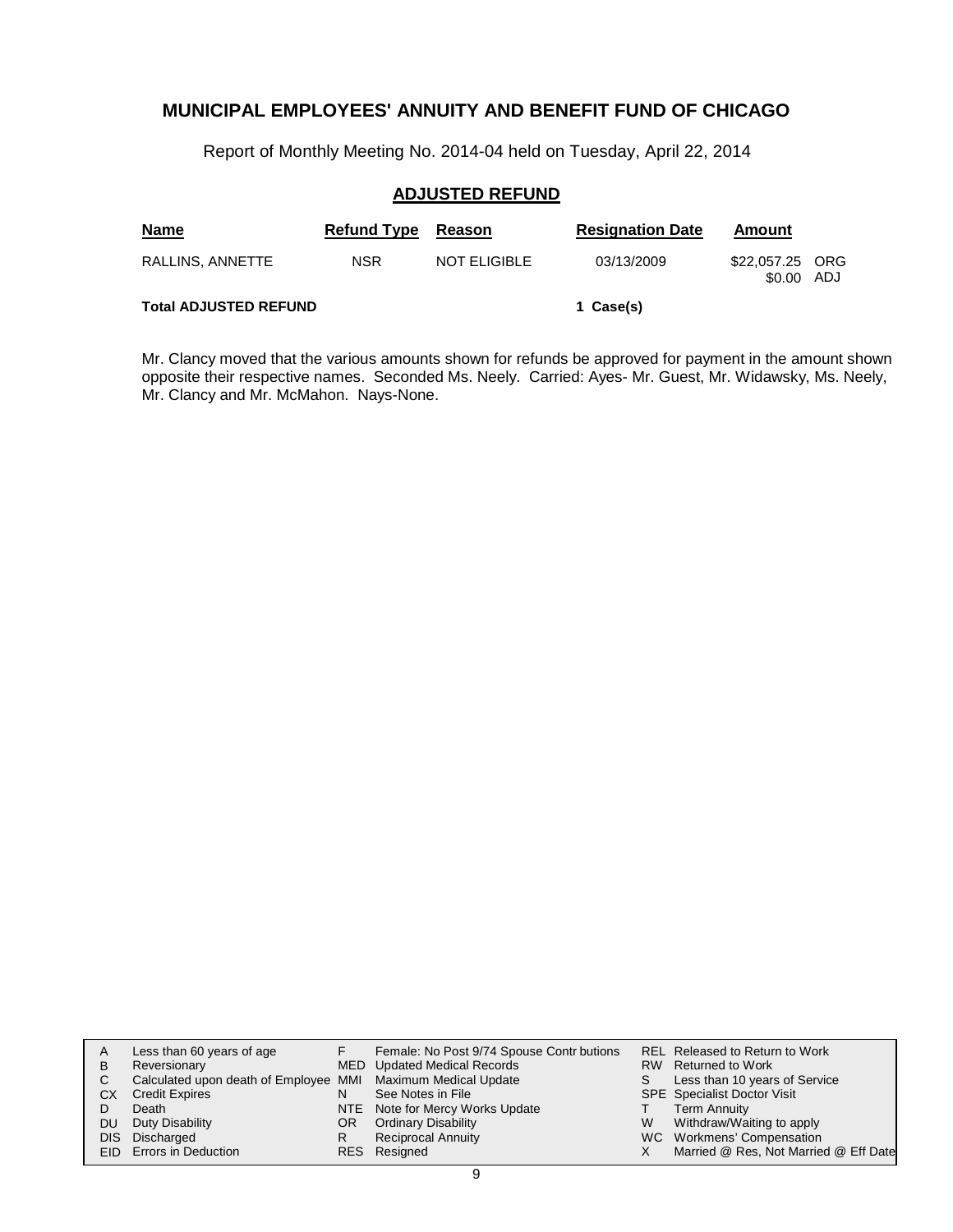# **Report for Monthly Meeting No. 2014-04 held on Tuesday, April 22, 2014**

# **ADMINISTRATIVE & OPERATING DISBURSEMENTS**

| Salaries & Wages - Regular                                                                                                                                                                                                                        | \$229,604.19                         |                  |
|---------------------------------------------------------------------------------------------------------------------------------------------------------------------------------------------------------------------------------------------------|--------------------------------------|------------------|
| Salaries & Wages - Part-Time                                                                                                                                                                                                                      | 2,142.37                             | \$<br>231,746.56 |
| <b>Employee Insurance &amp; Benefits:</b>                                                                                                                                                                                                         |                                      |                  |
| 91,085.79<br>Employee Medical Insurance<br>\$<br><b>Employee Cost</b><br>(3,759.78)                                                                                                                                                               | 87,326.01                            |                  |
| 16,116.26<br>Retiree Health Insurance<br><b>MEAB Retiree Cost</b><br>(5,868.76)                                                                                                                                                                   | 10,247.50                            | 97,573.51        |
| <b>TOTAL PERSONNEL</b>                                                                                                                                                                                                                            |                                      | 329,320.07       |
| <b>PROFESSIONAL SERVICES:</b>                                                                                                                                                                                                                     |                                      |                  |
| <b>Actuarial Services:</b>                                                                                                                                                                                                                        |                                      |                  |
| Gabriel, Roeder, Smith, & Company:<br>03/12/14, Inv#406151, FY 12/31/13 - Services in 02/14                                                                                                                                                       |                                      | 12,870.00        |
| <b>Legal Advisory Services:</b>                                                                                                                                                                                                                   |                                      |                  |
| 04/08/14, Inv#17994, 02/01/14 - 02/28/14<br>8,106.00<br>04/08/14, Inv#17995, 02/10/14 - 02/18/14<br>3,869.00                                                                                                                                      | 11,975.00                            |                  |
| 61.20<br>04/08/14, Inv#17994, Reimbursable expenses<br>04/08/14, Inv#17995, Reimbursable expenses<br>2.57                                                                                                                                         | 63.77                                | 12,038.77        |
| <b>Other Consulting Services:</b>                                                                                                                                                                                                                 |                                      |                  |
| Terence P Sullivan, Medical consulting, 03/14<br>Robert S Molaro & Associates, Legislative Liaison, 02/14                                                                                                                                         | 3,980.86<br>1,433.41                 |                  |
| Vedder Price P.C., IRS Determination Letter:<br>02/25/14, Inv#493719                                                                                                                                                                              | 268.00                               |                  |
| Xerillion Corporation:<br>01/31/14, Inv#11601, Network support - onsite<br>650.00<br>\$<br>02/28/14, Inv#11747, Network support - onsite<br>975.00<br>1,625.00<br>Chicago Web Management;<br>90.00<br>03/14/14, Inv#0002200, Consulting - website | 1,715.00                             | 7,397.27         |
| ADP, Inc.:<br>WI state processing charges, 02/28/14<br>Payroll processing charges for PPE 03/06/14<br>Time & Attendance - 02/09/14 - 03/09/14 (51 EEs)<br>Promotional prices applied                                                              | 7.30<br>114.40<br>242.25<br>(356.65) | 7.30             |
| TOTAL PROFESSIONAL SERVICES                                                                                                                                                                                                                       |                                      | 32,313.34        |
| <b>COMMUNICATIONS EXPENSES:</b>                                                                                                                                                                                                                   |                                      |                  |
| <b>Printing &amp; Publications:</b>                                                                                                                                                                                                               |                                      |                  |
| William's Harold Marketing, Inc, Inv#16361, #10 & #9 Business reply envelopes                                                                                                                                                                     |                                      | 1,315.00         |
| Postage:                                                                                                                                                                                                                                          |                                      |                  |
| <b>United States Postal Service:</b>                                                                                                                                                                                                              |                                      |                  |
| 01/14, Regular Postage - meter account<br>1,700.00                                                                                                                                                                                                |                                      |                  |
| 02/14, Regular Postage - meter account<br>1,700.00                                                                                                                                                                                                |                                      |                  |
| 03/14, Regular Postage - meter account<br>1,700.00                                                                                                                                                                                                | 5,100.00                             |                  |
| US Messenger & Logistics, Inc., 02/28/14, Inv#3234-22783<br>services from 02/06/14 - 02/28/14                                                                                                                                                     | 37.45                                | 5,137.45         |

\*2013 accrual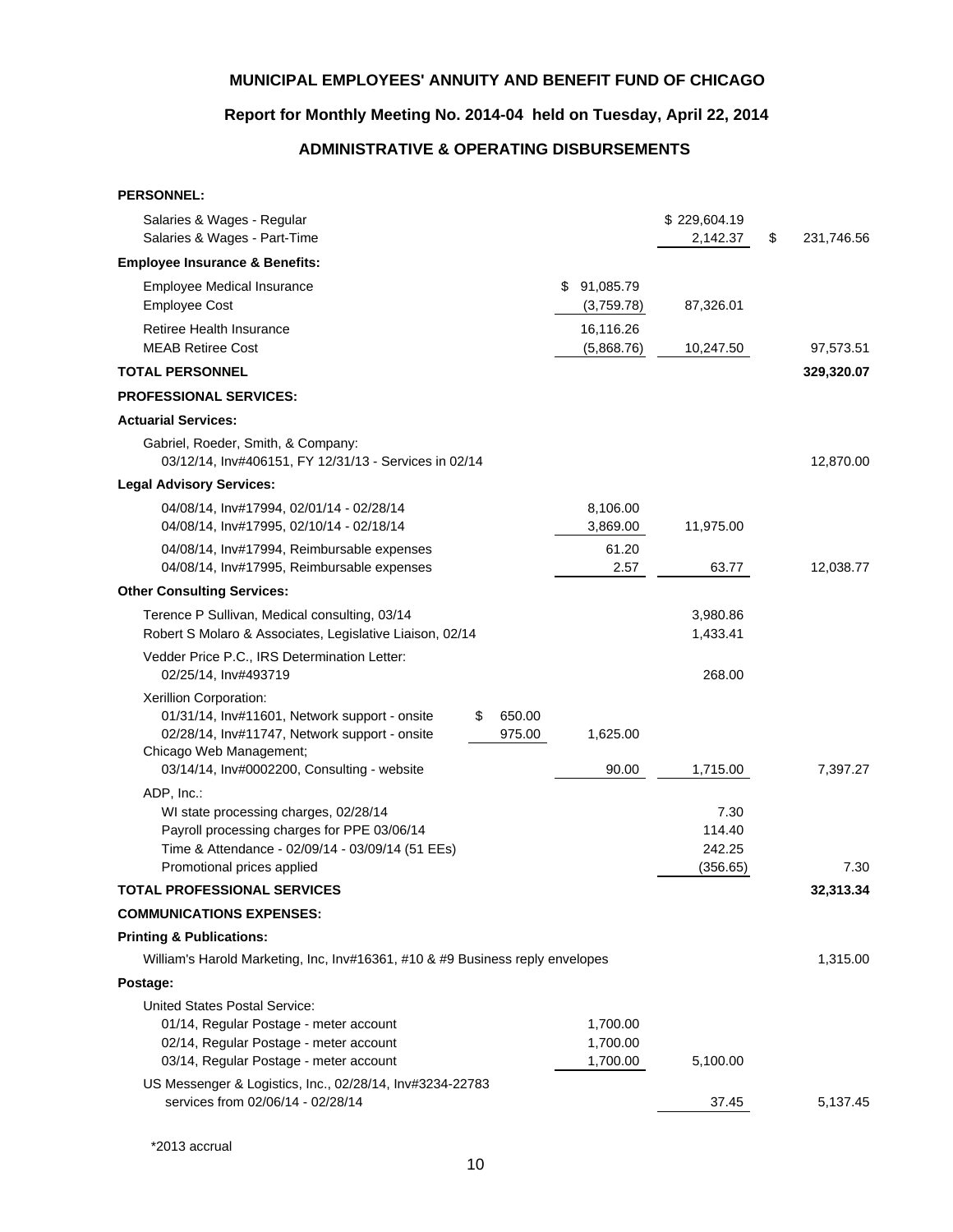# **Report for Monthly Meeting No. 2014-04 held on Tuesday, April 22, 2014**

## **Telephone & Communications:**

| \$<br>30.53<br>Telephone 12/13<br>Telephone 01/14<br>30.64<br>Data Connection<br>103.79<br>250.93<br>415.89<br>Internet<br>Verizon Financial Services LLC, Data Connection - DR Site<br>02/10/14, Inv#63954997<br>324.87<br>03/10/14, Inv#64894235<br>324.87<br>649.74<br>Cogent Comm, 03/01/14, Acct#MUNICIPA00002, Internet - Onsite<br>400.00<br>XO Comm, 03/01/14, Inv#48222275, Internet - Onsite<br>453.85<br>Business Continuity - Managers Cell Phone Reimbursement for<br>March<br>390.00<br>\$<br>4,368.70<br><b>TOTAL COMMUNICATIONS EXPENSES</b><br>10,821.15<br><b>OTHER OPERATING EXPENSES:</b><br><b>Rental &amp; Utilities:</b><br>Hines REIT 321 N. Clark St. LLC, 03/14 rent<br>47,638.39<br>Cook Co. Pension, 02/28/14, Inv#IV374, Rent 03/14 - DR site<br>982.50<br>48,620.89<br><b>Utilities:</b><br>ComEd, 03/10/14, Services from 02/05/14 - 03/07/14<br>1,027.77<br>Cook Co. Pension: 02/28/14, Inv#IV374 - DR Site<br>Electricity<br>93.29<br>49,741.95<br><b>Contractual Services:</b><br>Cintas Corp:<br>60.00<br>Inv#DD25240257, Shredding charges<br>Inv#8400840354, Shredding charges<br>60.00<br>120.00<br>Iron Mountain, Inv#KBZ2031, 03/14 Storage charges<br>612.94<br>Federal Companies, Inv#841244, 03/14 Storage charges<br>801.67<br>1,534.61<br>Repairs & Maintenance - Equipment:<br>Impact Networking Inc., Maintenance Agreement for copier<br>1,338.00<br><b>Repairs &amp; Maintenance - Office:</b><br>Staples Advantage:<br>02/22/14, Inv#3223588821<br>72.98<br>03/15/14, Inv#3225711154<br>32.48<br>105.46<br><b>Travel Expenses - Conferences &amp; Others:</b><br>GFOA:<br>Registration fee to attend the GFOA Conference to be held<br>in Minneapolis, MN on 05/18/14 - 05/21/14 for the following:<br>James Mohler<br>425.00<br><b>Tess T James</b><br>850.00<br>425.00<br><b>Office Supplies:</b><br>Staples Advantage:<br>03/15/14, Inv#3225711154<br>486.95<br>37.98<br>03/15/14, Inv#3225711155<br>524.93 | ShoreTel, 03/01/14, Inv#0306210, Phone system, 04/14<br>Access Point, Inc., Inv#3579962, VOIP Telefax services, 03/14<br>Cook Co. Pension: 02/28/14, Inv#IV374 - DR Site | \$<br>1,934.95<br>124.27 |  |
|------------------------------------------------------------------------------------------------------------------------------------------------------------------------------------------------------------------------------------------------------------------------------------------------------------------------------------------------------------------------------------------------------------------------------------------------------------------------------------------------------------------------------------------------------------------------------------------------------------------------------------------------------------------------------------------------------------------------------------------------------------------------------------------------------------------------------------------------------------------------------------------------------------------------------------------------------------------------------------------------------------------------------------------------------------------------------------------------------------------------------------------------------------------------------------------------------------------------------------------------------------------------------------------------------------------------------------------------------------------------------------------------------------------------------------------------------------------------------------------------------------------------------------------------------------------------------------------------------------------------------------------------------------------------------------------------------------------------------------------------------------------------------------------------------------------------------------------------------------------------------------------------------------------------------------------------------------------|--------------------------------------------------------------------------------------------------------------------------------------------------------------------------|--------------------------|--|
|                                                                                                                                                                                                                                                                                                                                                                                                                                                                                                                                                                                                                                                                                                                                                                                                                                                                                                                                                                                                                                                                                                                                                                                                                                                                                                                                                                                                                                                                                                                                                                                                                                                                                                                                                                                                                                                                                                                                                                  |                                                                                                                                                                          |                          |  |
|                                                                                                                                                                                                                                                                                                                                                                                                                                                                                                                                                                                                                                                                                                                                                                                                                                                                                                                                                                                                                                                                                                                                                                                                                                                                                                                                                                                                                                                                                                                                                                                                                                                                                                                                                                                                                                                                                                                                                                  |                                                                                                                                                                          |                          |  |
|                                                                                                                                                                                                                                                                                                                                                                                                                                                                                                                                                                                                                                                                                                                                                                                                                                                                                                                                                                                                                                                                                                                                                                                                                                                                                                                                                                                                                                                                                                                                                                                                                                                                                                                                                                                                                                                                                                                                                                  |                                                                                                                                                                          |                          |  |
|                                                                                                                                                                                                                                                                                                                                                                                                                                                                                                                                                                                                                                                                                                                                                                                                                                                                                                                                                                                                                                                                                                                                                                                                                                                                                                                                                                                                                                                                                                                                                                                                                                                                                                                                                                                                                                                                                                                                                                  |                                                                                                                                                                          |                          |  |
|                                                                                                                                                                                                                                                                                                                                                                                                                                                                                                                                                                                                                                                                                                                                                                                                                                                                                                                                                                                                                                                                                                                                                                                                                                                                                                                                                                                                                                                                                                                                                                                                                                                                                                                                                                                                                                                                                                                                                                  |                                                                                                                                                                          |                          |  |
|                                                                                                                                                                                                                                                                                                                                                                                                                                                                                                                                                                                                                                                                                                                                                                                                                                                                                                                                                                                                                                                                                                                                                                                                                                                                                                                                                                                                                                                                                                                                                                                                                                                                                                                                                                                                                                                                                                                                                                  |                                                                                                                                                                          |                          |  |
|                                                                                                                                                                                                                                                                                                                                                                                                                                                                                                                                                                                                                                                                                                                                                                                                                                                                                                                                                                                                                                                                                                                                                                                                                                                                                                                                                                                                                                                                                                                                                                                                                                                                                                                                                                                                                                                                                                                                                                  |                                                                                                                                                                          |                          |  |
|                                                                                                                                                                                                                                                                                                                                                                                                                                                                                                                                                                                                                                                                                                                                                                                                                                                                                                                                                                                                                                                                                                                                                                                                                                                                                                                                                                                                                                                                                                                                                                                                                                                                                                                                                                                                                                                                                                                                                                  |                                                                                                                                                                          |                          |  |
|                                                                                                                                                                                                                                                                                                                                                                                                                                                                                                                                                                                                                                                                                                                                                                                                                                                                                                                                                                                                                                                                                                                                                                                                                                                                                                                                                                                                                                                                                                                                                                                                                                                                                                                                                                                                                                                                                                                                                                  |                                                                                                                                                                          |                          |  |
|                                                                                                                                                                                                                                                                                                                                                                                                                                                                                                                                                                                                                                                                                                                                                                                                                                                                                                                                                                                                                                                                                                                                                                                                                                                                                                                                                                                                                                                                                                                                                                                                                                                                                                                                                                                                                                                                                                                                                                  |                                                                                                                                                                          |                          |  |
|                                                                                                                                                                                                                                                                                                                                                                                                                                                                                                                                                                                                                                                                                                                                                                                                                                                                                                                                                                                                                                                                                                                                                                                                                                                                                                                                                                                                                                                                                                                                                                                                                                                                                                                                                                                                                                                                                                                                                                  |                                                                                                                                                                          |                          |  |
|                                                                                                                                                                                                                                                                                                                                                                                                                                                                                                                                                                                                                                                                                                                                                                                                                                                                                                                                                                                                                                                                                                                                                                                                                                                                                                                                                                                                                                                                                                                                                                                                                                                                                                                                                                                                                                                                                                                                                                  |                                                                                                                                                                          |                          |  |
|                                                                                                                                                                                                                                                                                                                                                                                                                                                                                                                                                                                                                                                                                                                                                                                                                                                                                                                                                                                                                                                                                                                                                                                                                                                                                                                                                                                                                                                                                                                                                                                                                                                                                                                                                                                                                                                                                                                                                                  |                                                                                                                                                                          |                          |  |
|                                                                                                                                                                                                                                                                                                                                                                                                                                                                                                                                                                                                                                                                                                                                                                                                                                                                                                                                                                                                                                                                                                                                                                                                                                                                                                                                                                                                                                                                                                                                                                                                                                                                                                                                                                                                                                                                                                                                                                  |                                                                                                                                                                          |                          |  |
|                                                                                                                                                                                                                                                                                                                                                                                                                                                                                                                                                                                                                                                                                                                                                                                                                                                                                                                                                                                                                                                                                                                                                                                                                                                                                                                                                                                                                                                                                                                                                                                                                                                                                                                                                                                                                                                                                                                                                                  |                                                                                                                                                                          |                          |  |
|                                                                                                                                                                                                                                                                                                                                                                                                                                                                                                                                                                                                                                                                                                                                                                                                                                                                                                                                                                                                                                                                                                                                                                                                                                                                                                                                                                                                                                                                                                                                                                                                                                                                                                                                                                                                                                                                                                                                                                  |                                                                                                                                                                          |                          |  |
|                                                                                                                                                                                                                                                                                                                                                                                                                                                                                                                                                                                                                                                                                                                                                                                                                                                                                                                                                                                                                                                                                                                                                                                                                                                                                                                                                                                                                                                                                                                                                                                                                                                                                                                                                                                                                                                                                                                                                                  |                                                                                                                                                                          |                          |  |
|                                                                                                                                                                                                                                                                                                                                                                                                                                                                                                                                                                                                                                                                                                                                                                                                                                                                                                                                                                                                                                                                                                                                                                                                                                                                                                                                                                                                                                                                                                                                                                                                                                                                                                                                                                                                                                                                                                                                                                  |                                                                                                                                                                          |                          |  |
|                                                                                                                                                                                                                                                                                                                                                                                                                                                                                                                                                                                                                                                                                                                                                                                                                                                                                                                                                                                                                                                                                                                                                                                                                                                                                                                                                                                                                                                                                                                                                                                                                                                                                                                                                                                                                                                                                                                                                                  |                                                                                                                                                                          |                          |  |
|                                                                                                                                                                                                                                                                                                                                                                                                                                                                                                                                                                                                                                                                                                                                                                                                                                                                                                                                                                                                                                                                                                                                                                                                                                                                                                                                                                                                                                                                                                                                                                                                                                                                                                                                                                                                                                                                                                                                                                  |                                                                                                                                                                          |                          |  |
|                                                                                                                                                                                                                                                                                                                                                                                                                                                                                                                                                                                                                                                                                                                                                                                                                                                                                                                                                                                                                                                                                                                                                                                                                                                                                                                                                                                                                                                                                                                                                                                                                                                                                                                                                                                                                                                                                                                                                                  |                                                                                                                                                                          |                          |  |
|                                                                                                                                                                                                                                                                                                                                                                                                                                                                                                                                                                                                                                                                                                                                                                                                                                                                                                                                                                                                                                                                                                                                                                                                                                                                                                                                                                                                                                                                                                                                                                                                                                                                                                                                                                                                                                                                                                                                                                  |                                                                                                                                                                          |                          |  |
|                                                                                                                                                                                                                                                                                                                                                                                                                                                                                                                                                                                                                                                                                                                                                                                                                                                                                                                                                                                                                                                                                                                                                                                                                                                                                                                                                                                                                                                                                                                                                                                                                                                                                                                                                                                                                                                                                                                                                                  |                                                                                                                                                                          |                          |  |
|                                                                                                                                                                                                                                                                                                                                                                                                                                                                                                                                                                                                                                                                                                                                                                                                                                                                                                                                                                                                                                                                                                                                                                                                                                                                                                                                                                                                                                                                                                                                                                                                                                                                                                                                                                                                                                                                                                                                                                  |                                                                                                                                                                          |                          |  |
|                                                                                                                                                                                                                                                                                                                                                                                                                                                                                                                                                                                                                                                                                                                                                                                                                                                                                                                                                                                                                                                                                                                                                                                                                                                                                                                                                                                                                                                                                                                                                                                                                                                                                                                                                                                                                                                                                                                                                                  |                                                                                                                                                                          |                          |  |
|                                                                                                                                                                                                                                                                                                                                                                                                                                                                                                                                                                                                                                                                                                                                                                                                                                                                                                                                                                                                                                                                                                                                                                                                                                                                                                                                                                                                                                                                                                                                                                                                                                                                                                                                                                                                                                                                                                                                                                  |                                                                                                                                                                          |                          |  |
|                                                                                                                                                                                                                                                                                                                                                                                                                                                                                                                                                                                                                                                                                                                                                                                                                                                                                                                                                                                                                                                                                                                                                                                                                                                                                                                                                                                                                                                                                                                                                                                                                                                                                                                                                                                                                                                                                                                                                                  |                                                                                                                                                                          |                          |  |
|                                                                                                                                                                                                                                                                                                                                                                                                                                                                                                                                                                                                                                                                                                                                                                                                                                                                                                                                                                                                                                                                                                                                                                                                                                                                                                                                                                                                                                                                                                                                                                                                                                                                                                                                                                                                                                                                                                                                                                  |                                                                                                                                                                          |                          |  |
|                                                                                                                                                                                                                                                                                                                                                                                                                                                                                                                                                                                                                                                                                                                                                                                                                                                                                                                                                                                                                                                                                                                                                                                                                                                                                                                                                                                                                                                                                                                                                                                                                                                                                                                                                                                                                                                                                                                                                                  |                                                                                                                                                                          |                          |  |
|                                                                                                                                                                                                                                                                                                                                                                                                                                                                                                                                                                                                                                                                                                                                                                                                                                                                                                                                                                                                                                                                                                                                                                                                                                                                                                                                                                                                                                                                                                                                                                                                                                                                                                                                                                                                                                                                                                                                                                  |                                                                                                                                                                          |                          |  |
|                                                                                                                                                                                                                                                                                                                                                                                                                                                                                                                                                                                                                                                                                                                                                                                                                                                                                                                                                                                                                                                                                                                                                                                                                                                                                                                                                                                                                                                                                                                                                                                                                                                                                                                                                                                                                                                                                                                                                                  |                                                                                                                                                                          |                          |  |
|                                                                                                                                                                                                                                                                                                                                                                                                                                                                                                                                                                                                                                                                                                                                                                                                                                                                                                                                                                                                                                                                                                                                                                                                                                                                                                                                                                                                                                                                                                                                                                                                                                                                                                                                                                                                                                                                                                                                                                  |                                                                                                                                                                          |                          |  |
|                                                                                                                                                                                                                                                                                                                                                                                                                                                                                                                                                                                                                                                                                                                                                                                                                                                                                                                                                                                                                                                                                                                                                                                                                                                                                                                                                                                                                                                                                                                                                                                                                                                                                                                                                                                                                                                                                                                                                                  |                                                                                                                                                                          |                          |  |
|                                                                                                                                                                                                                                                                                                                                                                                                                                                                                                                                                                                                                                                                                                                                                                                                                                                                                                                                                                                                                                                                                                                                                                                                                                                                                                                                                                                                                                                                                                                                                                                                                                                                                                                                                                                                                                                                                                                                                                  |                                                                                                                                                                          |                          |  |
|                                                                                                                                                                                                                                                                                                                                                                                                                                                                                                                                                                                                                                                                                                                                                                                                                                                                                                                                                                                                                                                                                                                                                                                                                                                                                                                                                                                                                                                                                                                                                                                                                                                                                                                                                                                                                                                                                                                                                                  |                                                                                                                                                                          |                          |  |
|                                                                                                                                                                                                                                                                                                                                                                                                                                                                                                                                                                                                                                                                                                                                                                                                                                                                                                                                                                                                                                                                                                                                                                                                                                                                                                                                                                                                                                                                                                                                                                                                                                                                                                                                                                                                                                                                                                                                                                  |                                                                                                                                                                          |                          |  |
|                                                                                                                                                                                                                                                                                                                                                                                                                                                                                                                                                                                                                                                                                                                                                                                                                                                                                                                                                                                                                                                                                                                                                                                                                                                                                                                                                                                                                                                                                                                                                                                                                                                                                                                                                                                                                                                                                                                                                                  |                                                                                                                                                                          |                          |  |
|                                                                                                                                                                                                                                                                                                                                                                                                                                                                                                                                                                                                                                                                                                                                                                                                                                                                                                                                                                                                                                                                                                                                                                                                                                                                                                                                                                                                                                                                                                                                                                                                                                                                                                                                                                                                                                                                                                                                                                  |                                                                                                                                                                          |                          |  |
|                                                                                                                                                                                                                                                                                                                                                                                                                                                                                                                                                                                                                                                                                                                                                                                                                                                                                                                                                                                                                                                                                                                                                                                                                                                                                                                                                                                                                                                                                                                                                                                                                                                                                                                                                                                                                                                                                                                                                                  |                                                                                                                                                                          |                          |  |
|                                                                                                                                                                                                                                                                                                                                                                                                                                                                                                                                                                                                                                                                                                                                                                                                                                                                                                                                                                                                                                                                                                                                                                                                                                                                                                                                                                                                                                                                                                                                                                                                                                                                                                                                                                                                                                                                                                                                                                  |                                                                                                                                                                          |                          |  |
|                                                                                                                                                                                                                                                                                                                                                                                                                                                                                                                                                                                                                                                                                                                                                                                                                                                                                                                                                                                                                                                                                                                                                                                                                                                                                                                                                                                                                                                                                                                                                                                                                                                                                                                                                                                                                                                                                                                                                                  |                                                                                                                                                                          |                          |  |

\*2013 accrual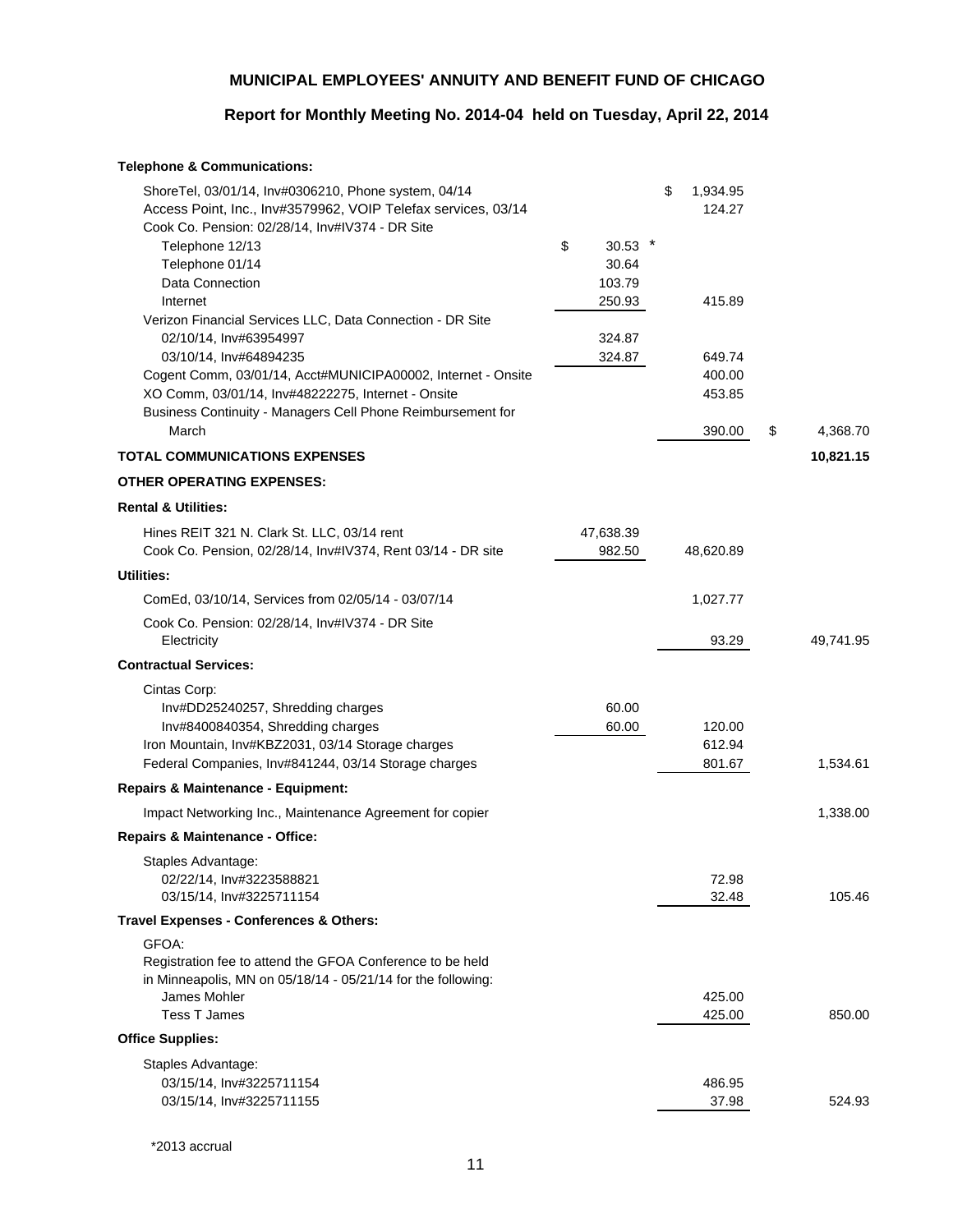## **Report for Monthly Meeting No. 2014-04 held on Tuesday, April 22, 2014**

| <b>Materials &amp; Supplies - Equipment:</b>                                  |             |             |                  |
|-------------------------------------------------------------------------------|-------------|-------------|------------------|
| Microfilmshop, LLC, 3 FCS Lamps                                               |             | \$<br>42.17 |                  |
| First Choice, 03/14/14, Inv#306764, Lunchroom supplies                        |             | 130.74      | \$<br>172.91     |
| <b>Computer/Technical Supplies:</b>                                           |             |             |                  |
| Zones, 02/22/14, Inv#S35464520101, Annual renewal of Gov Symantic Backup Exec |             |             | 1,312.00         |
| <b>Miscellaneous Expense:</b>                                                 |             |             |                  |
| 03/14, Qildro & Subpoena Fees:                                                |             | (200.00)    |                  |
| Petty Cash Replenishment                                                      |             | 188.22      |                  |
| Death Certificate:                                                            |             |             |                  |
| Certified copy of death record for the following:                             |             |             |                  |
| <b>Robert Baker</b>                                                           |             | 17.00       |                  |
| Alonti Café & Catering:                                                       |             |             |                  |
| 03/13/14, Board Room Supplies                                                 | \$<br>89.75 |             |                  |
| 03/20/14, Board Room Supplies                                                 | 171.00      | 260.75      |                  |
| Standard Parking, Discounted parking passes issued to trustees                |             | 360.00      | 625.97           |
| <b>TOTAL OTHER OPERATING EXPENSES</b>                                         |             |             | 56,205.83        |
| TOTAL ADMINISTRATIVE OPERATING EXPENSES BEFORE INVESTMENT FEES                |             |             | 428,660.39       |
| <b>INVESTMENT EXPENSES:</b>                                                   |             |             |                  |
| <b>Investment Advisory Services:</b>                                          |             |             |                  |
| Marquette Associates, Services for the quarter ending 03/31/14                |             | 72,500.00   |                  |
| <b>Investment Advisory Services</b>                                           |             |             | 72,500.00        |
| <b>Investment Legal Services:</b>                                             |             |             |                  |
| Baker & McKenzie LLP:                                                         |             |             |                  |
| 03/31/14, Inv#21405417, 02/03/14 - 02/28/14                                   |             | 2,238.95    |                  |
| <b>Investment Legal Services</b>                                              |             |             | 2,238.95         |
| <b>TOTAL INVESTMENT EXPENSES</b>                                              |             |             | \$<br>74,738.95  |
| TOTAL ADMINISTRATIVE AND OPERATING DISBURSEMENTS                              |             |             | \$<br>503,399.34 |

Mr. Clancy moved to approve disbursements as reflected above, to persons or firms in the amounts shown opposite their respective names. Second by Mr. McMahon.

Carried: Ayes - Mr. Clancy, Mr. Widawsky, Ms. Neely and Mr. McMahon. Nays - None.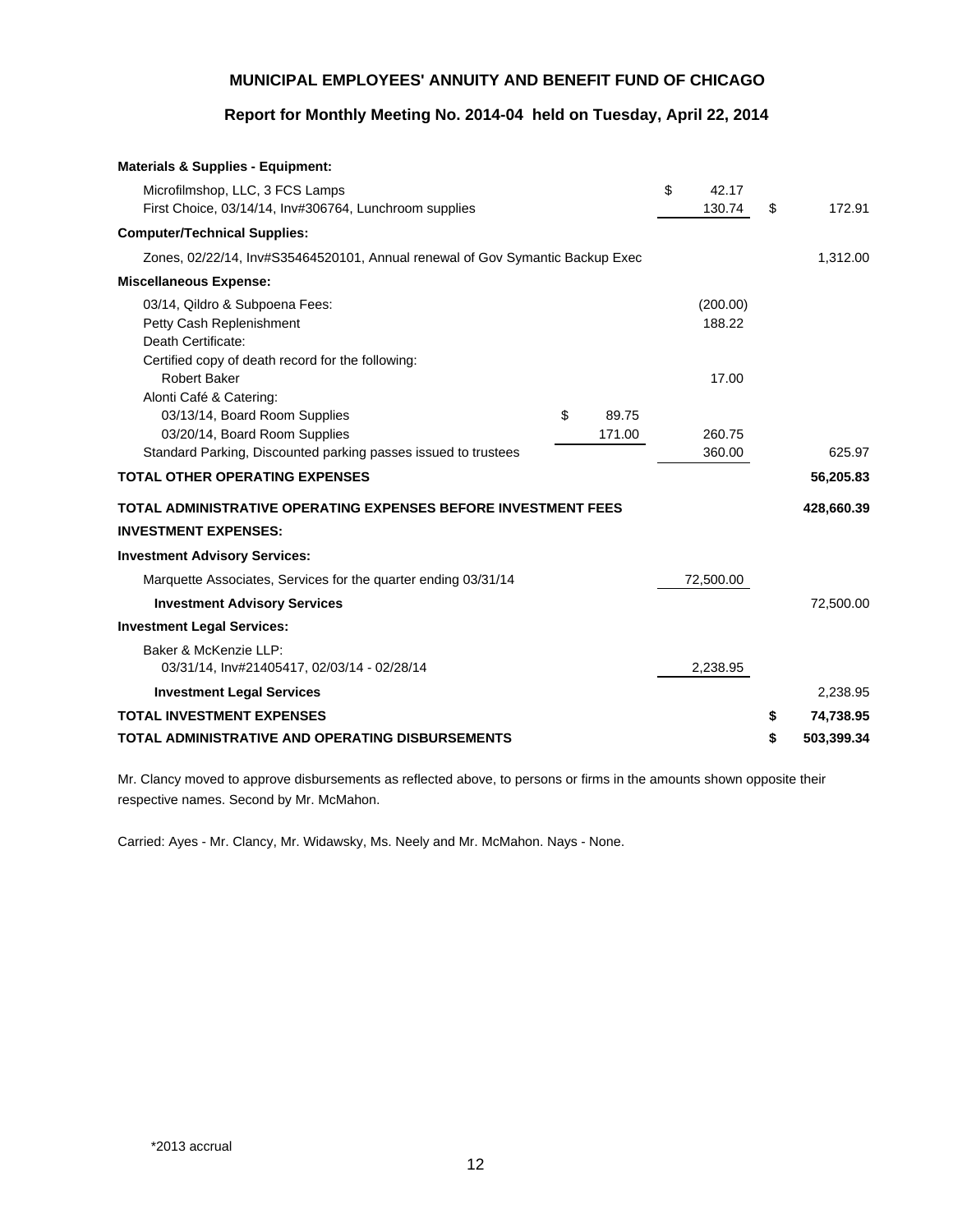Report of Monthly Meeting No. 2014-04 held on Tuesday, April 22, 2014

Resolved, that each of the following named members of the Fund be granted an annuity of the amount stated, and to continue for life, unless otherwise stated in the notes, provided that separation from the service of the City of Chicago shall have become effective as of such date:

# **EMPLOYEE ANNUITIES**<br> **EMPLOYEE ANNUITIES**

| <b>Name</b>                | Dept - Title                            | <b>Eff Date</b> | <b>Employee</b> | <b>Spouse</b> | <b>Notes</b> |
|----------------------------|-----------------------------------------|-----------------|-----------------|---------------|--------------|
| AHMED, HAROON M            | <b>HEALTH - FINANCE OFFICER</b>         | 03/01/2014      | \$4,552.31      | \$1,138.08    |              |
| <b>BANKS, DOROTHY</b>      | <b>BE - TEACHER ASST</b>                | 08/25/2013      | \$909.66        | N/A           |              |
| BELL, SANVONIA D           | CITY CLERK - CUST ACCT REP              | 03/01/2014      | \$2,340.20      | N/A           |              |
| <b>BLUESTEIN, BONNIE G</b> | HEALTH - CLINICAL THERAPIST III         | 03/01/2014      | \$2,781.35      | N/A           |              |
| <b>BURKS, BEVERLY</b>      | BE - SPEECH/LNG PATH PARAED             | 03/10/2014      | \$1,470.24      | N/A           |              |
| CONWAY, AARON              | STS & SAN - MTD                         | 03/01/2014      | \$2,831.05      | \$1,593.52    | B            |
| COOK, FRANCES              | <b>BE - SCH SECURITY OFFICER</b>        | 09/06/2013      | \$850.00        | N/A           |              |
| DANCY, SHARON              | <b>AVIATION - AVIATION SECURITY OFF</b> | 02/26/2014      | \$3,137.91      | N/A           |              |
| DAVIS, ANTOINETTE D        | OEMC - POLICE COMM OPER II              | 12/15/2013      | \$2,377.72      | N/A           |              |
| DEAL, EDDIE L              | <b>BE - CUST WKR</b>                    | 08/14/2012      | \$2,471.87      | \$1,235.94    |              |
| FERRILL, DEBBIE            | <b>BE - SCH CLERK I</b>                 | 08/14/2013      | \$2,345.91      | \$1,304.57    |              |
| FIGUEROA, NEREIDA          | <b>BE - TEACHER ASST</b>                | 08/25/2013      | \$1,047.23      | N/A           |              |
| FLAHERTY, MICHAEL J        | <b>GEN SERV - ELEC MECH</b>             | 03/01/2014      | \$4,675.32      | \$2,717.70    |              |
| FRYE, PAMELA J             | HEALTH - CLERK III                      | 03/01/2014      | \$3,457.90      | N/A           |              |
| GONZALEZ, MICHAEL P        | FINANCE - TRAFFIC ENFORCE TECH          | 02/01/2014      | \$4,333.34      | N/A           |              |
| GROSSMAN, ALAN N           | BE - PROFESSIONAL IV                    | 02/01/2014      | \$606.57        | \$579.41      | S            |
| <b>GRZYMEK, RAYMOND E</b>  | STS & SAN - HOISTING ENG                | 03/01/2014      | \$4,669.23      | \$2,223.72    | $\mathsf{R}$ |
| HENRY, SARAH               | <b>BE - PROJECT COORD</b>               | 10/23/2011      | \$365.52        | \$461.56      | $\mathbf S$  |
| HILL, JUANITA              | <b>BE - TEACHER ASST</b>                | 03/21/2014      | \$1,328.05      | \$802.42      |              |
| HUFFMAN, VIRGINIA          | <b>BE - TEACHER ASST</b>                | 08/25/2013      | \$895.19        | N/A           |              |
| JONES, BRIDGETTE R         | WATER - WATER RATE TAKER                | 02/01/2014      | \$4,997.79      | \$2,498.90    |              |
| JONES, ISAAC               | STS & SAN - MTD                         | 03/01/2014      | \$1,424.59      | \$800.00      |              |
| KNAZZE, HERRON G           | <b>BE - SCH SECURITY OFFICER</b>        | 03/01/2014      | \$850.00        | \$800.00      |              |
| KODZOMAN, DEBRA A          | WATER - PROJECT ADMIN                   | 03/01/2014      | \$6,780.01      | N/A           |              |
| LA GIGLIO, PATRICIA M      | ADMIN HEARNG - SUPV CLERK               | 03/01/2014      | \$2,096.85      | N/A           |              |
| LANDOCH, JUDITH A          | FINANCE - BENEFITS CLAIMS SUPV          | 03/01/2014      | \$2,549.80      | N/A           |              |
| LEBOVITS, YEHUDA P         | LAW - LAW CLERK                         | 02/24/2014      | \$328.89        | \$142.24      | <b>RAS</b>   |
| LEDENE, MICHAEL J          | <b>BE - CUST WKR</b>                    | 11/08/2011      | \$2,582.47      | N/A           |              |
| LEE-IRBY, DARLENE          | <b>BE - TEACHER ASST</b>                | 08/11/2013      | \$1,559.46      | N/A           |              |
| LEWIS, LANCE T             | MAYOR'S OFFICE - ASST PRESS SEC         | 12/01/2013      | \$4,566.21      | N/A           | R            |
| LINDSEY, ELIZABETH         | BE - SPECIAL ED CLASSRM ASST II         | 02/18/2014      | \$1,952.44      | \$1,048.76    | В            |
| LOPEZ, FRANCISCO J         | HUMAN SERV - YOUTH SERV COORD           | 03/01/2014      | \$2,912.38      | N/A           | R            |
| LOPEZ, JORGE Z             | FINANCE - PARKING ENFORCE AIDE          | 02/17/2014      | \$1,292.47      | N/A           | B            |
| LYLES, EDDIE L             | <b>BE - PORTER</b>                      | 12/05/2013      | \$850.00        | N/A           |              |
| LYNCH, HUGH F              | <b>OEMC - LINEMAN</b>                   | 02/25/2014      | \$2,367.38      | N/A           |              |
| MATELA, JAMES R            | <b>BE - ENG CUST GR II</b>              | 02/25/2014      | \$5,652.67      | \$2,826.34    |              |
| MCDERMOTT, EDWARD P        | <b>BE - ENG CUST GR II</b>              | 02/15/2014      | \$5,158.60      | N/A           |              |

| A   | Less than 60 years of age                                    |     | Female: No Post 9/74 Spouse Contr butions |   | REL Released to Return to Work        |
|-----|--------------------------------------------------------------|-----|-------------------------------------------|---|---------------------------------------|
| B   | Reversionary                                                 |     | MED Updated Medical Records               |   | RW Returned to Work                   |
|     | Calculated upon death of Employee MMI Maximum Medical Update |     |                                           | S | Less than 10 years of Service         |
| CX. | <b>Credit Expires</b>                                        |     | See Notes in File                         |   | <b>SPE</b> Specialist Doctor Visit    |
|     | Death                                                        |     | NTE Note for Mercy Works Update           |   | Term Annuity                          |
| DU. | Duty Disability                                              | OR. | <b>Ordinary Disability</b>                | W | Withdraw/Waiting to apply             |
|     | DIS Discharged                                               |     | <b>Reciprocal Annuity</b>                 |   | WC Workmens' Compensation             |
|     | <b>EID</b> Errors in Deduction                               |     | RES Resigned                              |   | Married @ Res, Not Married @ Eff Date |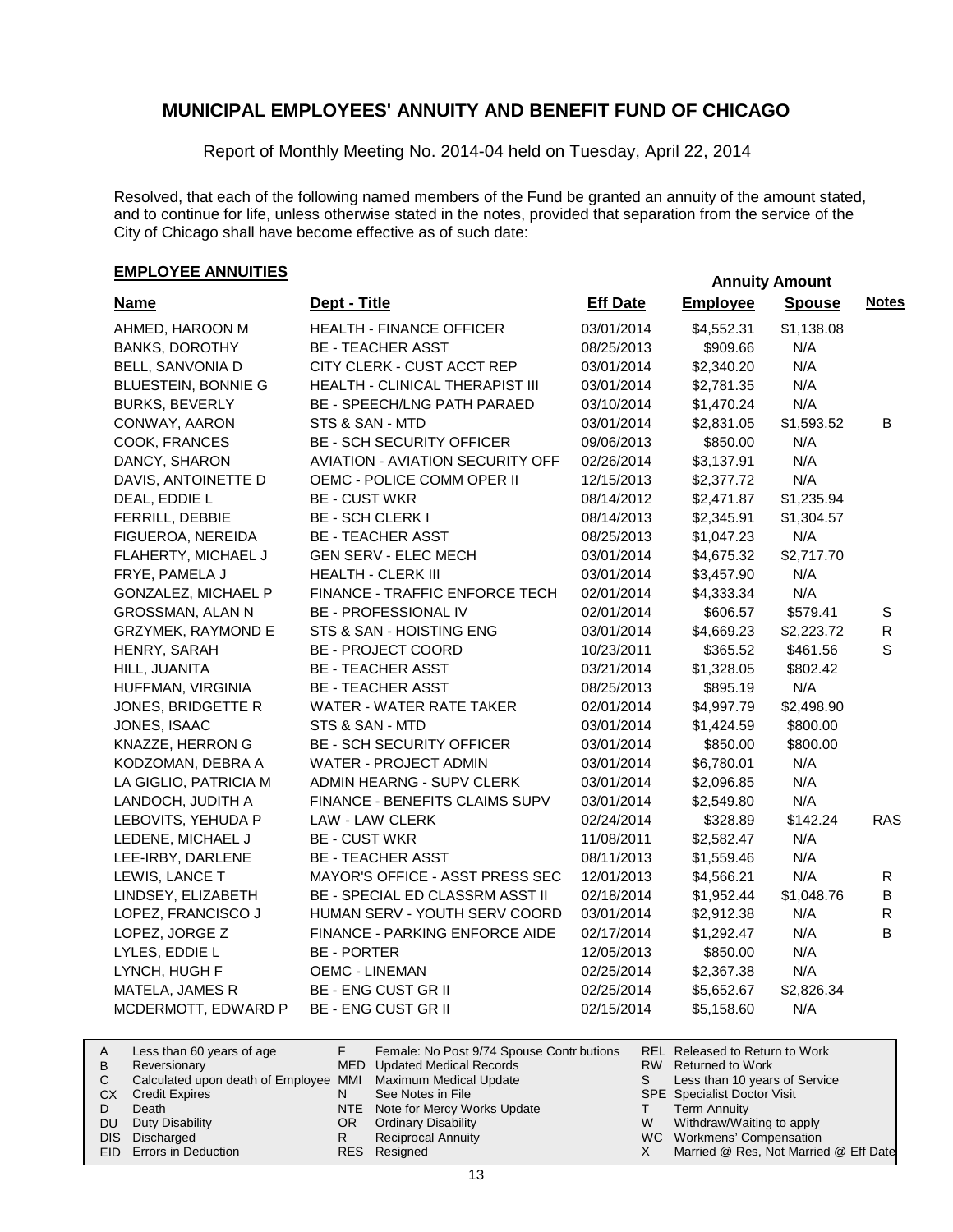Report of Monthly Meeting No. 2014-04 held on Tuesday, April 22, 2014

Resolved, that each of the following named members of the Fund be granted an annuity of the amount stated, and to continue for life, unless otherwise stated in the notes, provided that separation from the service of the City of Chicago shall have become effective as of such date:

# **EMPLOYEE ANNUITIES EMPLOYEE ANNUITIES**

| <b>Name</b>                       | Dept - Title                           | <b>Eff Date</b> | <b>Employee</b> | <b>Spouse</b> | <b>Notes</b> |
|-----------------------------------|----------------------------------------|-----------------|-----------------|---------------|--------------|
| MOORE, ROBERT L                   | <b>BE - SCH BUSINESS MGR</b>           | 03/03/2014      | \$1,628.98      | N/A           |              |
| MORMON, MILDRED C                 | <b>BE - SCH SECURITY OFFICER</b>       | 03/08/2014      | \$1,854.20      | N/A           |              |
| MOSS, GLORIA D                    | <b>BE - GUID CNSLR AIDE</b>            | 08/25/2013      | \$2,351.68      | \$1,176.35    |              |
| MURPHY, ANDRE                     | TRANS - ADMIN ASST II                  | 03/01/2014      | \$4,160.60      | N/A           |              |
| NIIN KITIGADE, KARYN S            | <b>BE - SCH CLERK I</b>                | 02/19/2014      | \$482.02        | N/A           | SX           |
| NOLAN, STEPHEN                    | <b>TRANS - MTD</b>                     | 02/01/2014      | \$3,731.62      | N/A           |              |
| OJEDA, LUISA                      | <b>BE - TEACHER ASST</b>               | 07/20/2013      | \$1,170.37      | \$800.00      |              |
| O'KEEFFE, KEVIN R                 | <b>WATER - HOISTING ENG</b>            | 03/01/2014      | \$5,675.27      | \$3,048.21    |              |
| PERSON-CHANDLER,<br><b>AUDREY</b> | <b>BE - TEACHER ASST</b>               | 03/31/2014      | \$876.67        | \$800.00      |              |
| PRATALI, DEBORAH J                | <b>BE - ENG CUST GR II</b>             | 11/16/2013      | \$5,118.91      | N/A           |              |
| PREACELY, CLARENCE                | BE - SCH SOC SERV ASST                 | 03/01/2014      | \$1,918.52      | \$959.26      |              |
| QUINN, KAREN L                    | <b>BE - GUID CNSLR AIDE</b>            | 08/25/2013      | \$1,479.37      | \$800.00      |              |
| RICHMOND, LILLIE M                | BE - LRA                               | 03/01/2014      | \$850.00        | N/A           |              |
| RODRIGUEZ, MARIA F                | BE - LRA                               | 02/22/2014      | \$850.00        | N/A           |              |
| ROMANO, CHARLES M                 | <b>WATER - HOISTING ENG</b>            | 03/25/2014      | \$2,544.71      | N/A           |              |
| ROSS, ROSALIND Y                  | <b>BE - INSTRUCTOR ASST</b>            | 03/20/2014      | \$1,567.70      | \$864.62      |              |
| <b>SCAVO, ANTOINETTE F</b>        | <b>BE - TEACHER ASST II</b>            | 08/25/2013      | \$1,272.81      | N/A           | B            |
| SENESE, FRANK C                   | <b>AVIATION - MTD</b>                  | 03/01/2014      | \$4,224.48      | N/A           |              |
| SHANNON, FRANCETTA D              | <b>BE - SCH SECURITY OFFICER</b>       | 02/11/2014      | \$2,143.92      | N/A           |              |
| STRUM, DOROTHY J                  | POLICE - CROSSING GUARD                | 02/22/2014      | \$850.00        | N/A           |              |
| SUTTON, BARBARA F                 | <b>FINANCE - ASST COMPTROLLER</b>      | 03/22/2014      | \$2,027.97      | N/A           | R.           |
| TAYLOR, NATHANIEL F               | WATER - OPER ENG GROUP A               | 03/01/2014      | \$5,986.61      | N/A           |              |
| THOMPSON, CURTIS V                | CITY COUNCIL - ASST TO THE<br>ALDERMAN | 03/05/2014      | \$1,865.26      | N/A           |              |
| TILLMAN, ROY JEAN                 | BE - LPN                               | 02/09/2014      | \$557.54        | N/A           | <b>RS</b>    |
| VARGAS, WANDA I                   | <b>BE - TEACHER ASST</b>               | 09/15/2013      | \$1,533.86      | N/A           |              |
| WALLER, HARRIET A                 | <b>BE - GUID CNSLR AIDE</b>            | 08/25/2013      | \$1,979.27      | \$1,008.96    |              |
| WALSH, BRENDA L                   | BE - ENG CUST GR IV                    | 03/01/2014      | \$5,171.72      | \$2,585.86    |              |
| WILLIAMS, BENJAMIN L              | WATER - WATER RATE TAKER               | 03/01/2014      | \$5,553.10      | N/A           |              |
| WILLIAMS, MATHEW                  | <b>BE - PARENT WKR/BUS MONITOR</b>     | 03/01/2014      | \$850.00        | N/A           |              |
| <b>Total Employee Annuities</b>   | 66 Case(s)                             |                 | \$165,645.74    |               |              |

| A  | Less than 60 years of age                                    |     | Female: No Post 9/74 Spouse Contr butions |    | REL Released to Return to Work        |
|----|--------------------------------------------------------------|-----|-------------------------------------------|----|---------------------------------------|
| В  | Reversionary                                                 |     | MED Updated Medical Records               |    | RW Returned to Work                   |
|    | Calculated upon death of Employee MMI Maximum Medical Update |     |                                           | S. | Less than 10 years of Service         |
| CХ | <b>Credit Expires</b>                                        | N   | See Notes in File                         |    | <b>SPE</b> Specialist Doctor Visit    |
|    | Death                                                        |     | NTE Note for Mercy Works Update           |    | <b>Term Annuity</b>                   |
| DU | Duty Disability                                              | OR. | <b>Ordinary Disability</b>                | W  | Withdraw/Waiting to apply             |
|    | DIS Discharged                                               | R   | <b>Reciprocal Annuity</b>                 |    | WC Workmens' Compensation             |
|    | EID Errors in Deduction                                      |     | RES Resigned                              |    | Married @ Res, Not Married @ Eff Date |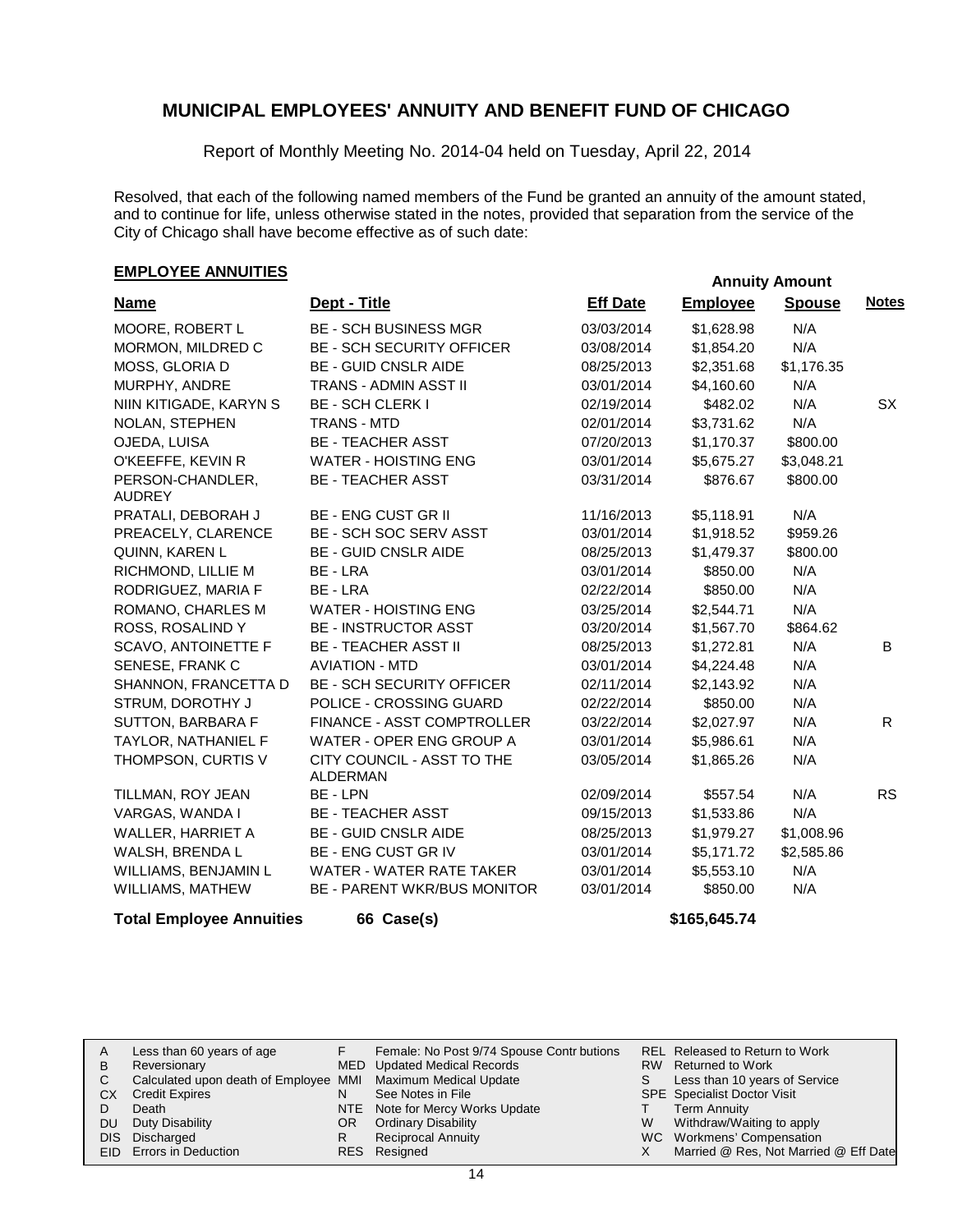Report of Monthly Meeting No. 2014-04 held on Tuesday, April 22, 2014

Resolved, that each of the following widows, widowers, minor children, and certain other relatives of former members of the Fund be granted annuities of the amounts stated, and to continue until the expiration date indicated.

# **SPOUSE ANNUITIES MONEXANGLE ANNUITIES**

| <b>Former Employee Name</b>   | Dept - Title                    | <b>Eff Date</b> | <b>Annuity</b> | <b>Expires</b> | <b>Notes</b> |  |
|-------------------------------|---------------------------------|-----------------|----------------|----------------|--------------|--|
| ADAMS, MARGARET               | <b>BE - SUB SCHOOL CLERK</b>    | 02/08/2014      | \$800.00       | Death          |              |  |
| <b>BONATO, MARTIN</b>         | <b>CPL - CARPENTER</b>          | 02/13/2014      | \$2,792.46     | Death          |              |  |
| CHAHILL, AZAM                 | <b>ENVIRON - MECH ENG V</b>     | 03/04/2014      | \$1,743.56     | Death          | R            |  |
| CHAN, GAN                     | AGING - HOSP WKR                | 02/26/2014      | \$379.73       | Death          | S            |  |
| <b>GARCIA, SERAFIN</b>        | <b>BE - CUST WKR</b>            | 02/23/2014      | \$1,306.96     | Death          |              |  |
| <b>GREEN, MICHAEL</b>         | SEWERS - HOISTING ENG           | 02/13/2014      | \$1,519.46     | Death          |              |  |
| KUNICKI, RICHARD              | <b>AVIATION - DEPUTY COMM</b>   | 01/09/2014      | \$3,910.00     | Death          |              |  |
| MARSHALL, JOHN                | FLEET - AUTO PARTS PERSON       | 02/24/2014      | \$1,551.68     | Death          |              |  |
| MITCHELL, THOMAS              | <b>WATER - PLUMBING INSPEC</b>  | 03/10/2014      | \$2,940.80     | Death          |              |  |
| MOYER, JAMES                  | <b>AVIATION - ELEC MECH</b>     | 02/07/2014      | \$1,787.45     | Death          |              |  |
| MURPHY, DON                   | HUMAN SERV - HUMAN SERV SPEC II | 01/29/2014      | \$1,394.36     | Death          |              |  |
| NELSON, BARBARA               | <b>OEMC - TRAFFIC CTRL AIDE</b> | 01/04/2014      | \$100.00       | 05/2019        | TS.          |  |
| NORWOOD, EMMA LUE             | <b>BE - FOOD SERVICE MGR</b>    | 01/21/2014      | \$800.00       | Death          |              |  |
| SALERNO, JASPER               | STS & SAN - MTD                 | 02/10/2014      | \$867.27       | Death          |              |  |
| STEMLEY, CAMILLE              | <b>BE - TEACHER ASST</b>        | 02/09/2014      | \$800.00       | Death          |              |  |
| WIMES, RILEY                  | POLICE - FINGERPRINT TECH II    | 01/17/2014      | \$1,367.50     | Death          |              |  |
| <b>Total Spouse Annuities</b> | 16 Case(s)                      |                 | \$24,061.23    |                |              |  |

| A    | Less than 60 years of age                                    |    | Female: No Post 9/74 Spouse Contr butions |   | REL Released to Return to Work        |
|------|--------------------------------------------------------------|----|-------------------------------------------|---|---------------------------------------|
| в    | Reversionary                                                 |    | MED Updated Medical Records               |   | RW Returned to Work                   |
| С    | Calculated upon death of Employee MMI Maximum Medical Update |    |                                           | S | Less than 10 years of Service         |
| CХ   | <b>Credit Expires</b>                                        | N  | See Notes in File                         |   | <b>SPE</b> Specialist Doctor Visit    |
|      | Death                                                        |    | NTE Note for Mercy Works Update           |   | <b>Term Annuity</b>                   |
| DU   | Duty Disability                                              | OR | <b>Ordinary Disability</b>                | W | Withdraw/Waiting to apply             |
| DIS. | Discharged                                                   | R  | <b>Reciprocal Annuity</b>                 |   | WC Workmens' Compensation             |
|      | EID Errors in Deduction                                      |    | RES Resigned                              |   | Married @ Res, Not Married @ Eff Date |
|      |                                                              |    |                                           |   |                                       |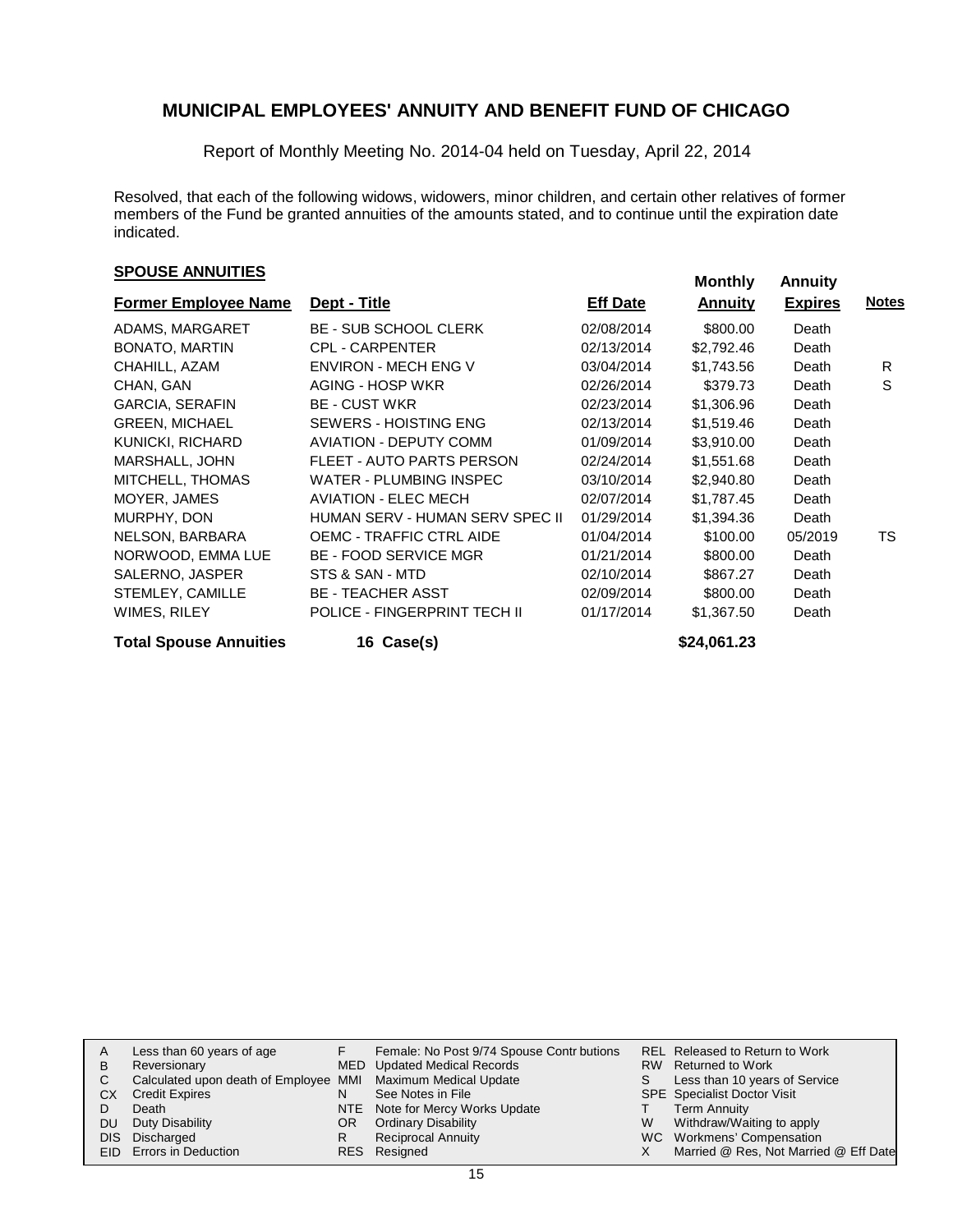Report of Monthly Meeting No. 2014-04 held on Tuesday, April 22, 2014

Resolved, that each of the following widows, widowers, minor children, and certain other relatives of former members of the Fund be granted annuities of the amounts stated, and to continue until the expiration date indicated.

# **CHILD(REN) ANNUITIES Monthly** Annuity

| <b>Former Employee Name</b> | <b>Eff Date</b> | <b>Annuity Expires</b> | <b>Notes</b> |
|-----------------------------|-----------------|------------------------|--------------|
| .                           |                 |                        |              |

NONE

| A<br>в<br>C<br>CХ<br>DU<br>DIS. | Less than 60 years of age<br>Reversionary<br>Calculated upon death of Employee MMI Maximum Medical Update<br><b>Credit Expires</b><br>Death<br>Duty Disability<br>Discharged<br><b>EID</b> Errors in Deduction | N<br>OR<br>R | Female: No Post 9/74 Spouse Contr butions<br>MED Updated Medical Records<br>See Notes in File<br>NTE Note for Mercy Works Update<br><b>Ordinary Disability</b><br><b>Reciprocal Annuity</b><br>RES Resigned | S<br>W<br>X. | REL Released to Return to Work<br>RW Returned to Work<br>Less than 10 years of Service<br><b>SPE</b> Specialist Doctor Visit<br><b>Term Annuity</b><br>Withdraw/Waiting to apply<br>WC Workmens' Compensation<br>Married @ Res, Not Married @ Eff Date |
|---------------------------------|----------------------------------------------------------------------------------------------------------------------------------------------------------------------------------------------------------------|--------------|-------------------------------------------------------------------------------------------------------------------------------------------------------------------------------------------------------------|--------------|--------------------------------------------------------------------------------------------------------------------------------------------------------------------------------------------------------------------------------------------------------|
|---------------------------------|----------------------------------------------------------------------------------------------------------------------------------------------------------------------------------------------------------------|--------------|-------------------------------------------------------------------------------------------------------------------------------------------------------------------------------------------------------------|--------------|--------------------------------------------------------------------------------------------------------------------------------------------------------------------------------------------------------------------------------------------------------|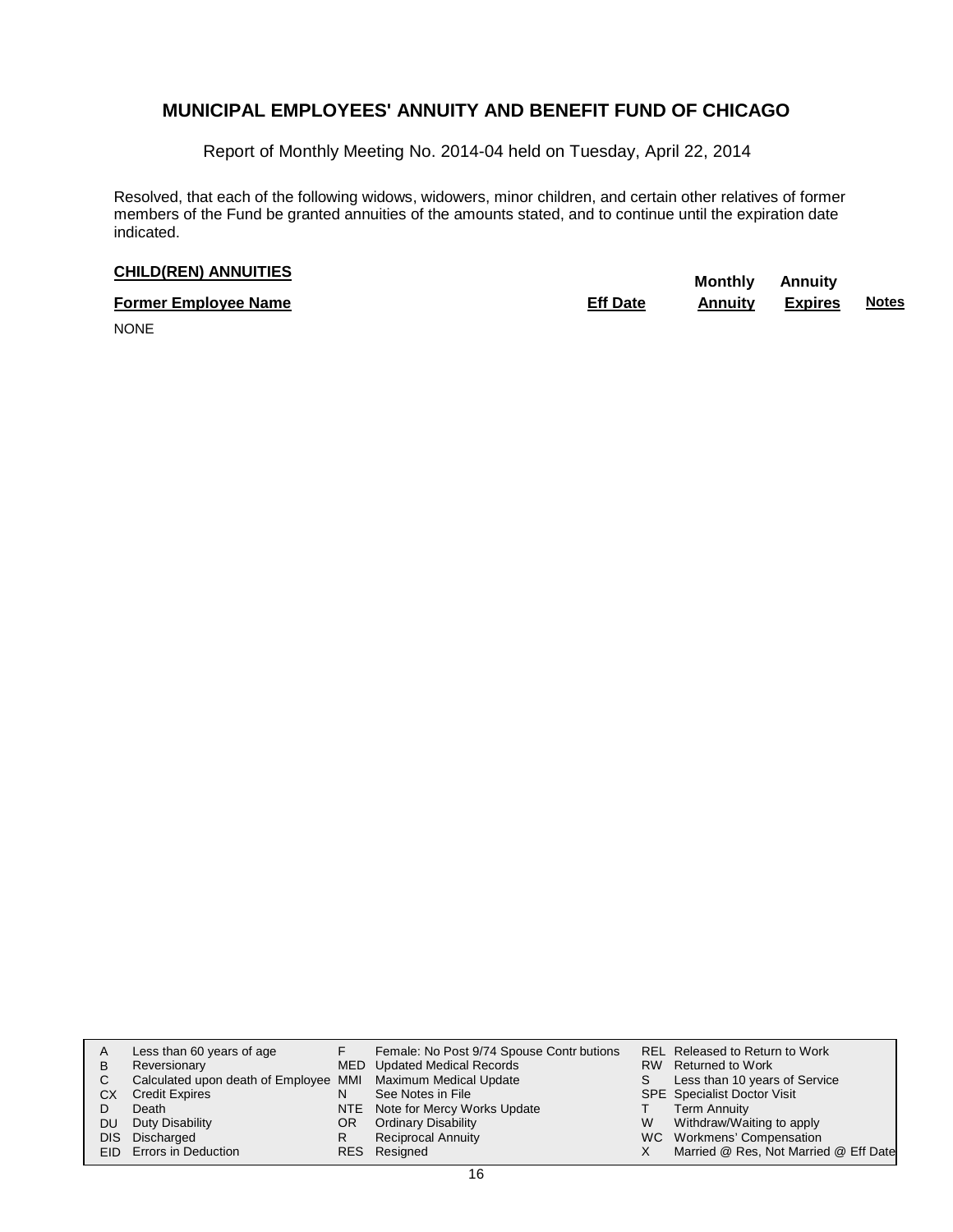Report of Monthly Meeting No. 2014-04 held on Tuesday, April 22, 2014

Resolved, that each of the following widows, widowers, minor children, and certain other relatives of former members of the Fund be granted annuities of the amounts stated, and to continue until the expiration date indicated.

| <b>REVERSIONARY ANNUITIES</b>       |           |                 | Monthly  | Annuitv        |              |  |
|-------------------------------------|-----------|-----------------|----------|----------------|--------------|--|
| <b>Former Employee Name</b>         |           | <b>Eff Date</b> | Annuitv  | <b>Expires</b> | <b>Notes</b> |  |
| BONATO, MARTIN                      |           | 02/13/2014      | \$300.00 | Death          | S            |  |
| <b>GREEN, MICHAEL</b>               |           | 02/13/2014      | \$92.50  | Death          | S            |  |
| <b>Total Reversionary Annuities</b> | 2 Case(s) |                 | \$392.50 |                |              |  |

| A    | Less than 60 years of age                                    |    | Female: No Post 9/74 Spouse Contr butions |   | REL Released to Return to Work        |
|------|--------------------------------------------------------------|----|-------------------------------------------|---|---------------------------------------|
| в    | Reversionary                                                 |    | MED Updated Medical Records               |   | RW Returned to Work                   |
| С    | Calculated upon death of Employee MMI Maximum Medical Update |    |                                           | S | Less than 10 years of Service         |
| СX   | <b>Credit Expires</b>                                        | N  | See Notes in File                         |   | <b>SPE</b> Specialist Doctor Visit    |
|      | Death                                                        |    | NTE Note for Mercy Works Update           |   | <b>Term Annuity</b>                   |
| DU   | Duty Disability                                              | OR | <b>Ordinary Disability</b>                | W | Withdraw/Waiting to apply             |
| DIS. | Discharged                                                   | R  | <b>Reciprocal Annuity</b>                 |   | WC Workmens' Compensation             |
|      | <b>EID</b> Errors in Deduction                               |    | RES Resigned                              |   | Married @ Res, Not Married @ Eff Date |
|      |                                                              |    |                                           |   |                                       |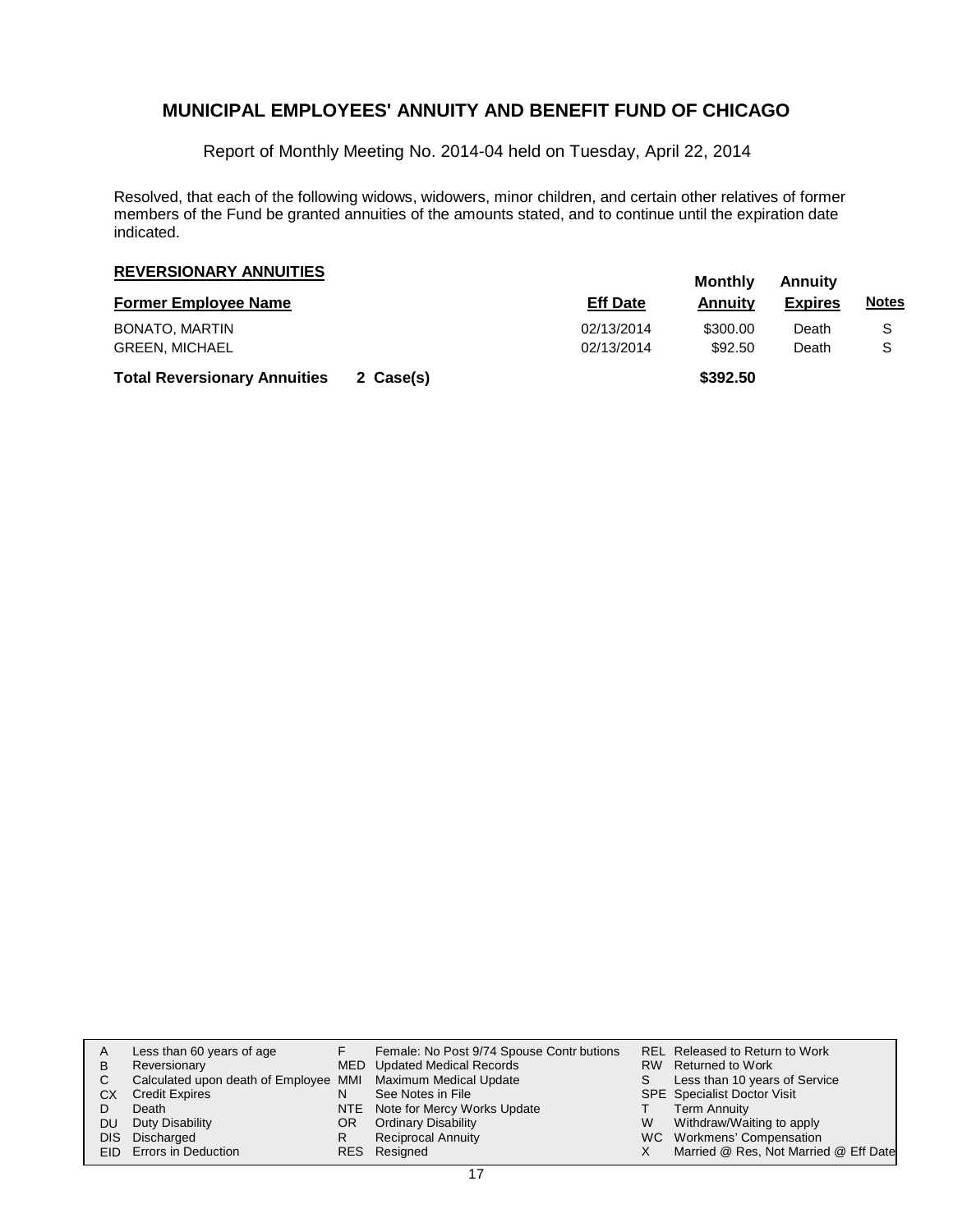Report of Monthly Meeting No. 2014-04 held on Tuesday, April 22, 2014

Resolved, that each of the following named members of the Fund, or widows, widowers, or minor children of former members of the Fund be granted an adjusted annuity of the amount stated, and to continue for life, unless otherwise stated.

| <b>ADJUSTED ANNUITIES</b><br><b>Annuity Amount</b> |                               |                          |                              |                      |            |  |  |  |
|----------------------------------------------------|-------------------------------|--------------------------|------------------------------|----------------------|------------|--|--|--|
| <b>Name</b>                                        | Reason                        | <b>Eff Date</b>          | <b>Employee Spouse/Child</b> |                      |            |  |  |  |
| CARPARELLI, FELICIA                                | Change in FAS                 | 01/12/2014               | \$1,561.93                   | N/A                  | <b>ORG</b> |  |  |  |
|                                                    |                               | 12/29/2013               | \$1,671.06                   | N/A                  | ADJ        |  |  |  |
| CEDENO, EVELYN                                     | Change in FAS                 | 07/01/2013<br>06/30/2013 | \$991.21<br>\$1,085.15       | N/A<br>N/A           | <b>ORG</b> |  |  |  |
|                                                    |                               |                          |                              |                      | ADJ        |  |  |  |
| COSS, MARIA D                                      | Change in Reciprocal Service  | 07/10/2013               | \$5,345.30<br>\$4,543.50     | N/A<br>N/A           | <b>ORG</b> |  |  |  |
|                                                    |                               |                          |                              |                      | ADJ        |  |  |  |
| DOBROWOLSKA,<br><b>WIESLAWA</b>                    | Change in Effective Date      | 11/04/2012<br>09/09/2012 | \$92.32<br>\$92.32           | N/A<br>N/A           | <b>ORG</b> |  |  |  |
|                                                    |                               |                          |                              |                      | ADJ        |  |  |  |
| FOLEY, JOHN                                        | Change in FAS                 | 06/01/2013               | \$3,445.15<br>\$3,464.49     | N/A<br>N/A           | <b>ORG</b> |  |  |  |
|                                                    |                               |                          |                              |                      | ADJ        |  |  |  |
| REIDY, DENNIS J                                    | Change in Effective Date      | 01/12/2014<br>01/01/2014 | \$553.26<br>\$553.26         | \$276.63<br>\$276.63 | <b>ORG</b> |  |  |  |
|                                                    |                               |                          |                              |                      | ADJ        |  |  |  |
| WISE, BERNARD F                                    | Increase in Salary due to PEP | 02/01/2012               | \$4,124.57<br>\$4,224.38     | N/A<br>N/A           | <b>ORG</b> |  |  |  |
|                                                    |                               |                          |                              |                      | ADJ        |  |  |  |
| ZAINO, EDWARD A                                    | Settlement                    | 06/04/2013               | \$1,839.95                   | \$919.98             | <b>ORG</b> |  |  |  |
|                                                    |                               |                          | \$2,216.32                   | \$1,108.16           | ADJ        |  |  |  |

## **Total Adjusted Annuities 8 Case(s)**

Mr. McMahon moved that the resolutions be adopted and that the applicants be granted employee, widow(er), child, reversionary, or adjusted annuities for the period and at the rates stated opposite their respective names. Seconded Ms. Neely. Carried: Ayes- Mr. Guest, Mr. Widawsky, Ms. Neely, Mr. Clancy and Mr. McMahon. Noes-None.

|      | Less than 60 years of age                                    |     | Female: No Post 9/74 Spouse Contr butions |   | REL Released to Return to Work        |
|------|--------------------------------------------------------------|-----|-------------------------------------------|---|---------------------------------------|
| B    | Reversionary                                                 |     | MED Updated Medical Records               |   | RW Returned to Work                   |
|      | Calculated upon death of Employee MMI Maximum Medical Update |     |                                           |   | Less than 10 years of Service         |
| СX   | <b>Credit Expires</b>                                        |     | See Notes in File                         |   | <b>SPE</b> Specialist Doctor Visit    |
|      | Death                                                        |     | NTE Note for Mercy Works Update           |   | Term Annuity                          |
| DU   | Duty Disability                                              | OR. | <b>Ordinary Disability</b>                | W | Withdraw/Waiting to apply             |
| DIS. | Discharged                                                   |     | <b>Reciprocal Annuity</b>                 |   | WC Workmens' Compensation             |
|      | EID Errors in Deduction                                      |     | RES Resigned                              |   | Married @ Res, Not Married @ Eff Date |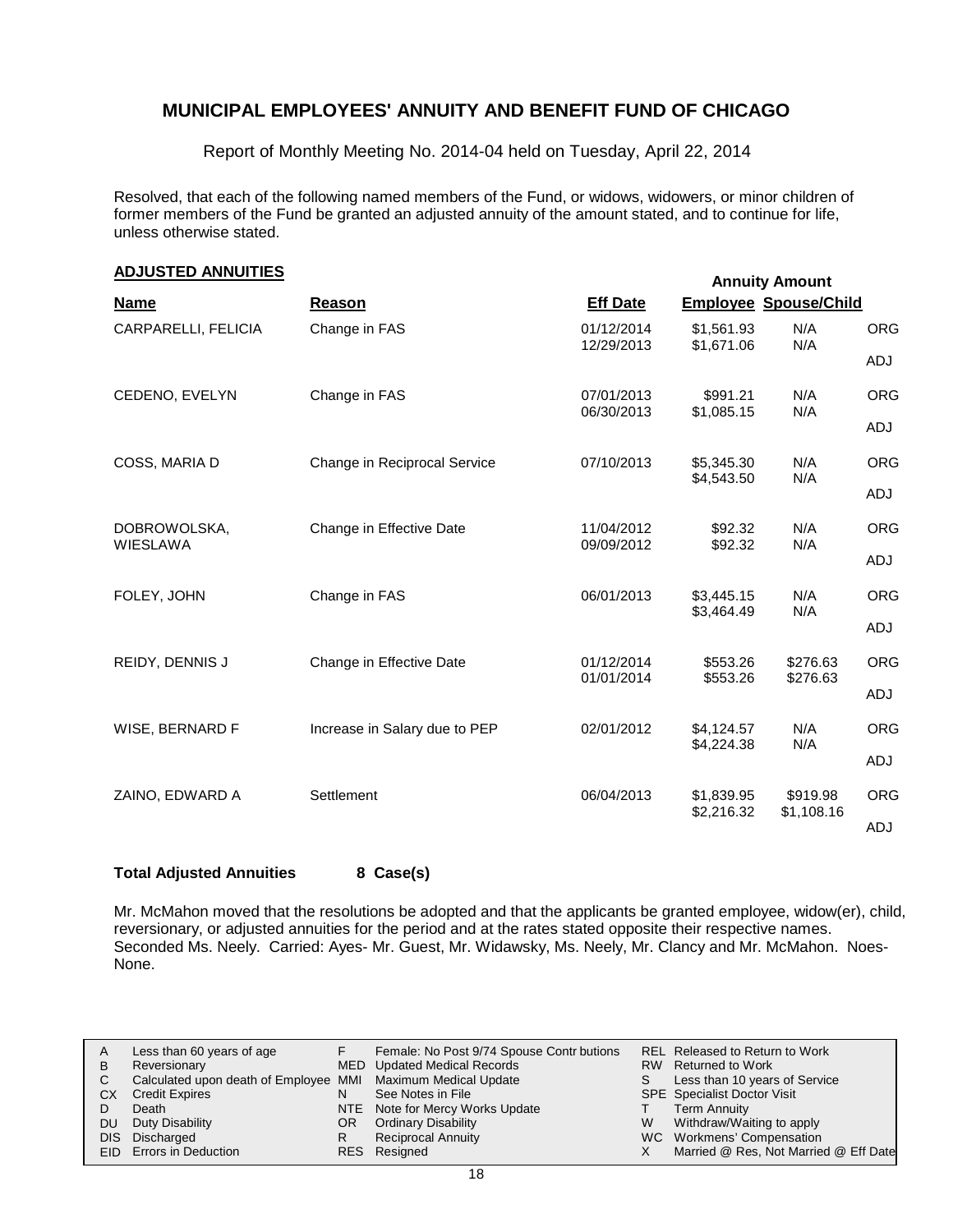Report of Monthly Meeting No. 2014-04 held on Tuesday, April 22, 2014

The following employees have filed application for Duty Disability Benefits. The applications have been examined by the Medical Examiner for this Fund who recommended the following periods of disability.

### **DUTY DISABILITY**

|                              |                                    |                           |                             |                  | Rate       | <u>*No. of</u>   |
|------------------------------|------------------------------------|---------------------------|-----------------------------|------------------|------------|------------------|
| <b>Name</b>                  | <u>Dept</u>                        |                           | <b>Eff Date Fol-Up Date</b> | <b>Term Date</b> |            | Per Day Children |
| <b>BANNA, NEERAN</b>         | <b>AVIATION</b>                    | 02/03/14                  |                             | 02/09/14         | \$132.63   |                  |
| <b>CURLEY, BRIAN J</b>       | <b>TRANS</b>                       | 11/09/13                  | 10/01/14                    |                  | \$197.03   | 1                |
| DELITZ, BILLEY M             | <b>TRANS</b>                       | 02/01/14                  | 06/01/14                    |                  | \$191.69   | 1                |
| DILLARD, MARCELLA E          | <b>WATER</b>                       | 03/15/14                  | 08/01/14                    |                  | \$183.78   |                  |
| FRANKLIN, RUBY D             | <b>TRANS</b>                       | 12/05/13                  |                             | 12/10/13         | \$144.67   |                  |
| HAWKINS, JAMESETTA           | <b>OEMC</b>                        | 03/22/13                  |                             | 03/31/13         | \$108.37   |                  |
| <b>IMPARATO, JOANN</b>       | <b>WATER</b>                       | 04/17/12                  |                             | 04/07/13         | \$150.44   | 1                |
| JORDAN, CAROL A              | <b>OEMC</b>                        | 01/16/14                  | 06/01/14                    |                  | \$143.24   |                  |
| LONGORIA, ALFREDO            | <b>CPL</b>                         | 07/12/13                  |                             | 08/18/13         | \$144.67   |                  |
| MALLETTE, GREGORY A          | <b>WATER</b>                       | 01/28/14                  |                             | 03/27/14         | \$144.67   |                  |
| MC CARTHY, PAUL K            | STS & SAN                          | 11/24/13                  | 06/01/14                    |                  | \$146.85   | 1                |
| MCKAY, ROBERT A              | <b>AVIATION</b>                    | 02/07/14                  | 07/01/14                    |                  | \$138.13   |                  |
| MISIURO, JANUSZ C            | <b>GEN SERV</b>                    | 11/13/13                  |                             | 02/07/14         | \$174.16   |                  |
| O BRIEN, JOSEPH              | STS & SAN                          | 02/06/14                  |                             | 03/16/14         | \$192.76   |                  |
| PENN. DALE T                 | STS & SAN                          | 03/11/14                  | 09/01/14                    |                  | \$197.03   |                  |
| ROBINSON, JENNIFER C         | <b>AVIATION</b>                    | 03/03/14                  | 07/01/14                    |                  | \$144.67   | 2                |
| RUIZ. ALFREDO                | <b>OEMC</b>                        | 02/28/14                  | 07/01/14                    |                  | \$191.69   | 1                |
| SVOBODA II, ROGER A          | STS & SAN                          | 02/06/14                  | 07/01/14                    |                  | \$144.67   |                  |
| TOBAR, MARIE                 | STS & SAN                          | 02/27/14<br>(Less 1 days) |                             | 04/08/14         | \$145.83   |                  |
| VANICK, ARTHUR D             | STS & SAN                          | 10/23/13                  |                             | 12/02/13         | \$211.56   | 1                |
| VIVIANO, DANA A              | <b>WATER</b>                       | 03/05/14                  | 08/01/14                    |                  | \$181.00   | 1                |
| WILLIAMS, KENYA              | <b>FAMILY &amp;</b><br><b>SUPP</b> | 11/22/13                  |                             | 01/16/14         | \$85.86    | 1                |
| <b>Total DUTY DISABILITY</b> |                                    | 22 Case(s)                |                             |                  | \$3,495.40 |                  |

\* Based on 40 ILCS 5/8-160, the Employee shall also have a right to receive child's disability benefit of \$10.00 a month on account of each child less than 18 years of age. Rates will be prorated based on days of eligibility.

| A         | Less than 60 years of age                                    |    | Female: No Post 9/74 Spouse Contr butions |   | <b>REL Released to Return to Work</b> |
|-----------|--------------------------------------------------------------|----|-------------------------------------------|---|---------------------------------------|
| B         | Reversionary                                                 |    | MED Updated Medical Records               |   | RW Returned to Work                   |
|           | Calculated upon death of Employee MMI Maximum Medical Update |    |                                           |   | Less than 10 years of Service         |
| <b>CX</b> | <b>Credit Expires</b>                                        | N  | See Notes in File                         |   | <b>SPE</b> Specialist Doctor Visit    |
|           | Death                                                        |    | NTE Note for Mercy Works Update           |   | <b>Term Annuity</b>                   |
| DU.       | Duty Disability                                              | OR | <b>Ordinary Disability</b>                | W | Withdraw/Waiting to apply             |
|           | DIS Discharged                                               | R  | <b>Reciprocal Annuity</b>                 |   | WC Workmens' Compensation             |
|           | <b>EID</b> Errors in Deduction                               |    | RES Resigned                              |   | Married @ Res, Not Married @ Eff Date |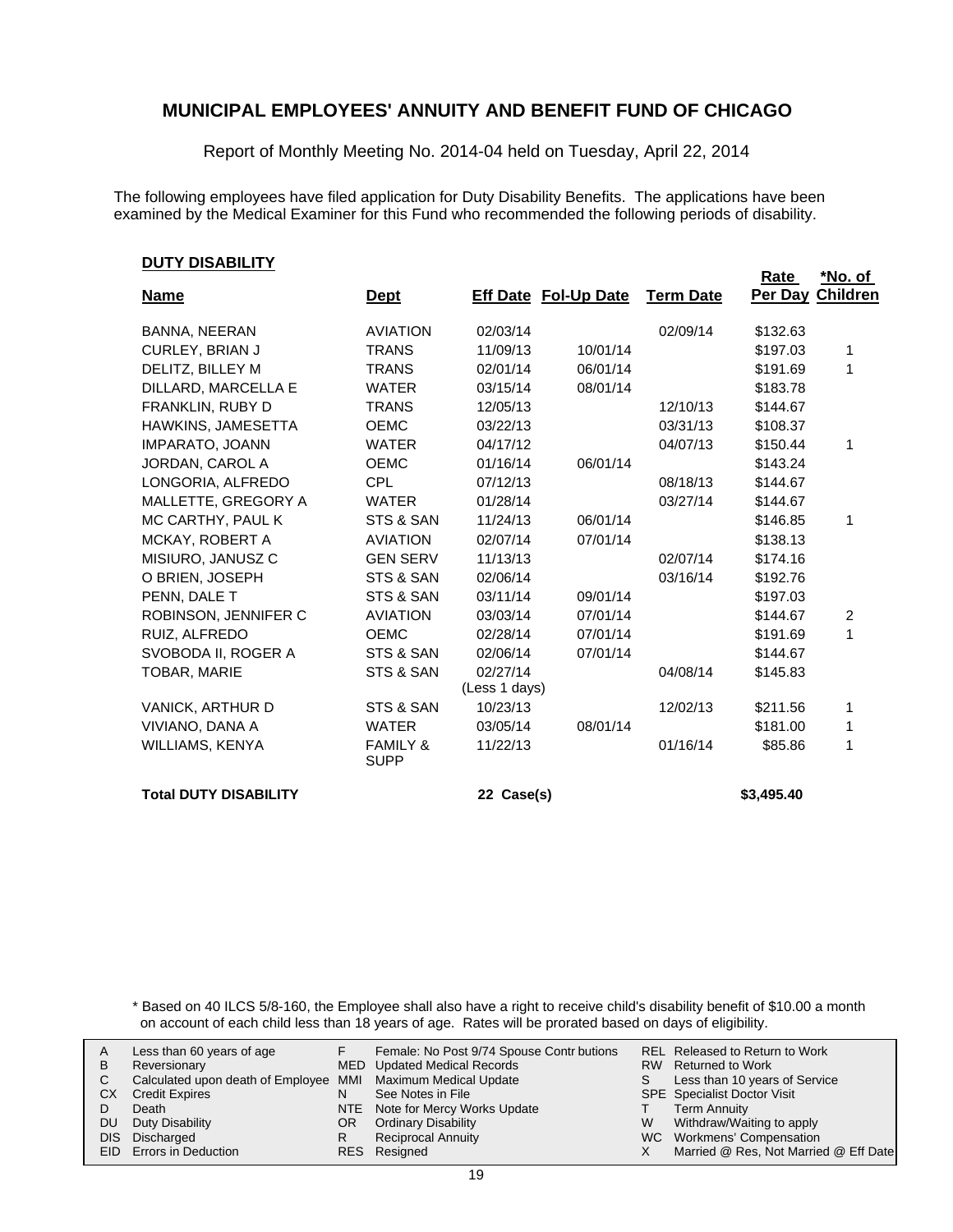Report of Monthly Meeting No. 2014-04 held on Tuesday, April 22, 2014

The following employees have filed application for Ordinary Disability Benefits. The applications have been examined by the Medical Examiner for this Fund who recommended the following periods of disability.

### **ORDINARY DISABILITY**

|                                  |                 |                             |          |                  | <u>Rate</u> |
|----------------------------------|-----------------|-----------------------------|----------|------------------|-------------|
| <b>Name</b>                      | <u>Dept</u>     | <b>Eff Date Fol-Up Date</b> |          | <b>Term Date</b> | Per Day     |
| <b>BONGAT, ISAIAH T</b>          | <b>GEN SERV</b> | 12/30/13                    | 06/01/14 |                  | \$122.52    |
| <b>BREWSTER, CHARLENE</b>        | <b>FIRE</b>     | 03/21/14                    | 06/01/14 |                  | \$99.91     |
| EPINGER, WILLIAM P               | <b>WATER</b>    | 03/28/14                    |          | 04/30/14         | \$89.62     |
| GUTIERREZ, ANGELA                | <b>GEN SERV</b> | 03/11/14                    | 06/01/14 |                  | \$83.01     |
| LANTON, MILTON                   | <b>GEN SERV</b> | 03/28/14                    |          | 04/28/14         | \$122.52    |
| MAHMUD, HALIMA A                 | <b>BE</b>       | 10/18/13<br>(Less 5 days)   | 10/01/14 |                  | \$66.06     |
| MALETZ, SONJA A                  | <b>OEMC</b>     | 09/15/13                    |          | 07/03/14         | \$85.78     |
| MYLES, ANTIONETTA                | BE.             | 02/24/14                    |          | 06/01/14         | \$28.75     |
| NUNEZ, SOCORRO                   | <b>AVIATION</b> | 02/11/14                    |          | 04/13/14         | \$96.45     |
| ROSE, EVELYN                     | <b>AVIATION</b> | 11/20/13                    |          | 12/12/13         | \$38.47     |
| SCALISE, LORI A                  | <b>WATER</b>    | 12/26/13                    | 10/01/14 |                  | \$70.26     |
| SKIPPER, COLEEN M                | <b>BE</b>       | 03/11/14                    | 09/01/14 |                  | \$53.55     |
| SLATER, LISA                     | <b>CPL</b>      | 03/24/14                    |          | 04/14/14         | \$41.69     |
| VARGAS, MIGUEL A                 | <b>TRANS</b>    | 03/09/14                    | 09/01/14 |                  | \$143.87    |
| <b>WASHINGTON, SHIRLEY J</b>     | <b>BE</b>       | 11/19/13                    | 11/01/14 |                  | \$71.83     |
| <b>WILSON, LATRICE M</b>         | <b>BE</b>       | 03/01/14                    |          | 04/11/14         | \$64.59     |
| WRONKIEWICZ, JOSEPH              | <b>WATER</b>    | 02/21/14                    |          | 03/02/14         | \$118.47    |
| <b>Total ORDINARY DISABILITY</b> |                 | 17 Case(s)                  |          |                  | \$1,397.35  |

Ms. Neely moved that the applicants for Ordinary and Duty disability benefits be granted such benefits for the period and at the rate shown opposite their respective names. Seconded Mr. Clancy. Carried: Ayes- Mr. Guest, Mr. Widawsky, Ms. Neely, Mr. Clancy and Mr. McMahon. Nays-None.

| A   | Less than 60 years of age                                    |     | Female: No Post 9/74 Spouse Contr butions |    | <b>REL Released to Return to Work</b> |
|-----|--------------------------------------------------------------|-----|-------------------------------------------|----|---------------------------------------|
| B   | Reversionary                                                 |     | MED Updated Medical Records               |    | RW Returned to Work                   |
|     | Calculated upon death of Employee MMI Maximum Medical Update |     |                                           | S. | Less than 10 years of Service         |
| СX  | <b>Credit Expires</b>                                        | N   | See Notes in File                         |    | SPE Specialist Doctor Visit           |
|     | Death                                                        |     | NTE Note for Mercy Works Update           |    | <b>Term Annuity</b>                   |
| DU. | Duty Disability                                              | OR. | <b>Ordinary Disability</b>                | W  | Withdraw/Waiting to apply             |
|     | DIS Discharged                                               | R   | <b>Reciprocal Annuity</b>                 |    | WC Workmens' Compensation             |
|     | EID Errors in Deduction                                      |     | RES Resigned                              |    | Married @ Res, Not Married @ Eff Date |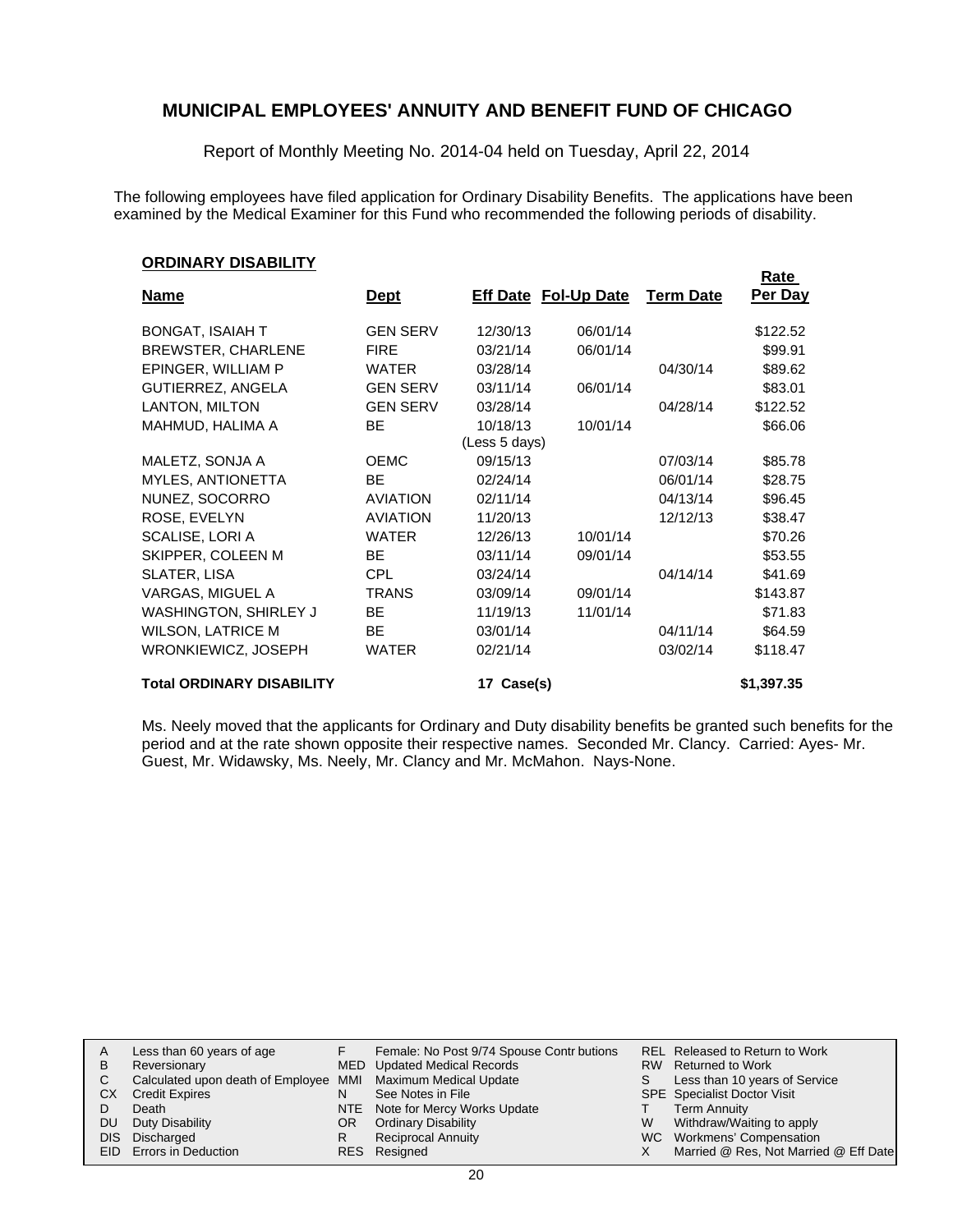Report of Monthly Meeting No. 2014-04 held on Tuesday, April 22, 2014

The following employees receiving Duty Disability Benefits have applied for extension of such benefits. The applications have been examined by the Medical Examiner for this Fund who recommended the following extensions.

### **DUTY-EXTENSION OF**

|                                |                               |                   |               |                | <b>Rate</b> | <u>*No. of</u>  |
|--------------------------------|-------------------------------|-------------------|---------------|----------------|-------------|-----------------|
| <b>Name</b>                    | <b>Dept</b>                   | <b>Start Date</b> | <b>Period</b> | <b>Ext Reg</b> | Per Day     | <b>Children</b> |
| <b>BLANKUS, RONALD E</b>       | <b>WATER</b>                  | 07/23/12          | 03/01/15      | <b>MED</b>     | \$164.37    |                 |
| CASSIDY, DENNIS J              | <b>WATER</b>                  | 10/18/13          | 03/24/14      | <b>REL</b>     | \$158.14    |                 |
| <b>CHAMBERS, KEITH S</b>       | <b>WATER</b>                  | 07/12/13          | 06/01/14      | MED            | \$201.43    |                 |
| DAVENPORT, CYNTHIA A           | <b>SEWERS</b>                 | 11/04/04          | 03/01/15      | <b>MED</b>     | \$136.98    |                 |
| FLISK, NIKKI V                 | STS & SAN                     | 08/31/11          | 04/01/15      | <b>MED</b>     | \$95.40     | 1               |
| FUENTES, VICTOR A              | <b>TRANS</b>                  | 05/10/12          | 08/01/14      | <b>MED</b>     | \$139.50    |                 |
| <b>GAUTREAUX, KEVIN R</b>      | <b>TRANS</b>                  | 06/19/13          | 08/01/14      | <b>SPE</b>     | \$185.28    |                 |
| GIL, GEORGE L                  | STS & SAN                     | 03/26/09          | 03/01/15      | MED            | \$164.98    |                 |
| HEINE, NORMAN E                | <b>TRANS</b>                  | 08/08/13          | 07/01/14      | <b>MED</b>     | \$185.28    |                 |
| HURT, THEODORE                 | <b>BE</b>                     | 10/07/07          | 08/01/14      | <b>MED</b>     | \$76.19     |                 |
| JAMES, ELAINE                  | BE                            | 11/18/10          | 06/01/14      | MED            | \$35.50     |                 |
| JOHNSON JR, EUGENE             | <b>TRANS</b>                  | 10/18/13          | 07/01/14      | <b>NTE</b>     | \$197.03    |                 |
| LENART, RICHARD C              | <b>OEMC</b>                   | 11/06/13          | 08/01/14      | <b>MED</b>     | \$158.14    |                 |
| NAPOLITANO, CARLO J            | <b>AVIATION</b>               | 01/25/13          | 08/01/14      | <b>MED</b>     | \$170.96    | $\overline{c}$  |
| NOE, MARTIN A                  | <b>WATER</b>                  | 10/04/13          | 10/01/14      | <b>MED</b>     | \$196.82    |                 |
| O REILLY, THOMAS E             | STS & SAN                     | 11/22/13          | 06/01/14      | MED            | \$144.67    |                 |
| PASCENTE, ANTHONY M            | STS & SAN                     | 01/22/13          | 07/01/14      | MED            | \$130.66    | 1               |
| PATTERSON, ANDRE               | STS & SAN                     | 08/31/12          | 06/01/14      | <b>MED</b>     | \$144.67    |                 |
| PAYNE, DEBRA R                 | <b>ADMIN</b><br><b>HEARNG</b> | 04/01/97          | 03/01/15      | <b>MED</b>     | \$47.76     |                 |
| RIOS, CHRISTOPHE T             | <b>FLEET</b>                  | 10/25/10          | 04/01/15      | MED            | \$81.97     |                 |
| RODRIGUEZ, EVARISTO            | <b>SEWERS</b>                 | 07/20/02          | 04/01/15      | <b>MED</b>     | \$144.67    |                 |
| SAMRAH, MINWER Y               | STS & SAN                     | 07/22/13          | 05/01/14      | <b>MED</b>     | \$144.67    | 1               |
| SEROPIAN, DANIEL T             | <b>TRANS</b>                  | 12/09/13          | 07/01/14      | <b>SPE</b>     | \$185.28    | $\overline{c}$  |
| SOCHA, MICHAEL F               | <b>POLICE</b>                 | 10/28/10          | 04/01/15      | <b>MED</b>     | \$115.11    |                 |
| STACEY, ANNETTE                | <b>REVENUE</b>                | 04/16/09          | 09/01/14      | <b>MED</b>     | \$116.89    | 1               |
| STEFANIK, MICHAEL E            | STS & SAN                     | 04/04/12          | 08/01/14      | MED            | \$144.67    |                 |
| TORRES, ROMAN E                | STS & SAN                     | 01/08/13          | 07/01/14      | <b>MED</b>     | \$219.62    |                 |
| WEATHERSPOON, JUANITA          | <b>WATER</b>                  | 07/08/10          | 04/01/15      | MED            | \$140.83    |                 |
| <b>Total DUTY-EXTENSION OF</b> |                               | 28 Case(s)        |               |                | \$4,027.47  |                 |

\* Based on 40 ILCS 5/8-160, the Employee shall also have a right to receive child's disability benefit of \$10.00 a month on account of each child less than 18 years of age. Rates will be prorated based on days of eligibility.

| A<br>в<br>СX<br>DU<br>DIS. | Less than 60 years of age<br>Reversionary<br>Calculated upon death of Employee MMI Maximum Medical Update<br><b>Credit Expires</b><br>Death<br>Duty Disability<br>Discharged<br>EID Errors in Deduction | N<br>OR<br>R | Female: No Post 9/74 Spouse Contr butions<br>MED Updated Medical Records<br>See Notes in File<br>NTE Note for Mercy Works Update<br><b>Ordinary Disability</b><br><b>Reciprocal Annuity</b><br>RES Resigned | S<br>W | REL Released to Return to Work<br>RW Returned to Work<br>Less than 10 years of Service<br><b>SPE</b> Specialist Doctor Visit<br>Term Annuity<br>Withdraw/Waiting to apply<br>WC Workmens' Compensation<br>Married @ Res, Not Married @ Eff Date |
|----------------------------|---------------------------------------------------------------------------------------------------------------------------------------------------------------------------------------------------------|--------------|-------------------------------------------------------------------------------------------------------------------------------------------------------------------------------------------------------------|--------|-------------------------------------------------------------------------------------------------------------------------------------------------------------------------------------------------------------------------------------------------|
|----------------------------|---------------------------------------------------------------------------------------------------------------------------------------------------------------------------------------------------------|--------------|-------------------------------------------------------------------------------------------------------------------------------------------------------------------------------------------------------------|--------|-------------------------------------------------------------------------------------------------------------------------------------------------------------------------------------------------------------------------------------------------|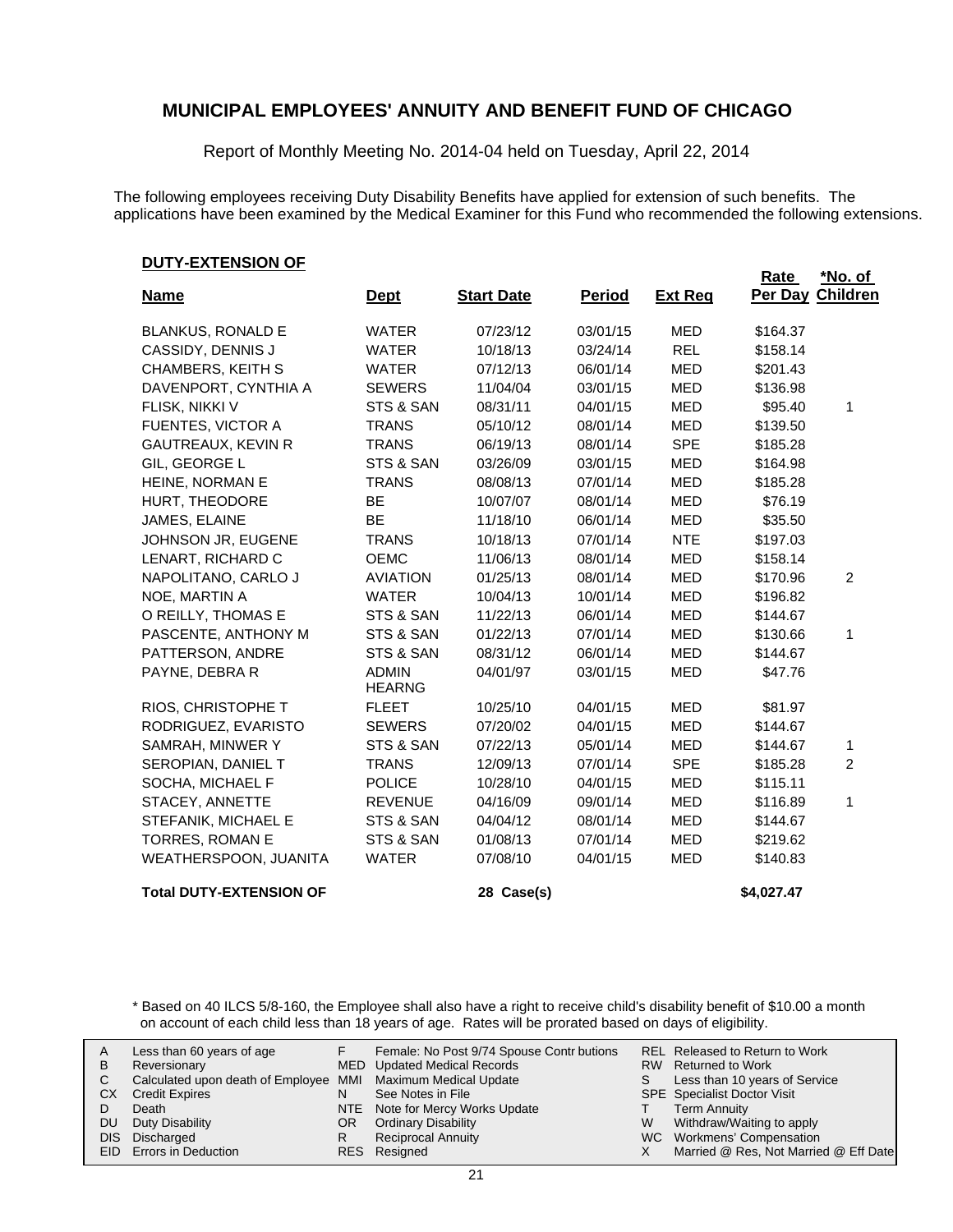Report of Monthly Meeting No. 2014-04 held on Tuesday, April 22, 2014

The following employees receiving Ordinary Disability Benefits have applied for extension of such benefits. The applications have been examined by the Medical Examiner for this Fund who recommended the following extensions.

## **ORDINARY-EXTENSION OF**

|                            |                                   |                   |               |                | <b>Rate</b> |
|----------------------------|-----------------------------------|-------------------|---------------|----------------|-------------|
| <b>Name</b>                | <b>Dept</b>                       | <b>Start Date</b> | <b>Period</b> | <b>Ext Reg</b> | Per Day     |
| ALLEN, EUGENE              | <b>BE</b>                         | 07/01/13          | 01/01/15      | MED            | \$52.35     |
| CAMPOS, RUBEN M            | STS & SAN                         | 09/29/13          | 07/01/14      | <b>MED</b>     | \$96.45     |
| CAXTON-IDOWU, STEPHEN O    | <b>HEALTH</b>                     | 01/12/14          | 06/01/14      | <b>MED</b>     | \$66.89     |
| CHAVIS, STEPHEN A          | <b>BE</b>                         | 10/08/11          | 10/01/14      | <b>MED</b>     | \$20.91     |
| CONNOR, WILLIAM E          | <b>BE</b>                         | 07/31/13          | 04/21/14      | <b>FINAL</b>   | \$123.63    |
| COOPER, JETTIE             | <b>BLDGS</b>                      | 06/15/12          | 06/01/14      | <b>MED</b>     | \$166.44    |
| COTTO, LUIS                | STS & SAN                         | 11/04/11          | 08/01/14      | <b>MED</b>     | \$96.45     |
| DONALD, TOMMIE D           | STS & SAN                         | 11/08/12          | 03/01/15      | <b>MED</b>     | \$97.90     |
| FORD, MARION R             | STS & SAN                         | 12/08/12          | 05/01/14      | MED            | \$96.45     |
| HAMILTON, LINDA S          | LAW                               | 08/23/10          | 06/01/14      | <b>MED</b>     | \$97.97     |
| HARTNETT, MAUREEN A        | <b>BE</b>                         | 03/23/12          | 09/01/14      | <b>MED</b>     | \$58.22     |
| <b>HOUSTON, ROBERT J</b>   | <b>GEN SERV</b>                   | 01/20/14          | 08/01/14      | <b>MED</b>     | \$122.52    |
| <b>IWANICKI, HELEN</b>     | <b>TRANS</b>                      | 02/20/13          | 03/15/14      | <b>REL</b>     | \$118.30    |
| KELLY, MARVA G             | <b>REVENUE</b>                    | 09/24/10          | 03/01/15      | <b>MED</b>     | \$77.68     |
| KLEIN, MARGARET G          | <b>PROCUREME</b><br>NT            | 03/03/12          | 12/01/14      | <b>MED</b>     | \$121.66    |
| <b>KRZESNIAK, GERALD P</b> | <b>WATER</b>                      | 08/23/13          | 09/01/14      | <b>MED</b>     | \$96.45     |
| KUBEY, KATHLEEN T          | <b>DISABILITIES</b>               | 12/25/13          | 05/01/14      | <b>MED</b>     | \$96.41     |
| LATHAM, GWENDOLYN J        | <b>BE</b>                         | 12/14/11          | 03/31/14      | <b>RES</b>     | \$31.55     |
| LEE, MONIQUE L             | BE                                | 11/29/13          | 04/21/14      | <b>REL</b>     | \$61.22     |
| MC NULTY, JOHN M           | <b>FLEET</b>                      | 08/14/10          | 03/01/15      | <b>MED</b>     | \$93.89     |
| NAVARRETE, BLANCA E        | <b>BE</b>                         | 08/27/12          | 03/01/15      | <b>MED</b>     | \$48.85     |
| NELSON, EVELYN L           | <b>BE</b>                         | 11/29/12          | 11/09/14      | <b>CX</b>      | \$21.33     |
| PIEMONTE, RUDOLPH J        | <b>GEN SERV</b>                   | 11/16/13          | 07/01/14      | <b>MED</b>     | \$96.45     |
| POWELL, LISA               | <b>BLDGS</b>                      | 09/23/13          | 06/23/14      | <b>FINAL</b>   | \$117.14    |
| SHARP, LOUBIRTHA           | <b>BE</b>                         | 12/01/13          | 08/01/14      | <b>MED</b>     | \$21.34     |
| SMITH, DONNA M             | <b>TRANS</b>                      | 04/08/13          | 06/19/14      | <b>FINAL</b>   | \$128.51    |
| STRAHAN, LATICIA           | DEPT OF<br><b>INOV &amp; TECH</b> | 02/12/13          | 03/01/15      | <b>MED</b>     | \$86.93     |
| THOMAS, JANICE M           | <b>WATER</b>                      | 10/09/11          | 10/21/14      | <b>CX</b>      | \$96.45     |
| <b>VERTUCCI, JOHN A</b>    | STS & SAN                         | 10/24/13          | 04/29/14      | <b>REL</b>     | \$96.45     |
| VILLANUEVA, CARMEN A       | <b>GEN SERV</b>                   | 01/28/12          | 03/01/15      | <b>MED</b>     | \$58.13     |
| WILLIAMS, CLARENCE         | <b>TRANS</b>                      | 02/21/14          | 06/01/14      | <b>MED</b>     | \$96.45     |

| A    | Less than 60 years of age                                    |    | Female: No Post 9/74 Spouse Contr butions |    | REL Released to Return to Work        |
|------|--------------------------------------------------------------|----|-------------------------------------------|----|---------------------------------------|
| в    | Reversionary                                                 |    | MED Updated Medical Records               |    | RW Returned to Work                   |
|      | Calculated upon death of Employee MMI Maximum Medical Update |    |                                           | S. | Less than 10 years of Service         |
| СX   | <b>Credit Expires</b>                                        | N  | See Notes in File                         |    | <b>SPE</b> Specialist Doctor Visit    |
|      | Death                                                        |    | NTE Note for Mercy Works Update           |    | <b>Term Annuity</b>                   |
| DU   | Duty Disability                                              | OR | <b>Ordinary Disability</b>                | W  | Withdraw/Waiting to apply             |
| DIS. | Discharged                                                   | R  | <b>Reciprocal Annuity</b>                 |    | WC Workmens' Compensation             |
|      | EID Errors in Deduction                                      |    | RES Resigned                              |    | Married @ Res, Not Married @ Eff Date |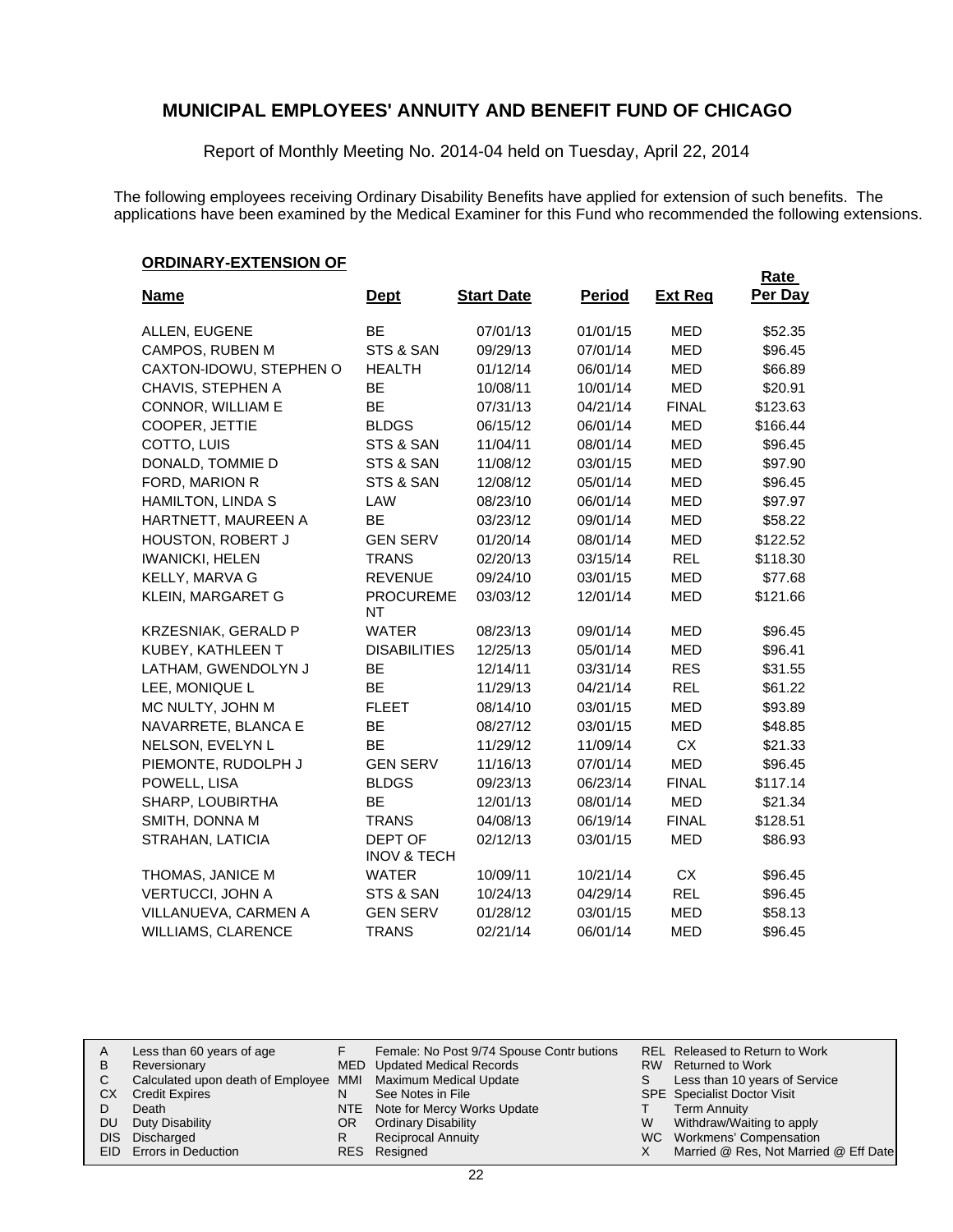Report of Monthly Meeting No. 2014-04 held on Tuesday, April 22, 2014

The following employees receiving Ordinary Disability Benefits have applied for extension of such benefits. The applications have been examined by the Medical Examiner for this Fund who recommended the following extensions.

| <b>ORDINARY-EXTENSION OF</b>       |             |                   |               |         | Rate       |
|------------------------------------|-------------|-------------------|---------------|---------|------------|
| <b>Name</b>                        | <u>Dept</u> | <b>Start Date</b> | <b>Period</b> | Ext Reg | Per Day    |
|                                    |             |                   |               |         |            |
| <b>Total ORDINARY-EXTENSION OF</b> |             | 31 Case(s)        |               |         | \$2,661.37 |

Mr. Clancy moved that the applicants for extension of Ordinary and Duty disability benefits shown hereinbefore be granted such extension for the period and at the rate shown opposite their respective names. Seconded Mr. McMahon. Carried: Ayes- Mr. Guest, Mr. Widawsky, Ms. Neely, Mr. Clancy and Mr. McMahon. Nays-None.

|    | Less than 60 years of age                                    |    | Female: No Post 9/74 Spouse Contr butions |    | REL Released to Return to Work        |
|----|--------------------------------------------------------------|----|-------------------------------------------|----|---------------------------------------|
| в  | Reversionary                                                 |    | <b>MED</b> Updated Medical Records        |    | RW Returned to Work                   |
| C. | Calculated upon death of Employee MMI Maximum Medical Update |    |                                           | S. | Less than 10 years of Service         |
| СX | <b>Credit Expires</b>                                        | N  | See Notes in File                         |    | <b>SPE</b> Specialist Doctor Visit    |
|    | Death                                                        |    | NTE Note for Mercy Works Update           |    | <b>Term Annuity</b>                   |
| DU | Duty Disability                                              | OR | <b>Ordinary Disability</b>                | W  | Withdraw/Waiting to apply             |
|    | DIS Discharged                                               | R  | <b>Reciprocal Annuity</b>                 |    | WC Workmens' Compensation             |
|    | <b>EID</b> Errors in Deduction                               |    | RES Resigned                              |    | Married @ Res, Not Married @ Eff Date |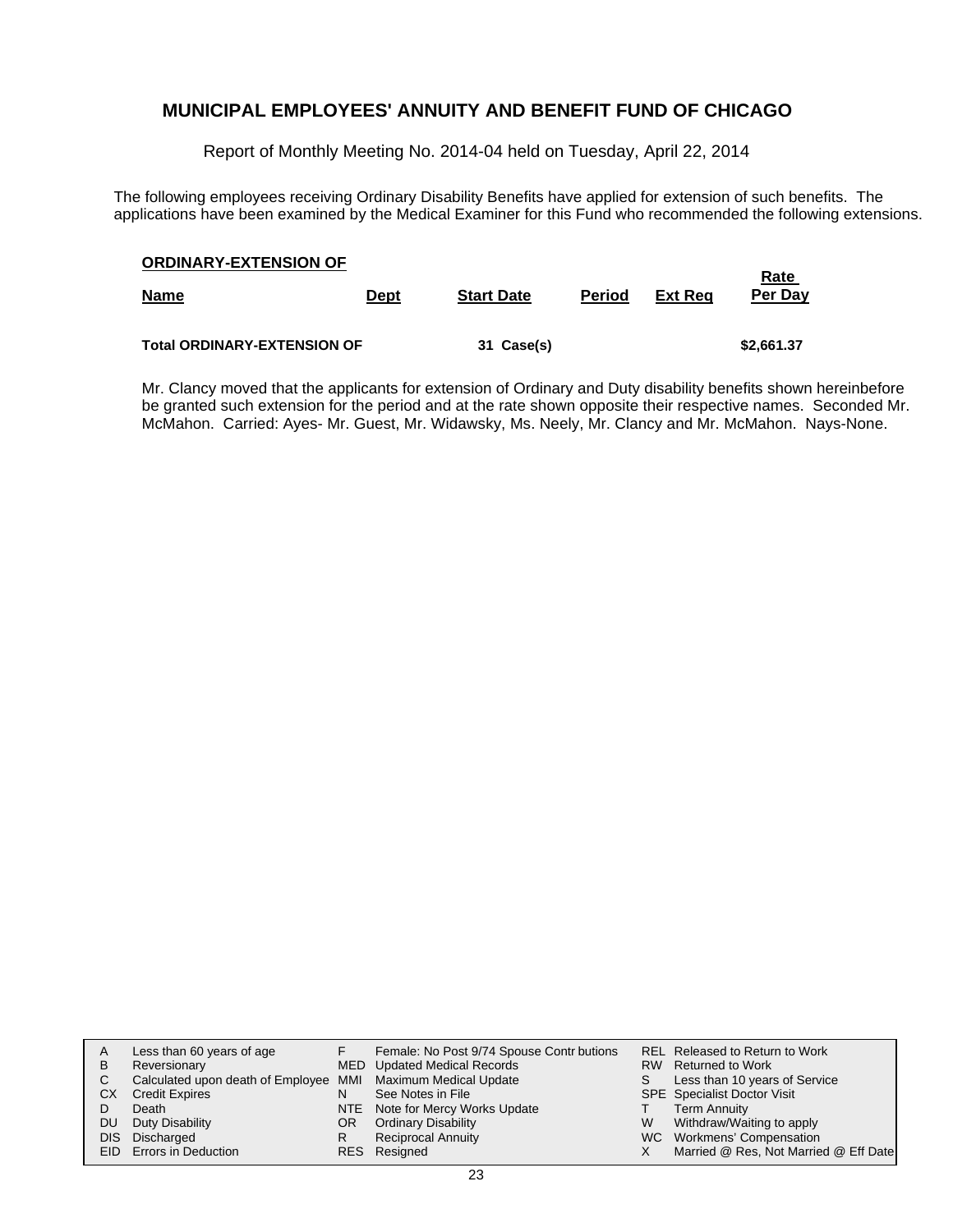Report of Monthly Meeting No. 2014-04 held on Tuesday, April 22, 2014

| <b>ADJUSTED DUTY DISABILITY</b> | <u>Rate</u>   |                   |                |              |
|---------------------------------|---------------|-------------------|----------------|--------------|
| <b>Name</b>                     | <b>Reason</b> | <b>Start Date</b> | <b>To Date</b> | Per Day      |
| <b>NONE</b>                     |               |                   |                | ORG.<br>ADJ. |

| A    | Less than 60 years of age                                    |    | Female: No Post 9/74 Spouse Contr butions |   | <b>REL Released to Return to Work</b> |
|------|--------------------------------------------------------------|----|-------------------------------------------|---|---------------------------------------|
| в    | Reversionary                                                 |    | MED Updated Medical Records               |   | RW Returned to Work                   |
| C.   | Calculated upon death of Employee MMI Maximum Medical Update |    |                                           |   | Less than 10 years of Service         |
| СX   | <b>Credit Expires</b>                                        | N  | See Notes in File                         |   | <b>SPE</b> Specialist Doctor Visit    |
|      | Death                                                        |    | NTE Note for Mercy Works Update           |   | <b>Term Annuity</b>                   |
| DU   | Duty Disability                                              | OR | <b>Ordinary Disability</b>                | W | Withdraw/Waiting to apply             |
| DIS. | Discharged                                                   | R  | <b>Reciprocal Annuity</b>                 |   | WC Workmens' Compensation             |
|      | EID Errors in Deduction                                      |    | RES Resigned                              |   | Married @ Res, Not Married @ Eff Date |
|      |                                                              |    |                                           |   |                                       |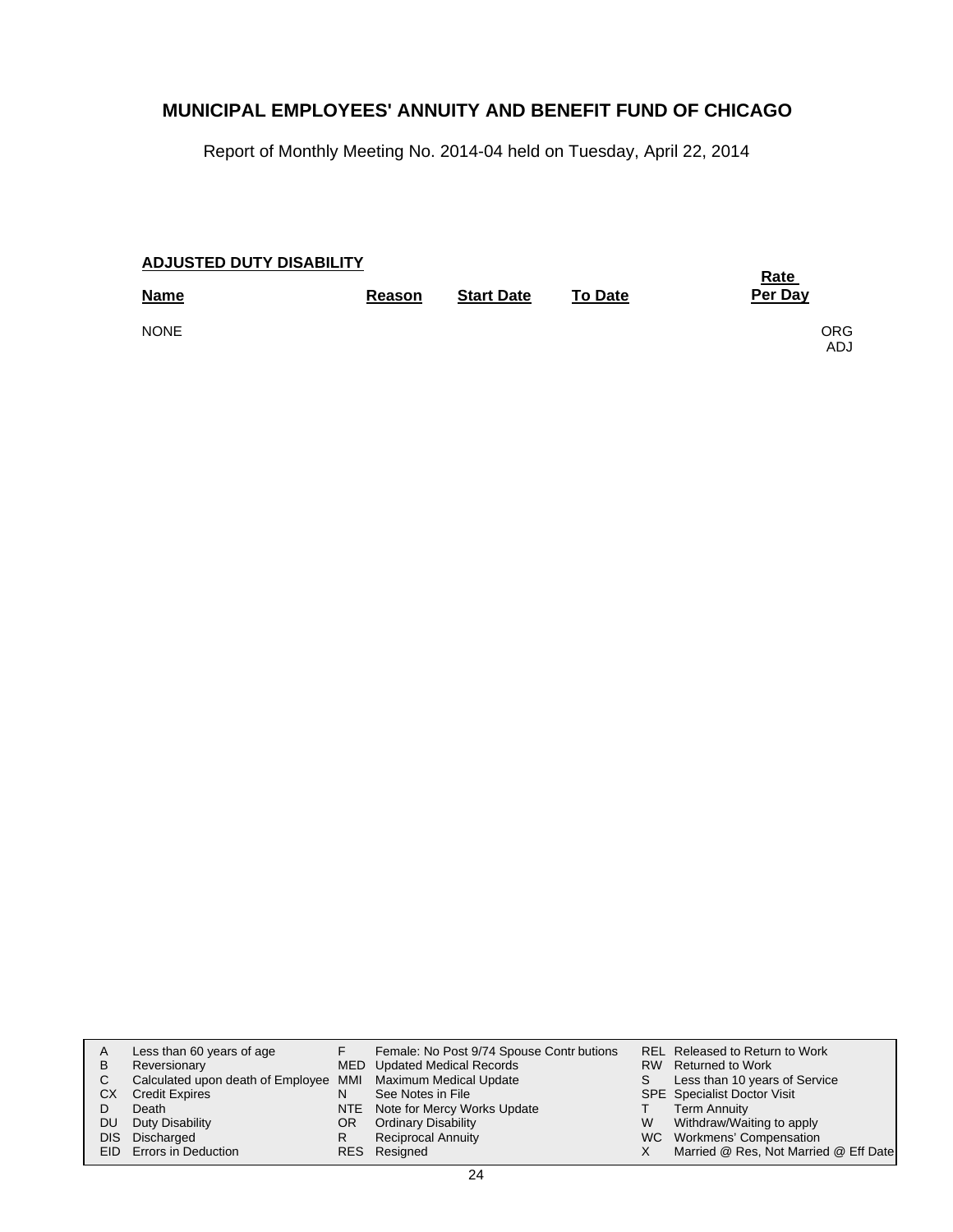Report of Monthly Meeting No. 2014-04 held on Tuesday, April 22, 2014

| <b>ADJUSTED ORDINARY DISABILITY</b> | <u>Rate</u> |                   |                |              |
|-------------------------------------|-------------|-------------------|----------------|--------------|
| <b>Name</b>                         | Reason      | <b>Start Date</b> | <b>To Date</b> | Per Day      |
| <b>NONE</b>                         |             |                   |                | ORG.<br>ADJ. |

| A<br>B     | Less than 60 years of age<br>Reversionary                    |    | Female: No Post 9/74 Spouse Contr butions<br>MED Updated Medical Records |   | REL Released to Return to Work<br>RW Returned to Work |
|------------|--------------------------------------------------------------|----|--------------------------------------------------------------------------|---|-------------------------------------------------------|
| C          | Calculated upon death of Employee MMI Maximum Medical Update |    |                                                                          | S | Less than 10 years of Service                         |
| СX         | <b>Credit Expires</b>                                        | N  | See Notes in File                                                        |   | <b>SPE</b> Specialist Doctor Visit                    |
|            | Death                                                        |    | NTE Note for Mercy Works Update                                          |   | <b>Term Annuity</b>                                   |
| DU.        | Duty Disability                                              | OR | <b>Ordinary Disability</b>                                               | W | Withdraw/Waiting to apply                             |
| <b>DIS</b> | Discharged                                                   | R  | <b>Reciprocal Annuity</b>                                                |   | WC Workmens' Compensation                             |
|            | <b>EID</b> Errors in Deduction                               |    | RES Resigned                                                             |   | Married @ Res, Not Married @ Eff Date                 |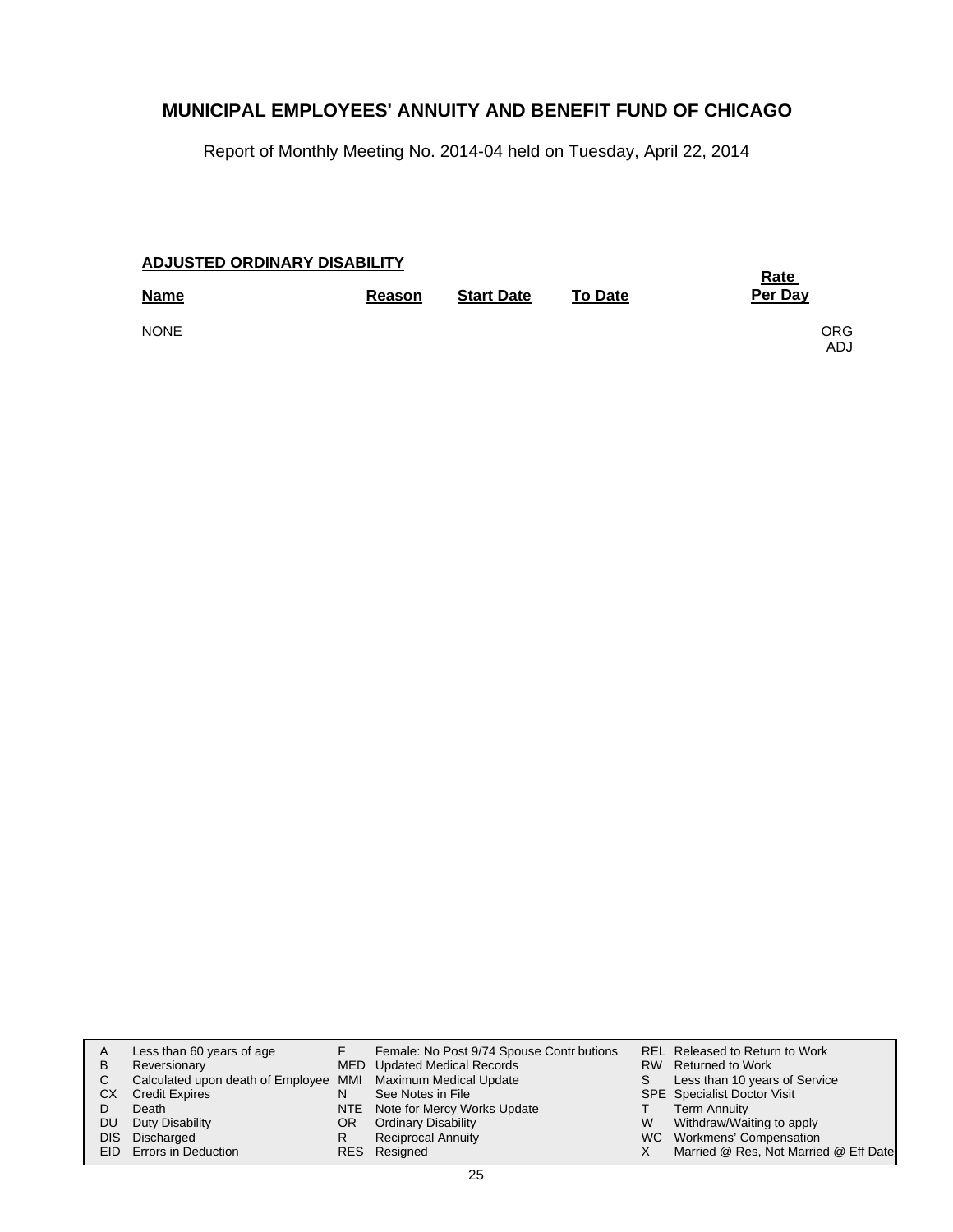Report of Monthly Meeting No. 2014-04 held on Tuesday, April 22, 2014

## **APPLICATION FOR MEMBERSHIP**

The following named employees, officers, or officials, required to file written application for membership in the Fund, have filed such application, and the records indicate they qualify for membership by reason of having the necessary service or other requirements.

**Name**

**Title Department**

NONE

### **CHANGE OF BIRTHS**

The following named employees have submitted documentation showing a date of birth different from the Fund's records and have requested that the Fund correct its records in accordance with the supporting documentation provided.

| <b>Name</b> | Date of Birth | <b>Supporting Document</b> |
|-------------|---------------|----------------------------|
| <b>NONE</b> | From<br>To    |                            |

## **ADMINISTRATIVE REVIEW 40 ILCS 5/8-252**

The following named members are recommended for a hearing before the Board in accordance with 40 ILCS 5/8-252.

**Name**

**Status Relevant Statute**

**NONE**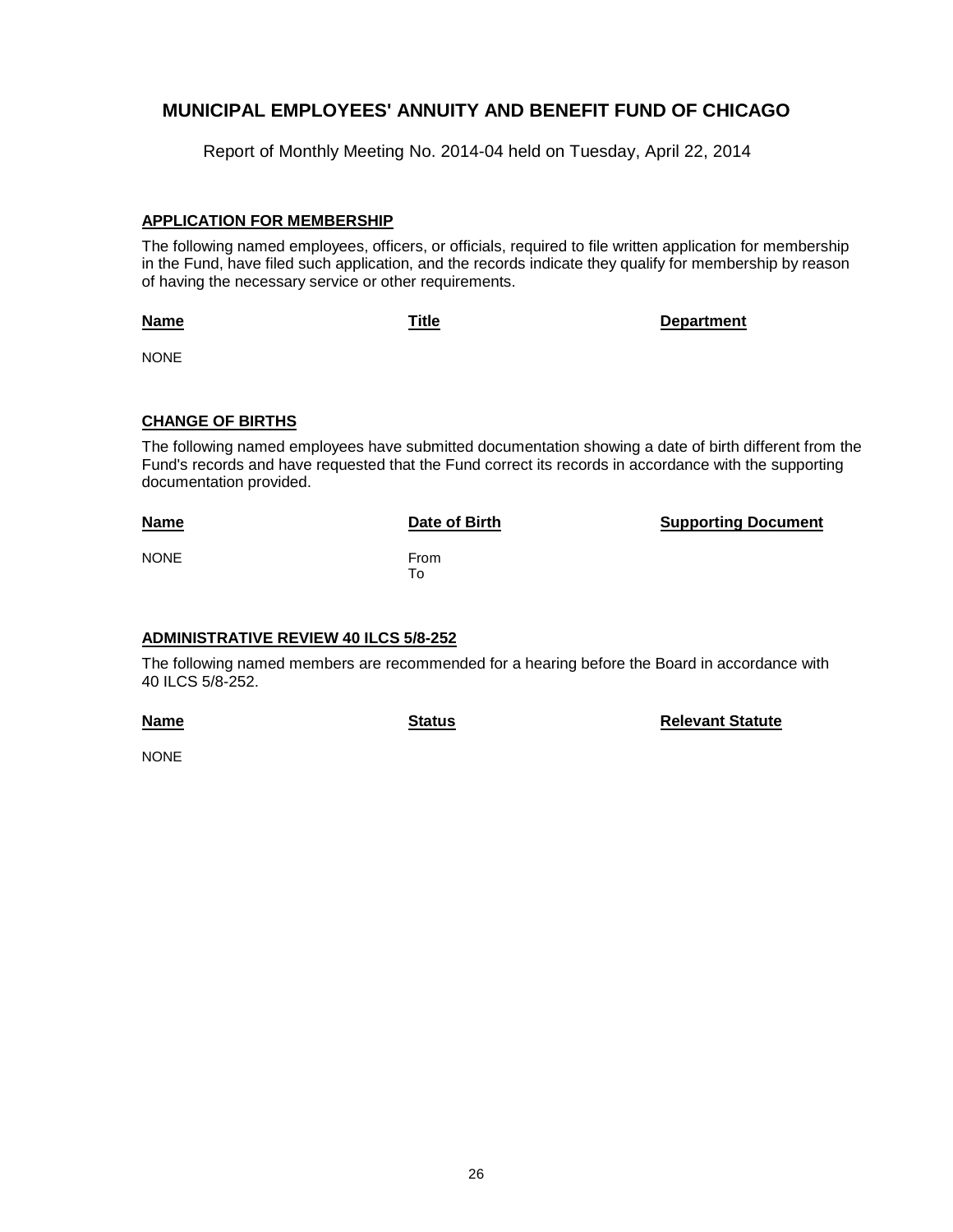Report of Monthly Meeting No. 2014-04 held on Tuesday, April 22, 2014

## **City Treasurer's Statement of Account as of 03/31/2014**

## **Investments at Market:**

|                  | City Treasurer's Office, 03/31/2014    | \$488,745.42       |                    |
|------------------|----------------------------------------|--------------------|--------------------|
|                  | Northern Trust, 03/31/2014 - Unaudited | \$5,246,477,109.00 |                    |
|                  | <b>Total Investments</b>               |                    | \$5,246,965,854.42 |
| Petty Cash Fund: |                                        |                    | \$400.00           |
|                  | <b>Total Cash and Investments</b>      |                    | \$5,246,966,254.42 |

Mr. Clancy moved that the Treasurer's Report be received and placed on file. Seconded Mr. McMahon. Carried: Ayes- Mr. Guest, Mr. Widawsky, Mr. Clancy and Mr. McMahon, Ms. Neely votes present. Nays-None.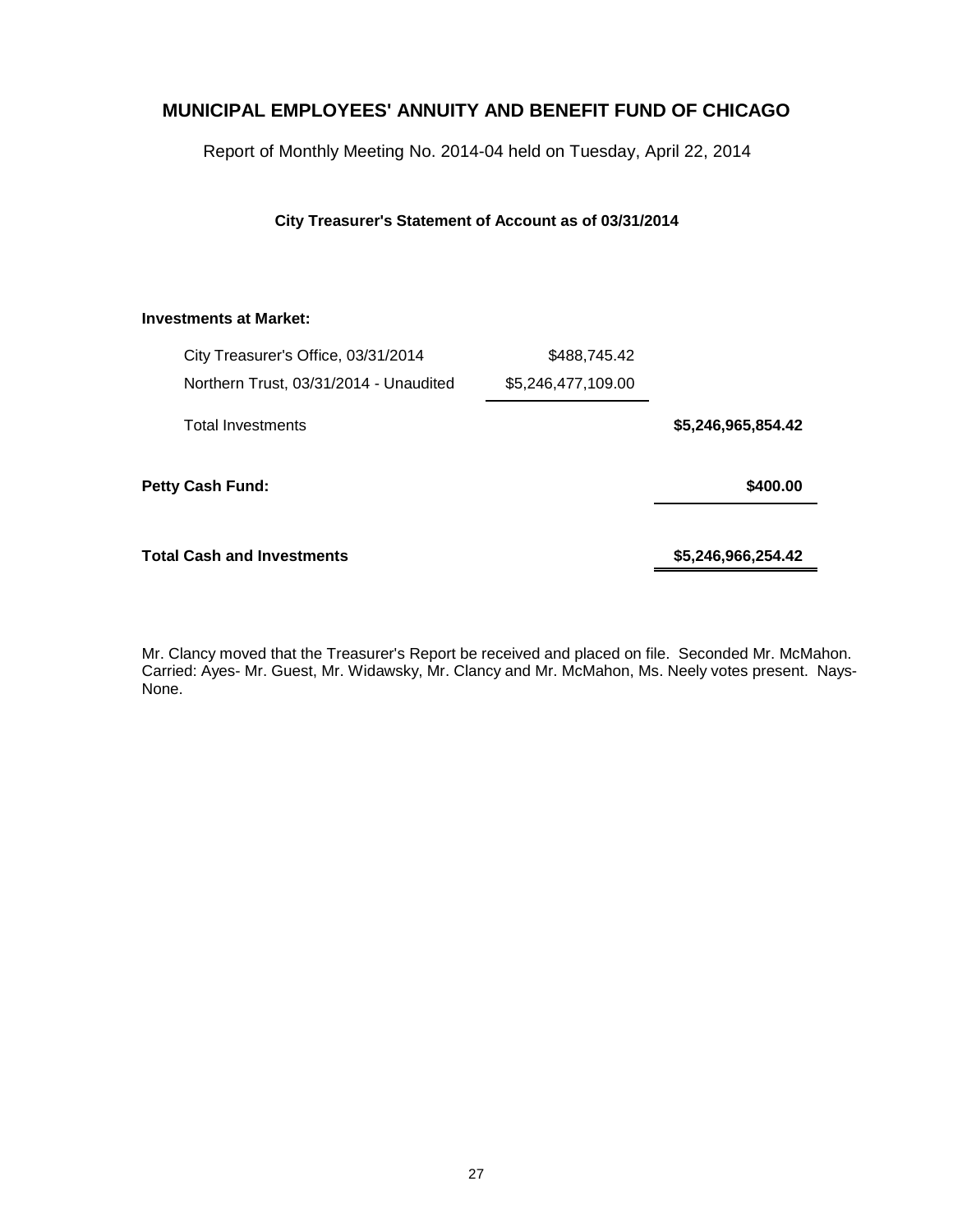Report of Monthly Meeting No. 2014-04 held on Tuesday, April 22, 2014

## **PUBLIC COMMENT**

There were no requests to address the Board.

## **LEGISLATION**

### Legislative Update

Mr. Mohler updated the Board on the current status of legislation which may affect the Fund. No actions taken.

## **INVESTMENTS**

These matters were taken out of order.

Performance Reports

Mr. Wrubel updated the Board on the current performance of the Fund. No actions taken.

Watchlist

The Watchlist was not discussed.

## Liquidity Needs

Mr. Walsh reviewed the liquidity needs of the Fund. Based on this request and the recommendation of Fund consultant, Ms. Neely made a motion to liquidate up to \$70 million from the Fund's portfolio for June benefit payments. Second by Mr. Clancy.

Carried: Ayes – Mr. Guest, Mr. Widawsky, Ms. Neely, Mr. Clancy and Mr. McMahon. Nays – None.

### Global Ex-U.S Fixed Income Manager Presentations

The following managers presented their qualification in response to the RFP for Global Ex-U.S Fixed Income:

 Loomis Sayles UBS Brandywine Global **Standish** 

No actions taken.

### Revised Investment Policy Approval and Adoption

Mr. Walsh presented the revised Fund Investment Policy Statement. Based on the review and the recommendation of Fund Counsel, Ms. Neely made a motion to approve and adopt the Investment Policy Statement. Second by Mr. McMahon.

Carried: Ayes – Mr. Guest, Mr. Widawsky, Ms. Neely, Mr. Clancy and Mr. McMahon. Nays – None.

## **OTHER**

These matters were taken out of order.